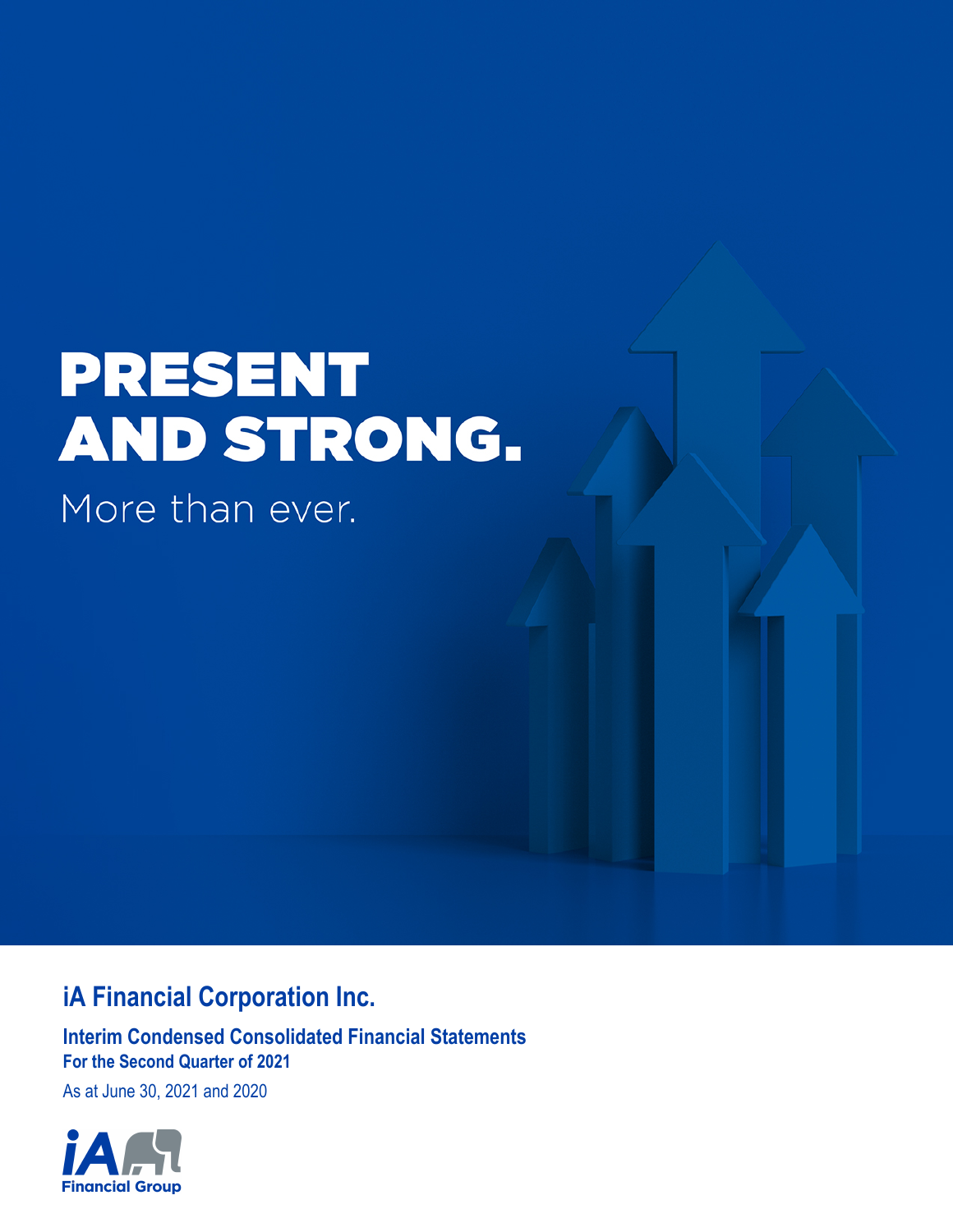# **Interim Condensed Consolidated Financial Statements (unaudited)**

- [3 Consolidated Income Statements](#page-2-0)
- [4 Consolidated Comprehensive Income Statements](#page-3-0)
- [5 Consolidated Statements of Financial Position](#page-4-0)
- [6 Consolidated Equity Statements](#page-5-0)
- [8 Consolidated Cash Flows Statements](#page-7-0)
- [9 Notes to Interim Condensed Consolidated Financial Statements](#page-8-0)
- [9 Note](#page-8-0) 1 [General Information](#page-8-0)
- [9](#page-8-0) [Note 2 Impacts of COVID-19 Pandemic](#page-8-0)
- [9 Note](#page-8-0) 3 [Changes in Accounting Policies](#page-8-0)
- [12 Note 4 Acquisition and Disposal of Businesses](#page-11-0)
- [13 Note 5 Invested Assets and Investment Income](#page-12-0)
- [15 Note 6 Fair Value of Financial Instruments and Investment Properties](#page-14-0)
- [22 Note 7 Management of Risks Associated with Financial Instruments](#page-21-0)
- [24 Note 8 Derivative Financial Instruments](#page-23-0)
- [26](#page-25-0) [Note 9 Segregated Funds Net Assets](#page-25-0)
- [26 Note 1](#page-25-0)0 [Debentures](#page-25-0)
- [27 Note 1](#page-26-0)1 [Share Capital](#page-26-0)
- [27 Note 1](#page-26-0)2 [Preferred Shares Issued by a Subsidiary](#page-26-0)
- [28 Note 1](#page-27-0)3 [Accumulated Other Comprehensive Income](#page-27-0)
- [29 Note 1](#page-28-0)4 [Capital Management](#page-28-0)
- [29](#page-28-0) [Note 15](#page-28-0) [General Expenses](#page-28-0)
- [30 Note 1](#page-29-0)6 [Income Taxes](#page-29-0)
- [30 Note 1](#page-29-0)7 [Segmented Information](#page-29-0)
- [36 Note 1](#page-35-0)8 [Earnings Per Common Share](#page-35-0)
- [37 Note 1](#page-36-0)9 [Post-Employment Benefits](#page-36-0)
- [38 Note 20 Commitments](#page-37-0)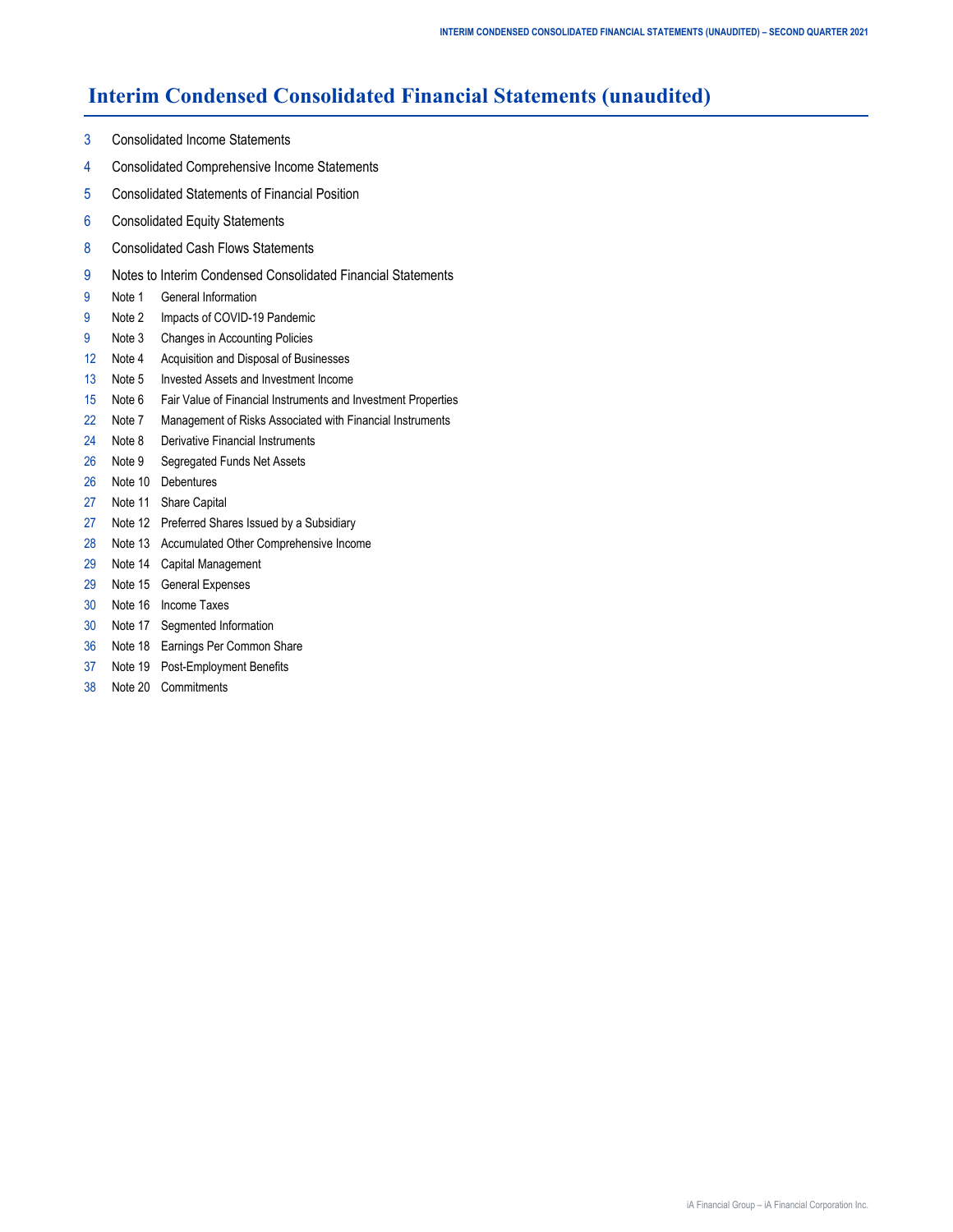# <span id="page-2-0"></span>**Consolidated Income Statements**

|                                                                                | <b>Quarters ended</b><br>June 30 |             | Six months ended<br>June 30 |         |    |       |  |
|--------------------------------------------------------------------------------|----------------------------------|-------------|-----------------------------|---------|----|-------|--|
| (unaudited, in millions of dollars, unless otherwise indicated)                | 2021                             | 2020        |                             | 2021    |    | 2020  |  |
| <b>Revenues</b>                                                                |                                  |             |                             |         |    |       |  |
| <b>Premiums</b>                                                                |                                  |             |                             |         |    |       |  |
| Gross premiums                                                                 | \$<br>3,360                      | \$<br>2,319 | \$                          | 6,979   | \$ | 5,269 |  |
| Premiums ceded                                                                 | (256)                            | (206)       |                             | (500)   |    | (401) |  |
| Net premiums (Note 17)                                                         | 3,104                            | 2,113       |                             | 6,479   |    | 4,868 |  |
| Investment income (Note 5)                                                     |                                  |             |                             |         |    |       |  |
| Interest and other investment income                                           | 331                              | 308         |                             | 681     |    | 751   |  |
| Change in fair value of investments                                            | 1,399                            | 3,847       |                             | (2,501) |    | 2,547 |  |
|                                                                                | 1,730                            | 4,155       |                             | (1,820) |    | 3,298 |  |
| Other revenues                                                                 | 510                              | 416         |                             | 1,016   |    | 856   |  |
|                                                                                | 5,344                            | 6,684       |                             | 5,675   |    | 9,022 |  |
| Policy benefits and expenses                                                   |                                  |             |                             |         |    |       |  |
| Gross benefits and claims on contracts                                         | 1,633                            | 1,220       |                             | 4,257   |    | 2,833 |  |
| Ceded benefits and claims on contracts                                         | (165)                            | (137)       |                             | (340)   |    | (271) |  |
| Net transfer to segregated funds                                               | 845                              | 524         |                             | 1,256   |    | 1,212 |  |
| Increase (decrease) in insurance contract liabilities                          | 1,789                            | 4,018       |                             | (2,031) |    | 3,316 |  |
| Increase (decrease) in investment contract liabilities                         | 7                                | 21          |                             | (7)     |    | 22    |  |
| Decrease (increase) in reinsurance assets                                      | (72)                             | (19)        |                             | (18)    |    | (94)  |  |
|                                                                                | 4,037                            | 5,627       |                             | 3,117   |    | 7,018 |  |
| Commissions                                                                    | 517                              | 395         |                             | 1,046   |    | 836   |  |
| General expenses                                                               | 430                              | 369         |                             | 868     |    | 781   |  |
| Premium and other taxes                                                        | 37                               | 27          |                             | 70      | 60 |       |  |
| Financing charges                                                              | 19                               | 19          |                             | 37      |    | 36    |  |
|                                                                                | 5,040                            | 6,437       |                             | 5,138   |    | 8,731 |  |
| Income before income taxes                                                     | 304                              | 247         |                             | 537     |    | 291   |  |
| Income taxes (Note 16)                                                         | 69                               | 52          |                             | 128     |    | 50    |  |
| Net income                                                                     | \$<br>235                        | \$<br>195   | \$                          | 409     | \$ | 241   |  |
| Net income attributed to participating policyholders                           | (1)                              | 7           |                             | (6)     |    | 8     |  |
| Net income attributed to shareholders                                          | \$<br>236                        | \$<br>188   | \$                          | 415     | \$ | 233   |  |
| Dividends attributed to preferred shares issued by a subsidiary (Note 12)      | 5                                | 5           |                             | 11      |    | 11    |  |
| Net income attributed to common shareholders                                   | \$<br>231                        | \$<br>183   | \$                          | 404     | \$ | 222   |  |
| Earnings per common share (in dollars) (Note 18)                               |                                  |             |                             |         |    |       |  |
| Basic                                                                          | \$<br>2.16                       | \$<br>1.71  | \$                          | 3.77    | \$ | 2.07  |  |
| Diluted                                                                        | 2.15                             | 1.71        |                             | 3.76    |    | 2.07  |  |
| Weighted average number of shares outstanding (in millions of units) (Note 18) |                                  |             |                             |         |    |       |  |
| Basic                                                                          | 107                              | 107         |                             | 107     |    | 107   |  |
| Diluted                                                                        | 108                              | 107         |                             | 108     |    | 107   |  |
| Dividends per common share (in dollars) (Note 11)                              | 0.49                             | 0.49        |                             | 0.97    |    | 0.97  |  |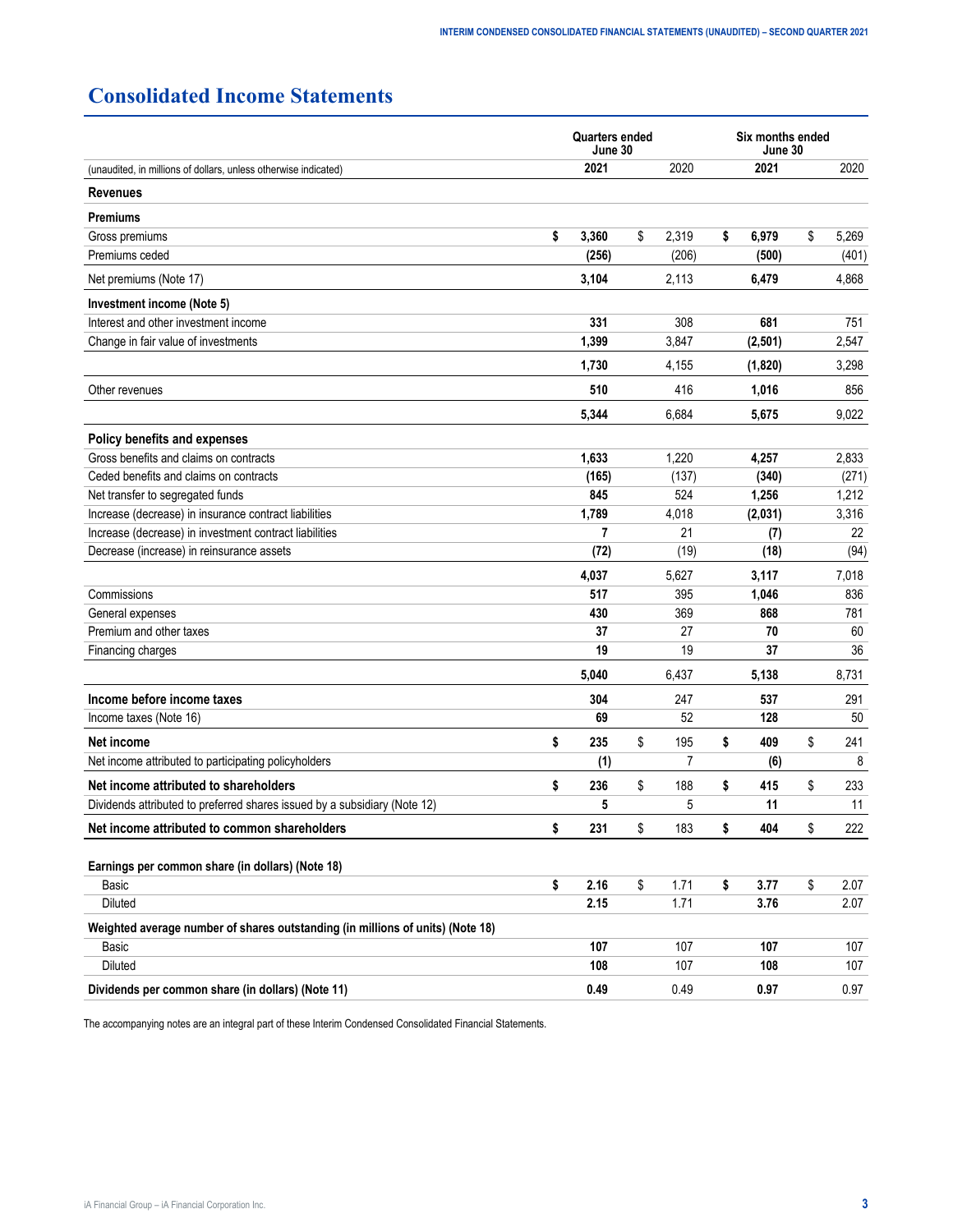# <span id="page-3-0"></span>**Consolidated Comprehensive Income Statements**

|                                                                                                     |    | Quarters ended<br>June 30 |           | Six months ended<br>June 30 |      |    |      |  |
|-----------------------------------------------------------------------------------------------------|----|---------------------------|-----------|-----------------------------|------|----|------|--|
| (unaudited, in millions of dollars)                                                                 |    | 2021                      | 2020      |                             | 2021 |    | 2020 |  |
| Net income                                                                                          | \$ | 235                       | \$<br>195 | \$                          | 409  | \$ | 241  |  |
| Other comprehensive income, net of income taxes                                                     |    |                           |           |                             |      |    |      |  |
| Items that may be reclassified subsequently to net income:                                          |    |                           |           |                             |      |    |      |  |
| Available for sale financial assets                                                                 |    |                           |           |                             |      |    |      |  |
| Unrealized gains (losses) on available for sale financial assets                                    |    | 28                        | 145       |                             | (36) |    | 27   |  |
| Reclassification of losses (gains) on available for sale financial assets included in net<br>income |    | (8)                       | (6)       |                             | (14) |    | (14) |  |
|                                                                                                     |    | 20                        | 139       |                             | (50) |    | 13   |  |
| Net investment hedge                                                                                |    |                           |           |                             |      |    |      |  |
| Unrealized gains (losses) on currency translation in foreign operations                             |    | (31)                      | (56)      |                             | (62) |    | 72   |  |
| Hedges of net investment in foreign operations                                                      |    | 20                        | 59        |                             | 37   |    | (51) |  |
|                                                                                                     |    | (11)                      | 3         |                             | (25) |    | 21   |  |
| Cash flow hedge                                                                                     |    |                           |           |                             |      |    |      |  |
| Unrealized gains (losses) on cash flow hedges                                                       |    |                           | (49)      |                             |      |    | 31   |  |
| Items that will not be reclassified subsequently to net income:                                     |    |                           |           |                             |      |    |      |  |
| Remeasurement of post-employment benefits                                                           |    | 40                        | (125)     |                             | 154  |    | (56) |  |
| Total other comprehensive income                                                                    |    | 49                        | (32)      |                             | 79   |    | 9    |  |
| <b>Comprehensive income</b>                                                                         | \$ | 284                       | \$<br>163 | \$                          | 488  | \$ | 250  |  |
| Comprehensive income attributed to participating policyholders                                      |    | (1)                       | 7         |                             | (6)  |    | 8    |  |
| Comprehensive income attributed to shareholders                                                     | S  | 285                       | \$<br>156 | S                           | 494  | \$ | 242  |  |

# **Income Taxes Included in Other Comprehensive Income**

|                                                                                                                   |   | Quarters ended<br>June 30 |   |      | Six months ended<br>June 30 |      |   |      |
|-------------------------------------------------------------------------------------------------------------------|---|---------------------------|---|------|-----------------------------|------|---|------|
| (unaudited, in millions of dollars)                                                                               |   | 2021                      |   | 2020 |                             | 2021 |   | 2020 |
| Income tax recovery (expense) related to:                                                                         |   |                           |   |      |                             |      |   |      |
| Items that may be reclassified subsequently to net income:                                                        |   |                           |   |      |                             |      |   |      |
| Unrealized losses (gains) on available for sale financial assets                                                  | 5 | (11)                      | S | (51) |                             | 10   | S | (9)  |
| Reclassification of gains (losses) on available for sale financial assets included in net<br><i><b>Income</b></i> |   | 2                         |   |      |                             | 5    |   |      |
| Hedges of net investment in foreign operations                                                                    |   | (3)                       |   | (10) |                             | (6)  |   | 9    |
| Unrealized losses (gains) on cash flow hedges                                                                     |   |                           |   | (5)  |                             |      |   | (5)  |
|                                                                                                                   |   | (12)                      |   | (65) |                             | 9    |   | (1)  |
| Items that will not be reclassified subsequently to net income:                                                   |   |                           |   |      |                             |      |   |      |
| Remeasurement of post-employment benefits                                                                         |   | (14)                      |   | 44   |                             | (55) |   | 20   |
| Total income tax recovery (expense) included in other comprehensive income                                        |   | (26)                      |   | (21) |                             | (46) | ъ | 19   |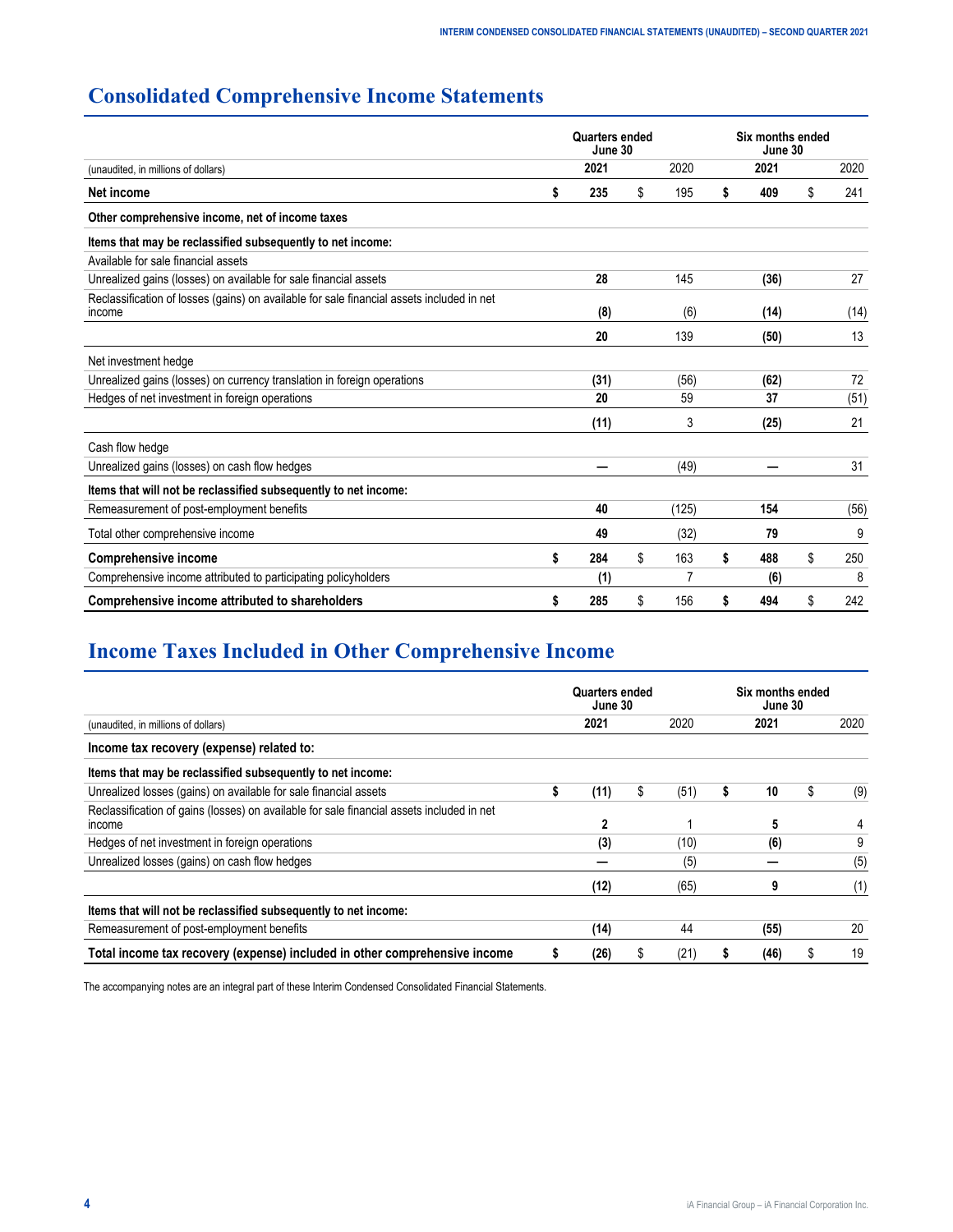# <span id="page-4-0"></span>**Consolidated Statements of Financial Position**

| 2021<br>2020<br>(in millions of dollars)<br>(unaudited)<br><b>Assets</b><br>Investments (Note 5)<br>\$<br>\$<br>Cash and short-term investments<br>1,320<br>1,949<br>31,821<br>32,099<br><b>Bonds</b><br><b>Stocks</b><br>3,584<br>3,286<br>Mortgages and other loans<br>2,892<br>2,801<br>Derivative financial instruments (Note 8)<br>761<br>1,652<br>Policy loans<br>974<br>881<br>Other invested assets<br>546<br>563<br>1,877<br>1,916<br>Investment properties<br>43,775<br>45,147<br>4,083<br>Other assets<br>3,261<br>Reinsurance assets<br>2,057<br>1,981<br><b>Fixed assets</b><br>378<br>390<br>38<br>Deferred income tax assets<br>33<br>Intangible assets<br>1,642<br>1,621<br>Goodwill<br>1,192<br>1,224<br>General fund assets<br>53,160<br>53,662<br>35,837<br>32,804<br>Segregated funds net assets (Note 9)<br><b>Total assets</b><br>\$<br>86,466<br>\$<br>88,997<br><b>Liabilities</b><br>\$<br>Insurance contract liabilities<br>\$<br>34,444<br>36,527<br>562<br>Investment contract liabilities<br>575<br>610<br>569<br>Derivative financial instruments (Note 8) |
|------------------------------------------------------------------------------------------------------------------------------------------------------------------------------------------------------------------------------------------------------------------------------------------------------------------------------------------------------------------------------------------------------------------------------------------------------------------------------------------------------------------------------------------------------------------------------------------------------------------------------------------------------------------------------------------------------------------------------------------------------------------------------------------------------------------------------------------------------------------------------------------------------------------------------------------------------------------------------------------------------------------------------------------------------------------------------------------|
|                                                                                                                                                                                                                                                                                                                                                                                                                                                                                                                                                                                                                                                                                                                                                                                                                                                                                                                                                                                                                                                                                          |
|                                                                                                                                                                                                                                                                                                                                                                                                                                                                                                                                                                                                                                                                                                                                                                                                                                                                                                                                                                                                                                                                                          |
|                                                                                                                                                                                                                                                                                                                                                                                                                                                                                                                                                                                                                                                                                                                                                                                                                                                                                                                                                                                                                                                                                          |
|                                                                                                                                                                                                                                                                                                                                                                                                                                                                                                                                                                                                                                                                                                                                                                                                                                                                                                                                                                                                                                                                                          |
|                                                                                                                                                                                                                                                                                                                                                                                                                                                                                                                                                                                                                                                                                                                                                                                                                                                                                                                                                                                                                                                                                          |
|                                                                                                                                                                                                                                                                                                                                                                                                                                                                                                                                                                                                                                                                                                                                                                                                                                                                                                                                                                                                                                                                                          |
|                                                                                                                                                                                                                                                                                                                                                                                                                                                                                                                                                                                                                                                                                                                                                                                                                                                                                                                                                                                                                                                                                          |
|                                                                                                                                                                                                                                                                                                                                                                                                                                                                                                                                                                                                                                                                                                                                                                                                                                                                                                                                                                                                                                                                                          |
|                                                                                                                                                                                                                                                                                                                                                                                                                                                                                                                                                                                                                                                                                                                                                                                                                                                                                                                                                                                                                                                                                          |
|                                                                                                                                                                                                                                                                                                                                                                                                                                                                                                                                                                                                                                                                                                                                                                                                                                                                                                                                                                                                                                                                                          |
|                                                                                                                                                                                                                                                                                                                                                                                                                                                                                                                                                                                                                                                                                                                                                                                                                                                                                                                                                                                                                                                                                          |
|                                                                                                                                                                                                                                                                                                                                                                                                                                                                                                                                                                                                                                                                                                                                                                                                                                                                                                                                                                                                                                                                                          |
|                                                                                                                                                                                                                                                                                                                                                                                                                                                                                                                                                                                                                                                                                                                                                                                                                                                                                                                                                                                                                                                                                          |
|                                                                                                                                                                                                                                                                                                                                                                                                                                                                                                                                                                                                                                                                                                                                                                                                                                                                                                                                                                                                                                                                                          |
|                                                                                                                                                                                                                                                                                                                                                                                                                                                                                                                                                                                                                                                                                                                                                                                                                                                                                                                                                                                                                                                                                          |
|                                                                                                                                                                                                                                                                                                                                                                                                                                                                                                                                                                                                                                                                                                                                                                                                                                                                                                                                                                                                                                                                                          |
|                                                                                                                                                                                                                                                                                                                                                                                                                                                                                                                                                                                                                                                                                                                                                                                                                                                                                                                                                                                                                                                                                          |
|                                                                                                                                                                                                                                                                                                                                                                                                                                                                                                                                                                                                                                                                                                                                                                                                                                                                                                                                                                                                                                                                                          |
|                                                                                                                                                                                                                                                                                                                                                                                                                                                                                                                                                                                                                                                                                                                                                                                                                                                                                                                                                                                                                                                                                          |
|                                                                                                                                                                                                                                                                                                                                                                                                                                                                                                                                                                                                                                                                                                                                                                                                                                                                                                                                                                                                                                                                                          |
|                                                                                                                                                                                                                                                                                                                                                                                                                                                                                                                                                                                                                                                                                                                                                                                                                                                                                                                                                                                                                                                                                          |
|                                                                                                                                                                                                                                                                                                                                                                                                                                                                                                                                                                                                                                                                                                                                                                                                                                                                                                                                                                                                                                                                                          |
|                                                                                                                                                                                                                                                                                                                                                                                                                                                                                                                                                                                                                                                                                                                                                                                                                                                                                                                                                                                                                                                                                          |
|                                                                                                                                                                                                                                                                                                                                                                                                                                                                                                                                                                                                                                                                                                                                                                                                                                                                                                                                                                                                                                                                                          |
|                                                                                                                                                                                                                                                                                                                                                                                                                                                                                                                                                                                                                                                                                                                                                                                                                                                                                                                                                                                                                                                                                          |
|                                                                                                                                                                                                                                                                                                                                                                                                                                                                                                                                                                                                                                                                                                                                                                                                                                                                                                                                                                                                                                                                                          |
| Other liabilities<br>8,768<br>7,647                                                                                                                                                                                                                                                                                                                                                                                                                                                                                                                                                                                                                                                                                                                                                                                                                                                                                                                                                                                                                                                      |
| Deferred income tax liabilities<br>422<br>382                                                                                                                                                                                                                                                                                                                                                                                                                                                                                                                                                                                                                                                                                                                                                                                                                                                                                                                                                                                                                                            |
| 1,449<br>1,449<br>Debentures                                                                                                                                                                                                                                                                                                                                                                                                                                                                                                                                                                                                                                                                                                                                                                                                                                                                                                                                                                                                                                                             |
| General fund liabilities<br>46,255<br>47,149                                                                                                                                                                                                                                                                                                                                                                                                                                                                                                                                                                                                                                                                                                                                                                                                                                                                                                                                                                                                                                             |
| Liabilities related to segregated funds net assets (Note 9)<br>32,804<br>35,837                                                                                                                                                                                                                                                                                                                                                                                                                                                                                                                                                                                                                                                                                                                                                                                                                                                                                                                                                                                                          |
| \$<br><b>Total liabilities</b><br>\$<br>82,092<br>79,953                                                                                                                                                                                                                                                                                                                                                                                                                                                                                                                                                                                                                                                                                                                                                                                                                                                                                                                                                                                                                                 |
| <b>Equity</b>                                                                                                                                                                                                                                                                                                                                                                                                                                                                                                                                                                                                                                                                                                                                                                                                                                                                                                                                                                                                                                                                            |
| 1,713<br>\$<br>1,694<br>Share capital and contributed surplus<br>\$                                                                                                                                                                                                                                                                                                                                                                                                                                                                                                                                                                                                                                                                                                                                                                                                                                                                                                                                                                                                                      |
| 525<br>Preferred shares issued by a subsidiary (Note 12)<br>525                                                                                                                                                                                                                                                                                                                                                                                                                                                                                                                                                                                                                                                                                                                                                                                                                                                                                                                                                                                                                          |
| Retained earnings and accumulated other comprehensive income<br>4,632<br>4,253                                                                                                                                                                                                                                                                                                                                                                                                                                                                                                                                                                                                                                                                                                                                                                                                                                                                                                                                                                                                           |
| Participating policyholders' accounts<br>41<br>35                                                                                                                                                                                                                                                                                                                                                                                                                                                                                                                                                                                                                                                                                                                                                                                                                                                                                                                                                                                                                                        |
| 6,905<br>6,513                                                                                                                                                                                                                                                                                                                                                                                                                                                                                                                                                                                                                                                                                                                                                                                                                                                                                                                                                                                                                                                                           |
| \$<br><b>Total liabilities and equity</b><br>\$<br>86,466<br>88,997                                                                                                                                                                                                                                                                                                                                                                                                                                                                                                                                                                                                                                                                                                                                                                                                                                                                                                                                                                                                                      |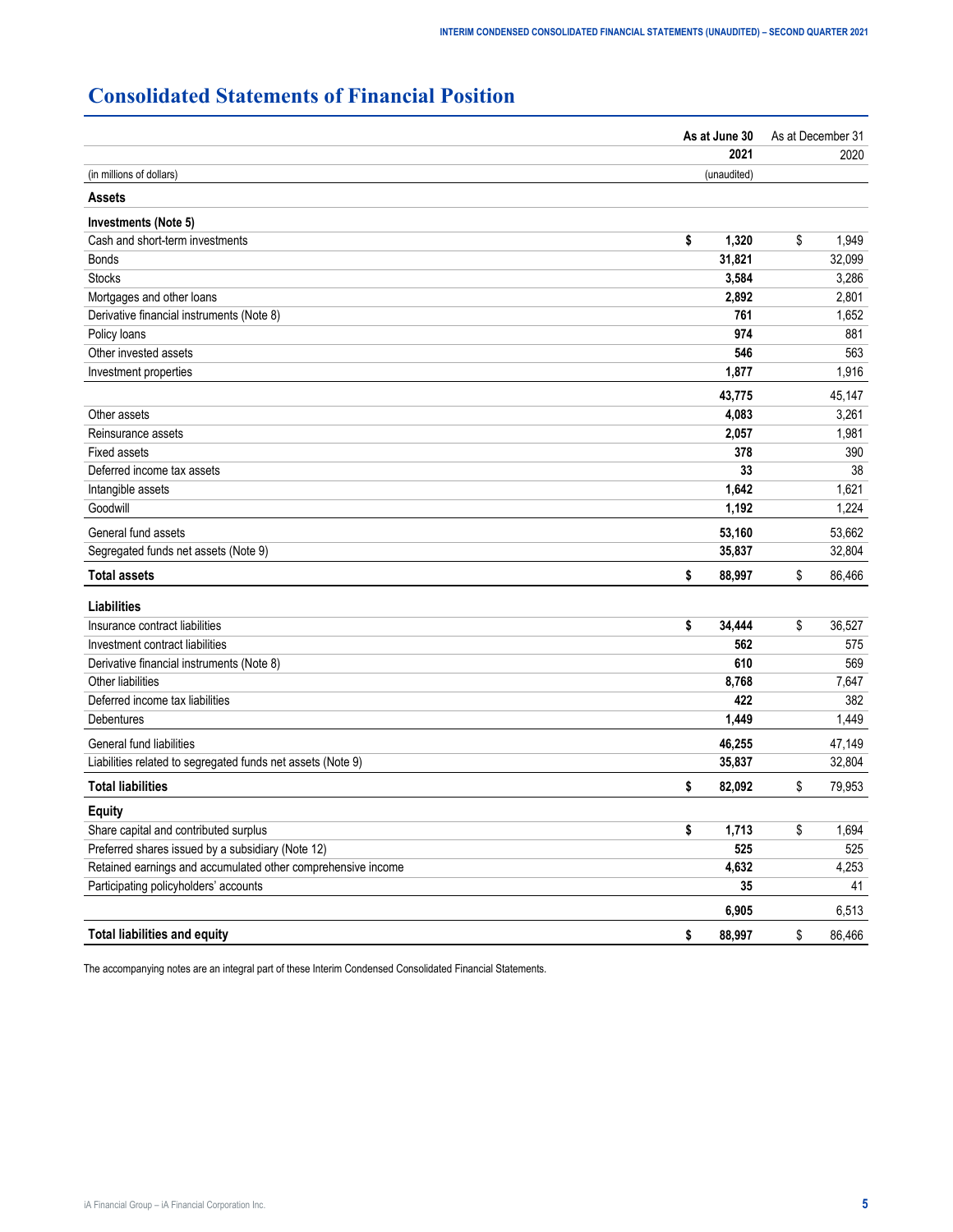# <span id="page-5-0"></span>**Consolidated Equity Statements**

|                                                                   | As at June 30, 2021                                             |     |             |                                          |                                    |    |                      |                                                 |           |              |  |  |  |
|-------------------------------------------------------------------|-----------------------------------------------------------------|-----|-------------|------------------------------------------|------------------------------------|----|----------------------|-------------------------------------------------|-----------|--------------|--|--|--|
|                                                                   | Participating<br>policyholders'<br>Common<br>accounts<br>shares |     |             | <b>Preferred</b><br>shares<br>subsidiary | issued by a Contributed<br>surplus |    | Retained<br>earnings | Accumulated<br>other<br>comprehensive<br>income | Total     |              |  |  |  |
| (unaudited, in millions of dollars)                               |                                                                 |     | (Note 11)   |                                          | (Note 12)                          |    |                      |                                                 | (Note 13) |              |  |  |  |
| Balance as at December 31, 2019                                   | \$                                                              | 42  | \$1,666     | \$                                       | 525                                | \$ | 18                   | \$<br>3,823                                     | \$<br>56  | \$<br>6,130  |  |  |  |
| Net income attributed to shareholders                             |                                                                 |     |             |                                          |                                    |    | ÷,                   | 633                                             |           | 633          |  |  |  |
| Net income attributed to participating policyholders'<br>accounts |                                                                 | (1) |             |                                          |                                    |    |                      |                                                 |           | (1)          |  |  |  |
| Other comprehensive income                                        |                                                                 |     |             |                                          |                                    |    |                      |                                                 | (27)      | (27)         |  |  |  |
| Comprehensive income for the year                                 |                                                                 | (1) |             |                                          |                                    |    |                      | 633                                             | (27)      | 605          |  |  |  |
| <b>Equity transactions</b>                                        |                                                                 |     |             |                                          |                                    |    |                      |                                                 |           |              |  |  |  |
| Transfer of post-employment benefits                              |                                                                 |     |             |                                          |                                    |    |                      | (54)                                            | 54        |              |  |  |  |
| Stock option plan                                                 |                                                                 |     |             |                                          |                                    |    | 3                    | $\overline{\phantom{0}}$                        | —         | 3            |  |  |  |
| Stock options exercised                                           |                                                                 |     |             |                                          |                                    |    | (1)                  |                                                 |           | (1)          |  |  |  |
| Common shares issued                                              |                                                                 |     | 9           |                                          |                                    |    |                      |                                                 |           | 9            |  |  |  |
| Redemption of common shares                                       |                                                                 |     | (1)         |                                          |                                    |    |                      | (3)                                             |           | (4)          |  |  |  |
| Dividends on common shares                                        |                                                                 |     |             |                                          |                                    |    |                      | (208)                                           |           | (208)        |  |  |  |
| Dividends on preferred shares issued by a<br>subsidiary           |                                                                 |     |             |                                          |                                    |    |                      | (22)                                            |           | (22)         |  |  |  |
| Other                                                             |                                                                 |     |             |                                          |                                    |    |                      | $\mathbf{1}$                                    |           | $\mathbf{1}$ |  |  |  |
|                                                                   |                                                                 |     | 8           |                                          |                                    |    | $\overline{c}$       | (286)                                           | 54        | (222)        |  |  |  |
| Balance as at December 31, 2020                                   |                                                                 | 41  | 1,674       |                                          | 525                                |    | 20                   | 4,170                                           | 83        | 6,513        |  |  |  |
| Net income attributed to shareholders                             |                                                                 |     |             |                                          |                                    |    |                      | 415                                             |           | 415          |  |  |  |
| Net income attributed to participating policyholders'<br>accounts |                                                                 | (6) |             |                                          |                                    |    |                      |                                                 |           | (6)          |  |  |  |
| Other comprehensive income                                        |                                                                 |     |             |                                          |                                    |    |                      |                                                 | 79        | 79           |  |  |  |
| Comprehensive income for the period                               |                                                                 | (6) |             |                                          |                                    |    |                      | 415                                             | 79        | 488          |  |  |  |
| <b>Equity transactions</b>                                        |                                                                 |     |             |                                          |                                    |    |                      |                                                 |           |              |  |  |  |
| Transfer of post-employment benefits                              |                                                                 |     |             |                                          |                                    |    |                      | 154                                             | (154)     |              |  |  |  |
| Stock option plan                                                 |                                                                 |     |             |                                          |                                    |    | $\overline{2}$       | —                                               | —         | $\mathbf{2}$ |  |  |  |
| Stock options exercised                                           |                                                                 |     |             |                                          |                                    |    | (4)                  | $\overline{\phantom{0}}$                        |           | (4)          |  |  |  |
| Common shares issued                                              |                                                                 |     | 21          |                                          |                                    |    |                      | ÷.                                              | ▃         | 21           |  |  |  |
| Dividends on common shares                                        |                                                                 |     |             |                                          |                                    |    | —                    | (104)                                           |           | (104)        |  |  |  |
| Dividends on preferred shares issued by a<br>subsidiary           |                                                                 |     |             |                                          |                                    |    |                      | (11)                                            |           | (11)         |  |  |  |
|                                                                   |                                                                 |     | 21          |                                          |                                    |    | (2)                  | 39                                              | (154)     | (96)         |  |  |  |
| Balance as at June 30, 2021                                       | \$                                                              | 35  | \$<br>1,695 | \$                                       | 525                                | \$ | 18                   | 4,624<br>\$                                     | \$<br>8   | 6,905<br>\$  |  |  |  |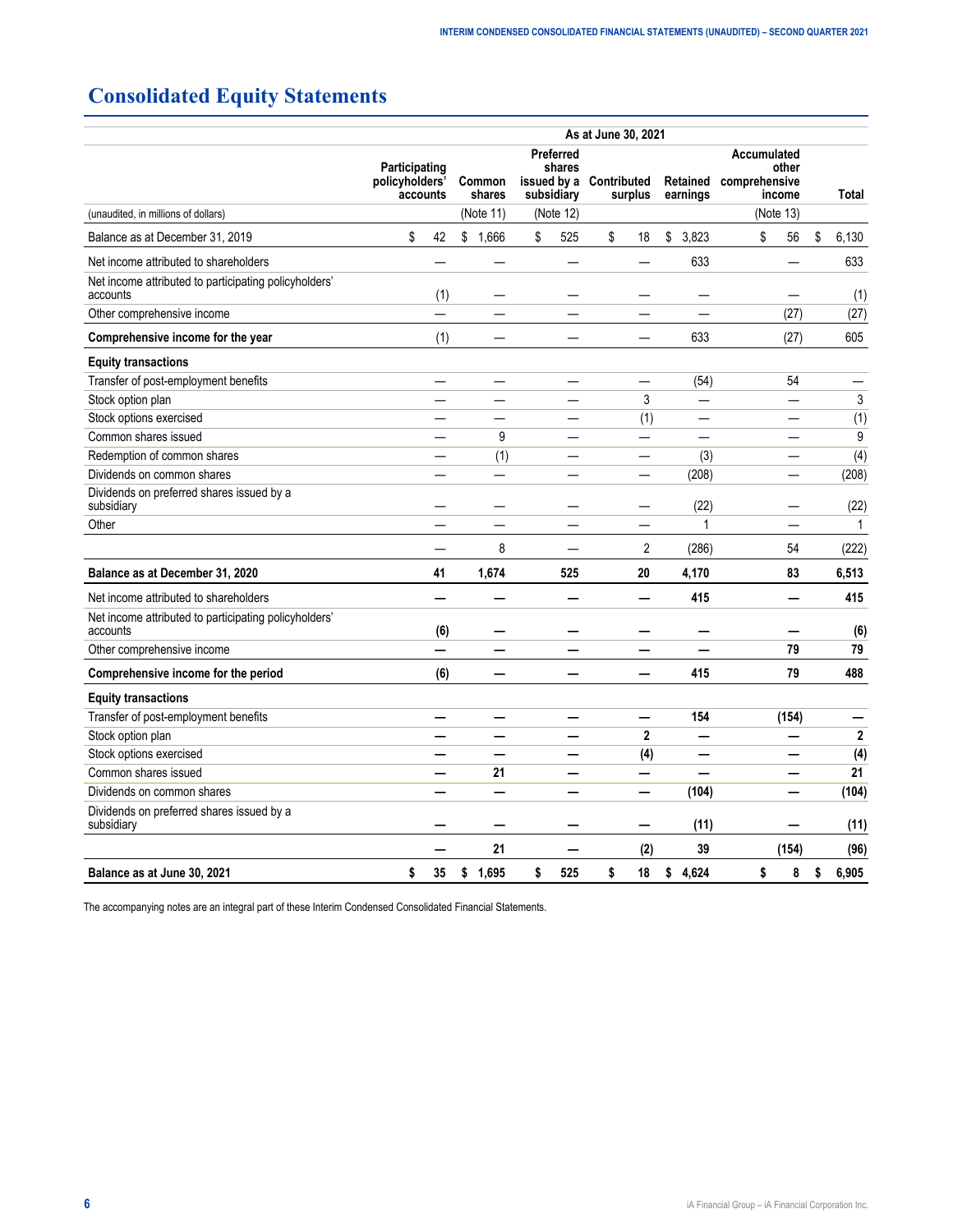|                                                                   | As at June 30, 2020                         |    |                               |                                                               |     |                        |     |    |                      |                                                              |     |    |       |
|-------------------------------------------------------------------|---------------------------------------------|----|-------------------------------|---------------------------------------------------------------|-----|------------------------|-----|----|----------------------|--------------------------------------------------------------|-----|----|-------|
| (unaudited, in millions of dollars)                               | Participating<br>policyholders'<br>accounts |    | Common<br>shares<br>(Note 11) | Preferred<br>shares<br>issued by a<br>subsidiary<br>(Note 12) |     | Contributed<br>surplus |     |    | Retained<br>earnings | Accumulated<br>other<br>comprehensive<br>income<br>(Note 13) |     |    | Total |
| Balance as at December 31, 2019                                   | \$                                          | 42 | \$<br>1,666                   | \$                                                            | 525 | \$                     | 18  | \$ | 3,823                | \$                                                           | 56  | \$ | 6,130 |
| Net income attributed to shareholders                             |                                             |    |                               |                                                               |     |                        |     |    | 233                  |                                                              |     |    | 233   |
| Net income attributed to participating policyholders'<br>accounts |                                             | 8  |                               |                                                               |     |                        |     |    |                      |                                                              |     |    | 8     |
| Other comprehensive income                                        |                                             |    |                               |                                                               |     |                        |     |    |                      |                                                              | 9   |    | 9     |
| Comprehensive income for the period                               |                                             | 8  |                               |                                                               |     |                        |     |    | 233                  |                                                              | 9   |    | 250   |
| <b>Equity transactions</b>                                        |                                             |    |                               |                                                               |     |                        |     |    |                      |                                                              |     |    |       |
| Transfer of post-employment benefits                              |                                             |    |                               |                                                               |     |                        |     |    | (56)                 |                                                              | 56  |    |       |
| Stock option plan                                                 |                                             |    |                               |                                                               |     |                        | 1   |    |                      |                                                              |     |    |       |
| Stock options exercised                                           |                                             |    |                               |                                                               |     |                        | (1) |    |                      |                                                              |     |    | (1)   |
| Common shares issued                                              |                                             |    | 7                             |                                                               |     |                        |     |    |                      |                                                              |     |    | 7     |
| Redemption of common shares                                       |                                             |    | (1)                           |                                                               |     |                        |     |    | (3)                  |                                                              |     |    | (4)   |
| Dividends on common shares                                        |                                             |    |                               |                                                               |     |                        |     |    | (104)                |                                                              |     |    | (104) |
| Dividends on preferred shares issued by a<br>subsidiary           |                                             |    |                               |                                                               |     |                        |     |    | (11)                 |                                                              |     |    | (11)  |
| Other                                                             |                                             |    |                               |                                                               |     |                        |     |    | $\overline{2}$       |                                                              |     |    | 2     |
|                                                                   |                                             |    | 6                             |                                                               |     |                        |     |    | (172)                |                                                              | 56  |    | (110) |
| Balance as at June 30, 2020                                       | \$                                          | 50 | \$<br>1,672                   | \$                                                            | 525 | \$                     | 18  | \$ | 3,884                | \$                                                           | 121 | \$ | 6,270 |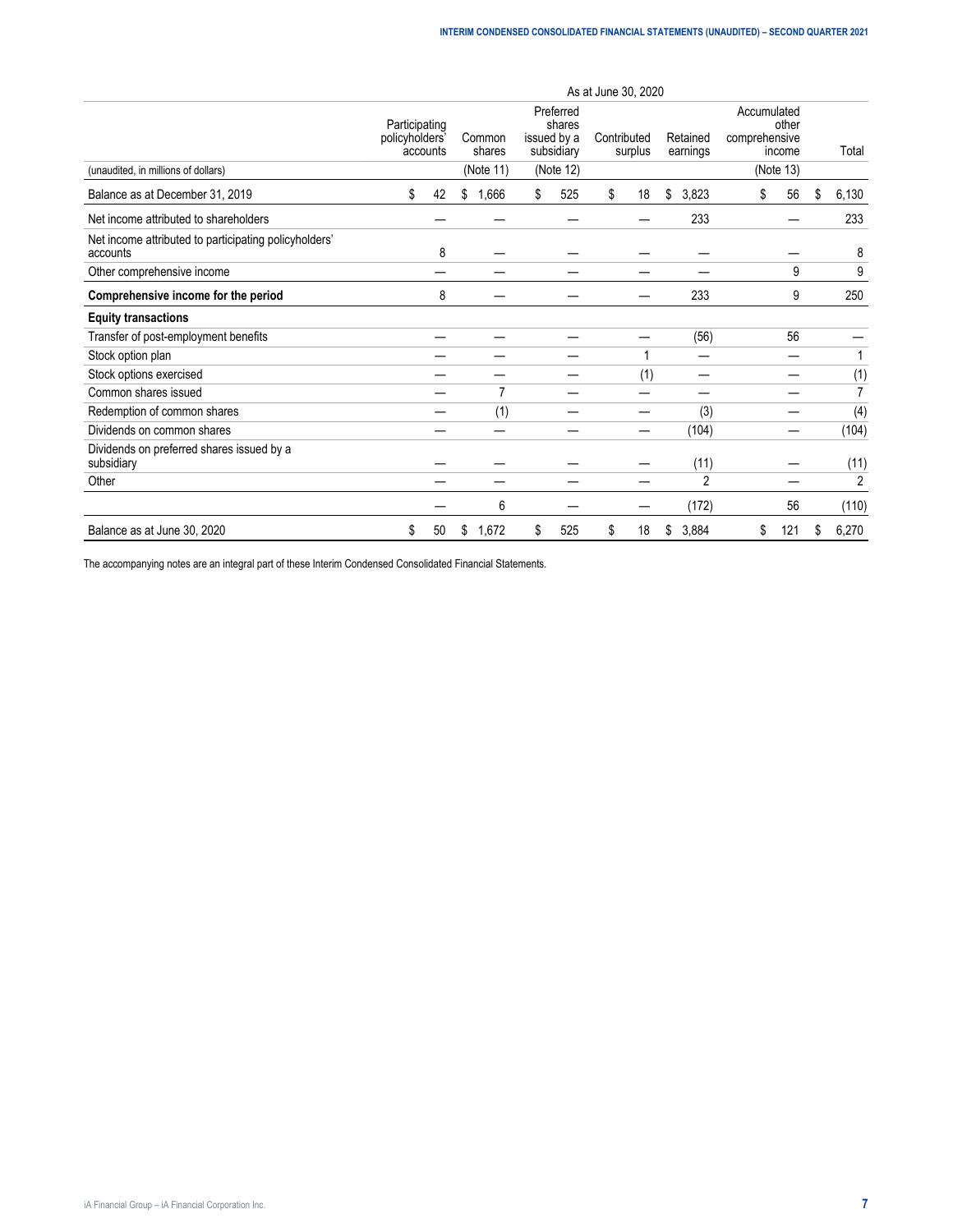# <span id="page-7-0"></span>**Consolidated Cash Flows Statements**

|                                                           | Six months ended<br>June 30 |             |
|-----------------------------------------------------------|-----------------------------|-------------|
| (unaudited, in millions of dollars)                       | 2021                        | 2020        |
| Cash flows from operating activities                      |                             |             |
| Income before income taxes                                | \$<br>537                   | \$<br>291   |
| Financing charges                                         | 37                          | 36          |
| Income taxes paid, net of refunds                         | (133)                       | (55)        |
| Operating activities not affecting cash:                  |                             |             |
| Increase (decrease) in insurance contract liabilities     | (2,030)                     | 3,426       |
| Increase (decrease) in investment contract liabilities    | (13)                        | 24          |
| Decrease (increase) in reinsurance assets                 | (107)                       | (125)       |
| Unrealized losses (gains) on investments                  | 2,501                       | (2, 544)    |
| Provisions for losses                                     | 12                          | 37          |
| Amortization of premiums and discounts                    | 17                          | 10          |
| Other depreciation                                        | 226                         | 116         |
| Goodwill impairment (Note 15)                             |                             | 24          |
| Gain on disposal of business                              |                             | (16)        |
| Other items not affecting cash                            | 42                          | 12          |
| Operating activities affecting cash:                      |                             |             |
| Sales, maturities and repayments on investments           | 9,026                       | 8,054       |
| Purchases of investments                                  | (10, 898)                   | (7, 812)    |
| Realized losses (gains) on investments                    | (15)                        | (22)        |
| Other items affecting cash                                | 407                         | (286)       |
| Net cash from (used in) operating activities              | (391)                       | 1,170       |
| Cash flows from investing activities                      |                             |             |
| Acquisition of businesses, net of cash                    |                             | (1,042)     |
| Disposal of business, net of cash                         |                             | 79          |
| Sales (purchases) of fixed and intangible assets          | (103)                       | (77)        |
| Net cash from (used in) investing activities              | (103)                       | (1,040)     |
| Cash flows from financing activities                      |                             |             |
| Issuance of common shares                                 | 17                          | 6           |
| Redemption of common shares (Note 11)                     |                             | (4)         |
| Issuance of debentures (Note 10)                          |                             | 398         |
| Reimbursement of lease liabilities <sup>1</sup>           | (11)                        | (17)        |
| Dividends paid on common shares                           | (104)                       | (104)       |
| Dividends paid on preferred shares issued by a subsidiary | (11)                        | (11)        |
| Interest paid on debentures                               | (21)                        | (16)        |
| Interest paid on lease liabilities                        | (2)                         | (2)         |
| Net cash from (used in) financing activities              | (132)                       | 250         |
| Foreign currency gains (losses) on cash                   | (3)                         | (1)         |
| Increase (decrease) in cash and short-term investments    | (629)                       | 379         |
| Cash and short-term investments at beginning              | 1,949                       | 1,108       |
| Cash and short-term investments at end                    | \$<br>1,320                 | \$<br>1,487 |
| Supplementary information:                                |                             |             |
| Cash                                                      | \$<br>1,225                 | \$<br>943   |
| Short-term investments                                    | 95                          | 544         |
| Total cash and short-term investments                     | \$<br>1,320                 | \$<br>1,487 |

<sup>1</sup> For the six months ended June 30, 2021, lease liabilities, presented in Ot*her liabilities* in the Consolidated Statements of Financial Position, include an amount of \$3 (\$18 for the six months ended<br>June 30, 2020) of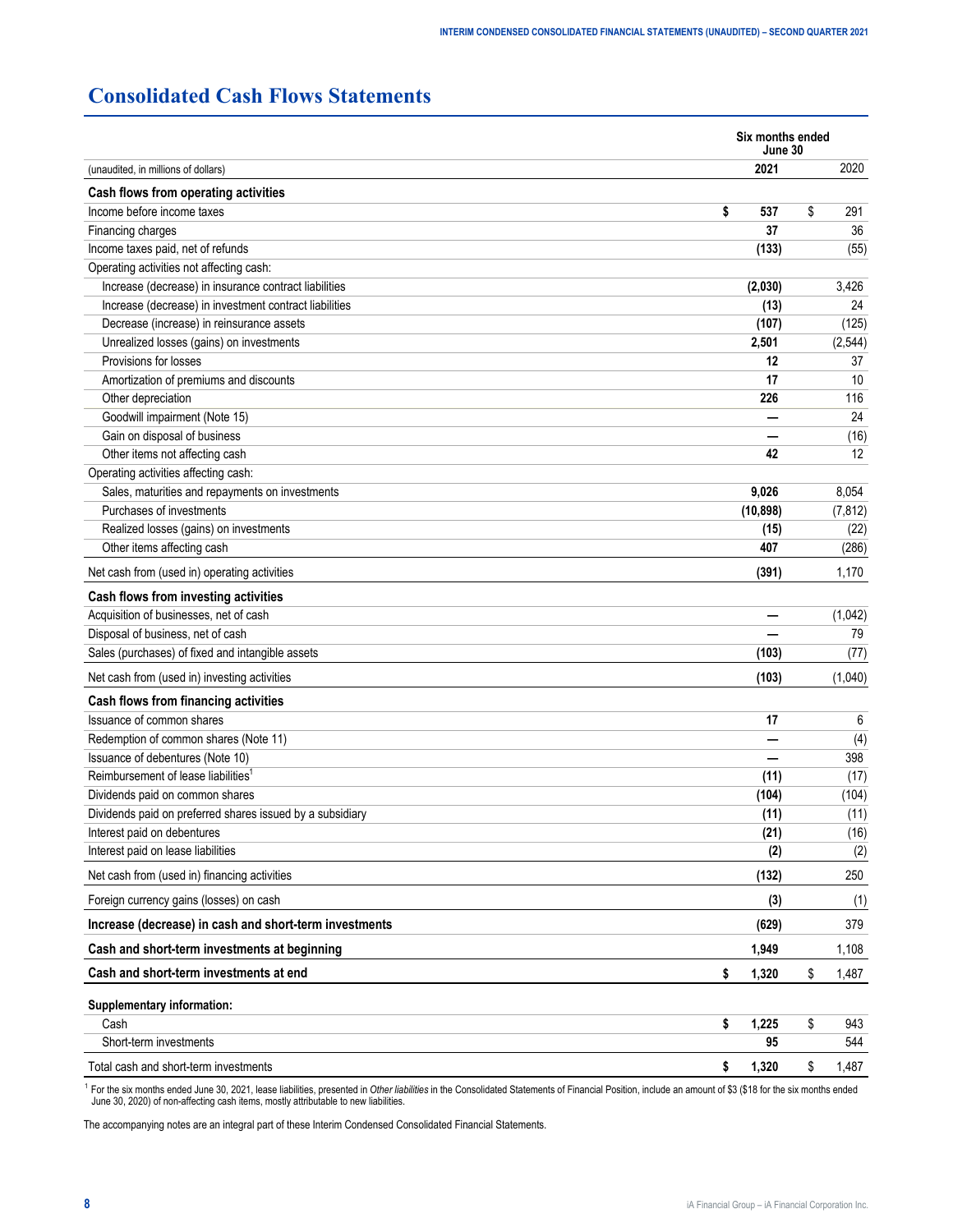# <span id="page-8-0"></span>**Notes to Interim Condensed Consolidated Financial Statements**

Six months ended June 30, 2021 and 2020 (unaudited) (in millions of dollars, unless otherwise indicated)

# **1 › General Information**

iA Financial Corporation Inc. (iA Financial Corporation) is a holding company listed on the Toronto Stock Exchange and incorporated under the *Business Corporations Act* (Quebec). iA Financial Corporation and its subsidiaries (the "Company") offer a wide range of life and health insurance products, savings and retirement plans, mutual funds, securities, mortgages, auto and home insurance, creditor insurance, replacement insurance, replacement warranties, extended warranties and other ancillary products for dealer services and other financial products and services. The Company's products and services are offered on both an individual and group basis and extend throughout Canada and the United States.

The Company's Interim Condensed Consolidated Financial Statements (the "Financial Statements") are prepared on the basis of International Financial Reporting Standards (IFRS) in accordance with IAS 34 *Interim Financial Reporting*, issued by the International Accounting Standards Board (IASB). These Financial Statements do not contain all the information required in a complete annual financial statement and should be read in conjunction with the Consolidated Financial Statements for the year ended December 31, 2020, which are included in the 2020 Annual Report. The significant accounting policies used to prepare these Financial Statements are consistent with those found in the 2020 Annual Report, except for items mentioned in Note 3.

Publication of these Financial Statements was authorized for issue by the Company's Board of Directors on July 29, 2021.

## **2 › Impacts of COVID-19 Pandemic**

Since the beginning of 2020, the spread of the COVID-19 virus, elevated to a pandemic by the World Health Organization (WHO) on March 11, 2020, has caused turbulence in the financial markets, resulted in economic uncertainty and disrupted the activities of the business community and citizens. The COVID-19 pandemic has forced governments to implement exceptional measures to slow the progression of this crisis. Governments and central banks implemented significant monetary and fiscal interventions to stabilize economic conditions. The risk management program established by the Company made it possible, since the beginning of the pandemic, to mitigate the negative effects of this crisis on its results. The initiatives deployed by the Company help to ensure the continuity of all of its activities, while protecting the health and the safety of its employees. More detailed information regarding the pandemic's impact on the valuation of the Company's assets and liabilities as at December 31, 2020, is provided in the Financial Statements as at that date, which are included in the 2020 Annual Report, in Note 2, section b) "Important Estimates, Assumptions, Judgments and Impacts of COVID-19 Pandemic".

At this time, it is impossible to reliably assess the duration and extent of the impacts that the pandemic could have on the Company's future financial results, due to uncertainties still prevailing as at June 30, 2021. The significant estimates, assumptions and judgments made by management in the preparation of these Financial Statements take into account these uncertainties.

As at December 31, 2020, during the annual assumption review, the Company increased the *Insurance contract liabilities* to take into account the temporary rise in mortality and the lapse assumptions for certain policies, both caused by the COVID-19 pandemic. For the six months ended June 30, 2021, the Company paid benefits that were related to the pandemic and has consequently reduced the *Insurance contract liabilities*.

The effect of the pandemic on the results for the six months ended June 30, 2021, are not significant.

Actual results could differ from best estimates, as mentioned in Note 2, section b) "Important Estimates, Assumptions, Judgments and Impacts of COVID-19 Pandemic" of the Financial Statements for the year ended December 31, 2020, which are included in the Company's 2020 Annual Report.

#### **3 › Changes in Accounting Policies**

#### **New Accounting Policies Applied**

These standards or amendments apply to financial statements beginning on or after January 1, 2021.

| <b>Standards or amendments</b>    | Description of the standards or amendments and impacts on financial statements of the Company                                                                                                                                                                                                                                                                                                                                                                                                                                                                                                                                                            |
|-----------------------------------|----------------------------------------------------------------------------------------------------------------------------------------------------------------------------------------------------------------------------------------------------------------------------------------------------------------------------------------------------------------------------------------------------------------------------------------------------------------------------------------------------------------------------------------------------------------------------------------------------------------------------------------------------------|
| <b>IFRS 4 Insurance Contracts</b> | Description: On September 12, 2016, the IASB published an amendment to IFRS 4 Insurance Contracts. This amendment,<br>Applying IFRS 9 Financial Instruments with IFRS 4 Insurance Contracts, provides two options to entities applying IFRS 4:<br>the deferral approach is an optional temporary exemption from applying IFRS 9 until January 1, 2021 for entities<br>whose predominant activity is issuing contracts within the scope of IFRS 4;<br>the overlay approach permits entities to adopt IFRS 9 but adjust some of the impacts arising from designated financial<br>assets, those being assets related to the insurance contract liabilities. |
|                                   | On June 25, 2020, the IASB published an amendment to IFRS 4 <i>Insurance Contracts</i> to extend the deferral approach until<br>January 1, 2023.                                                                                                                                                                                                                                                                                                                                                                                                                                                                                                         |
|                                   | Status: The Company met all criteria and chose the deferral approach, as described below in the section "Information on<br>the Deferral of the Application of IFRS 9 Financial Instruments". The Company will apply IFRS 9 only to financial<br>statements beginning on or after January 1, 2023.                                                                                                                                                                                                                                                                                                                                                        |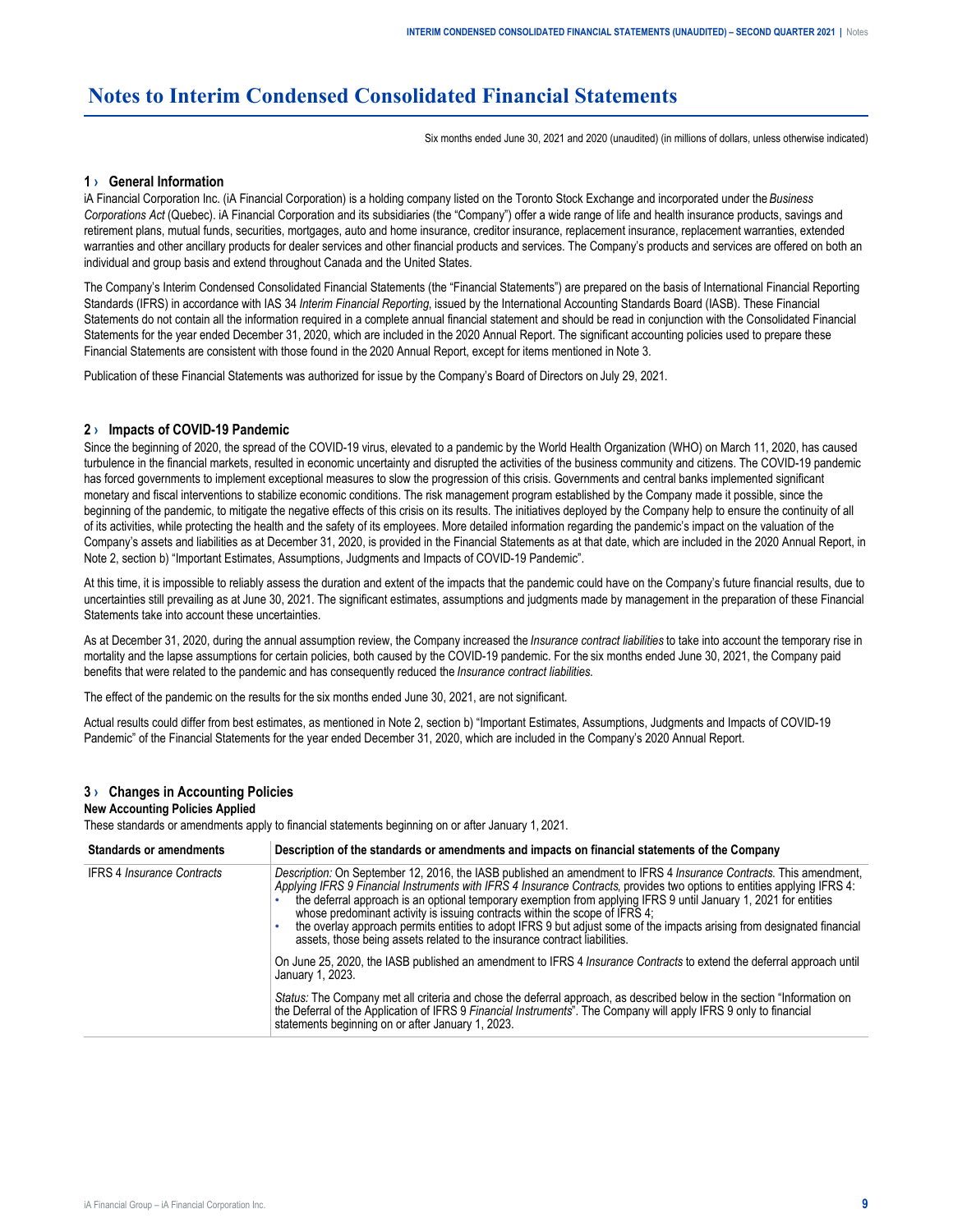| <b>IFRS 16 Leases</b>                                                                                                                                                                   | Description: On May 28, 2020, the IASB published an amendment to IFRS 16 Leases. The amendment COVID-19-Related<br>Rent Concessions exempts lessees from having to consider individual lease contracts to determine whether rent<br>concessions occurring as a direct consequence of the COVID-19 pandemic are lease modifications and allows lessees to<br>account for such rent concessions as if they were not lease modifications. It applies to COVID-19-related rent concessions<br>that reduce lease payments due on or before June 30, 2021. This amendment applies retrospectively.<br>On March 31, 2021, the IASB published an amendment to IFRS 16 Leases. The amendment COVID-19-Related Rent<br>Concessions beyond 30 June 2021 extends the practical relief regarding COVID-19-related rent concessions until<br>June 30, 2022. |  |  |  |  |  |  |  |
|-----------------------------------------------------------------------------------------------------------------------------------------------------------------------------------------|-----------------------------------------------------------------------------------------------------------------------------------------------------------------------------------------------------------------------------------------------------------------------------------------------------------------------------------------------------------------------------------------------------------------------------------------------------------------------------------------------------------------------------------------------------------------------------------------------------------------------------------------------------------------------------------------------------------------------------------------------------------------------------------------------------------------------------------------------|--|--|--|--|--|--|--|
|                                                                                                                                                                                         | <i>Impact:</i> No impact on the Company's financial statements.                                                                                                                                                                                                                                                                                                                                                                                                                                                                                                                                                                                                                                                                                                                                                                               |  |  |  |  |  |  |  |
| IAS 39 Financial Instruments:<br>Recognition and Measurement.<br><b>IFRS 7 Financial Instruments:</b><br>Disclosures.<br><b>IFRS 4 Insurance Contracts and</b><br><b>IFRS 16 Leases</b> | Description: On August 27, 2020, the IASB published an amendment to IAS 39 Financial Instruments: Recognition and<br>Measurement, IFRS 7 Financial Instruments: Disclosures, IFRS 4 Insurance Contracts and IFRS 16 Leases. The<br>amendment, Interest Rate Benchmark Reform - Phase 2, clarifies the requirements related to financial assets, financial<br>liabilities and lease liabilities, specific hedge accounting requirements, and disclosure requirements of financial instruments<br>when an existing interest rate benchmark is replaced. This amendment applies on a modified retrospective basis.<br><i>Impact:</i> No impact on the Company's financial statements.                                                                                                                                                            |  |  |  |  |  |  |  |

## **Future Changes in Accounting Policies**

Standards or amendments are presented on the basis of their publication date unless a more relevant approach allows for better information.

| <b>Standards or amendments</b>      | Description of the standards or amendments                                                                                                                                                                                                                                                                                                                                                                                                                                                                                                                                                                                                                                                                                                                                                                                                                                                                                                                                                                                                                                                                                                                                                                                                                                    |  |  |  |  |  |  |  |
|-------------------------------------|-------------------------------------------------------------------------------------------------------------------------------------------------------------------------------------------------------------------------------------------------------------------------------------------------------------------------------------------------------------------------------------------------------------------------------------------------------------------------------------------------------------------------------------------------------------------------------------------------------------------------------------------------------------------------------------------------------------------------------------------------------------------------------------------------------------------------------------------------------------------------------------------------------------------------------------------------------------------------------------------------------------------------------------------------------------------------------------------------------------------------------------------------------------------------------------------------------------------------------------------------------------------------------|--|--|--|--|--|--|--|
| <b>IFRS 9 Financial Instruments</b> | The Company adopted the amendment to IFRS 4 Insurance Contracts described in the section "New Accounting Policies<br>Applied". Consequently, even if the provisions of IFRS 9 applied to financial statements beginning on or after January 1,<br>2018, the Company will apply these provisions simultaneously to the application of the standard IFRS 17.                                                                                                                                                                                                                                                                                                                                                                                                                                                                                                                                                                                                                                                                                                                                                                                                                                                                                                                    |  |  |  |  |  |  |  |
|                                     | Description: On July 24, 2014, the IASB published the standard IFRS 9 Financial Instruments which replaces the<br>provisions of the standard IAS 39 Financial Instruments: Recognition and Measurement. The standard IFRS 9:<br>requires financial assets to be measured at amortized cost or at fair value on the basis of the entity's business model<br>for managing assets;<br>changes the accounting for financial liabilities measured using the fair value option;<br>proposes a new accounting model related to the recognition of expected credit losses, requiring the entity to recognize<br>expected credit losses on financial assets using current estimates of expected shortfalls in cash flows on those<br>instruments as at the reporting date;<br>modifies the hedge accounting model, which aims to present in the financial statements the effect of risk management<br>activities.<br>The provisions of the new standard IFRS 9 will apply retrospectively or on a modified retrospective basis.<br>On October 12, 2017, the IASB published an amendment to IFRS 9 Financial Instruments. The amendment Prepayment                                                                                                                                      |  |  |  |  |  |  |  |
|                                     | Features with Negative Compensation enables entities to measure at amortized cost some prepayable financial assets<br>with so-called negative compensation.                                                                                                                                                                                                                                                                                                                                                                                                                                                                                                                                                                                                                                                                                                                                                                                                                                                                                                                                                                                                                                                                                                                   |  |  |  |  |  |  |  |
|                                     | On August 27, 2020, the IASB published an amendment to IFRS 9 Financial Instruments. The amendment, Interest Rate<br>Benchmark Reform – Phase 2, clarifies among other things the requirements related to financial assets, financial liabilities<br>and specific hedge accounting requirements when an existing interest rate benchmark is replaced.                                                                                                                                                                                                                                                                                                                                                                                                                                                                                                                                                                                                                                                                                                                                                                                                                                                                                                                         |  |  |  |  |  |  |  |
|                                     | Status: The Company is currently evaluating the impact of this standard on its financial statements.                                                                                                                                                                                                                                                                                                                                                                                                                                                                                                                                                                                                                                                                                                                                                                                                                                                                                                                                                                                                                                                                                                                                                                          |  |  |  |  |  |  |  |
| <b>IFRS 17 Insurance Contracts</b>  | Description: On May 18, 2017, the IASB published the standard IFRS 17 Insurance Contracts which replaces the<br>provisions of the standard IFRS 4 Insurance Contracts. The standard IFRS 17:<br>has an objective to ensure that an entity provides relevant information that faithfully represents those contracts and<br>gives a basis for users of financial statements to assess the effect that insurance contracts have on the financial<br>position, income statement and cash flows statement;<br>establishes the principles for recognition, measurement, presentation and disclosure;<br>defines a general model and a variable fee approach applicable to all insurance contracts and reinsurance contracts to<br>measure the insurance contract liabilities;<br>defines a specific model for contracts of one year or less.<br>The provisions of the new standard IFRS 17 will apply retrospectively to each group of insurance contracts and, if and only<br>if impracticable, an entity shall apply the modified retrospective or fair value approach to financial statements beginning on<br>or after January 1, 2021. Early adoption is permitted if IFRS 9 Financial Instruments and IFRS 15 Revenue from Contracts<br>with Customers are previously applied. |  |  |  |  |  |  |  |
|                                     | On June 25, 2020, the IASB published an amendment to IFRS 17 Insurance Contracts that clarifies different subjects and<br>that postpones the effective date to financial statements beginning on or after January 1, 2023.                                                                                                                                                                                                                                                                                                                                                                                                                                                                                                                                                                                                                                                                                                                                                                                                                                                                                                                                                                                                                                                    |  |  |  |  |  |  |  |
|                                     | Status: The Company is currently evaluating the impact on presentation, disclosure and measurement of the insurance<br>contract liabilities that this standard will have on its financial statements.                                                                                                                                                                                                                                                                                                                                                                                                                                                                                                                                                                                                                                                                                                                                                                                                                                                                                                                                                                                                                                                                         |  |  |  |  |  |  |  |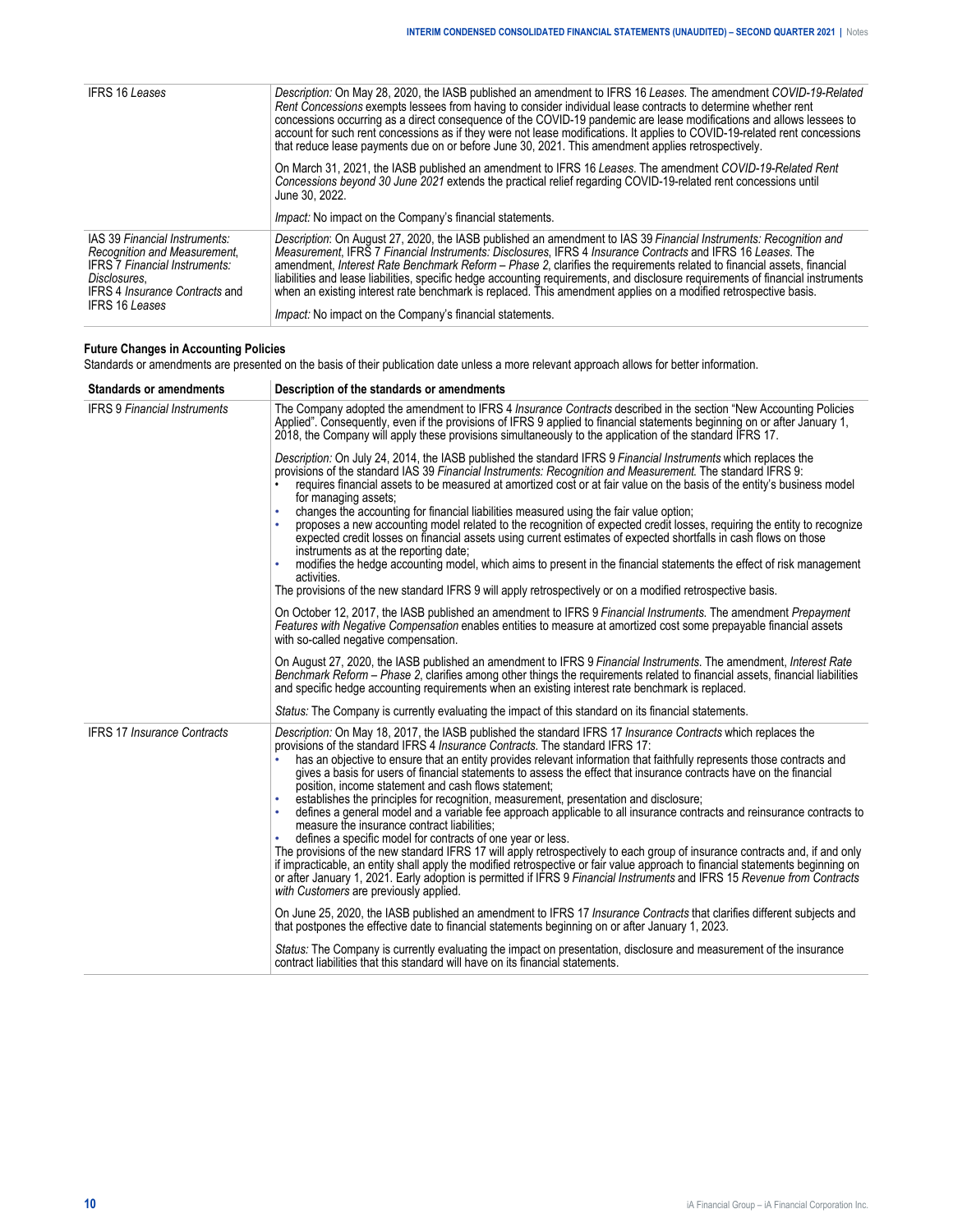| IAS 1 Presentation of Financial<br><b>Statements</b>                      | Description: On January 23, 2020, the IASB published an amendment to IAS 1 Presentation of Financial Statements. The<br>amendment concerns the classification of liabilities as current or non-current and only affects the presentation of liabilities<br>in the statement of financial position, and not the amount or timing of recognition of any asset, liability income or expense,<br>or the information that entities disclose about those items. The provisions of this amendment will apply retrospectively to<br>financial statements beginning on or after January 1, 2022. Early adoption is permitted.<br>On July 15, 2020, the IASB published an amendment to IAS 1 Presentation of Financial Statements that postpones the<br>effective date to financial statements beginning on or after January 1, 2023.<br>Status: The Company is currently evaluating the impact of this amendment on its financial statements.                                                                                                                                                                                                                                                                                                                                                                                                                                                                                                                                                                                                                                                                                                                                                                                                                                                |
|---------------------------------------------------------------------------|-------------------------------------------------------------------------------------------------------------------------------------------------------------------------------------------------------------------------------------------------------------------------------------------------------------------------------------------------------------------------------------------------------------------------------------------------------------------------------------------------------------------------------------------------------------------------------------------------------------------------------------------------------------------------------------------------------------------------------------------------------------------------------------------------------------------------------------------------------------------------------------------------------------------------------------------------------------------------------------------------------------------------------------------------------------------------------------------------------------------------------------------------------------------------------------------------------------------------------------------------------------------------------------------------------------------------------------------------------------------------------------------------------------------------------------------------------------------------------------------------------------------------------------------------------------------------------------------------------------------------------------------------------------------------------------------------------------------------------------------------------------------------------------|
| IAS 16 Property, Plant and<br>Equipment                                   | Description: On May 14, 2020, the IASB published an amendment to IAS 16 Property, Plant and Equipment. The<br>amendment clarifies the accounting for the net proceeds from selling any items produced while bringing an item of<br>property, plant and equipment into use. The provisions of this amendment will apply retrospectively to financial statements<br>beginning on or after January 1, 2022. Early adoption is permitted.                                                                                                                                                                                                                                                                                                                                                                                                                                                                                                                                                                                                                                                                                                                                                                                                                                                                                                                                                                                                                                                                                                                                                                                                                                                                                                                                               |
|                                                                           | Status: The Company is currently evaluating the impact of this amendment on its financial statements.                                                                                                                                                                                                                                                                                                                                                                                                                                                                                                                                                                                                                                                                                                                                                                                                                                                                                                                                                                                                                                                                                                                                                                                                                                                                                                                                                                                                                                                                                                                                                                                                                                                                               |
| IAS 37 Provisions, Contingent<br><b>Liabilities and Contingent Assets</b> | Description: On May 14, 2020, the IASB published an amendment to IAS 37 Provisions, Contingent Liabilities and<br>Contingent Assets. The amendment clarifies that for the purpose of assessing whether a contract is onerous, the cost of<br>fulfilling the contract includes both the incremental costs of fulfilling that contract and an allocation of other costs that relate<br>directly to fulfilling the contract. The provisions of this amendment will apply on a modified retrospective basis to financial<br>statements beginning on or after January 1, 2022. Early adoption is permitted.                                                                                                                                                                                                                                                                                                                                                                                                                                                                                                                                                                                                                                                                                                                                                                                                                                                                                                                                                                                                                                                                                                                                                                              |
|                                                                           | Status: The Company is currently evaluating the impact of this amendment on its financial statements.                                                                                                                                                                                                                                                                                                                                                                                                                                                                                                                                                                                                                                                                                                                                                                                                                                                                                                                                                                                                                                                                                                                                                                                                                                                                                                                                                                                                                                                                                                                                                                                                                                                                               |
| <b>IFRS 3 Business Combinations</b>                                       | Description: On May 14, 2020, the IASB published an amendment to IFRS 3 Business Combinations. The amendment<br>updates the reference to the Conceptual Framework and adds an exception to its requirement for an entity to refer to the<br>Conceptual Framework to determine what constitutes an asset or a liability. The exception specifies that, for some types of<br>liabilities and contingent liabilities, an entity applying IFRS 3 should instead refer to IAS 37 Provisions, Contingent<br>Liabilities and Contingent Assets. The provisions of this amendment will apply prospectively to financial statements<br>beginning on or after January 1, 2022. Early adoption is permitted.                                                                                                                                                                                                                                                                                                                                                                                                                                                                                                                                                                                                                                                                                                                                                                                                                                                                                                                                                                                                                                                                                   |
|                                                                           | Status: The Company is currently evaluating the impact of this amendment on its financial statements.                                                                                                                                                                                                                                                                                                                                                                                                                                                                                                                                                                                                                                                                                                                                                                                                                                                                                                                                                                                                                                                                                                                                                                                                                                                                                                                                                                                                                                                                                                                                                                                                                                                                               |
| Annual Improvements to IFRSs<br>2018-2020 Cycle                           | Description: On May 14, 2020, the IASB published the Annual Improvements to IFRSs 2018-2020 Cycle. The Annual<br>Improvements clarify situations specific to four standards:<br>IFRS 1 First-time Adoption of International Financial Reporting Standards related to the fact that a subsidiary that<br>becomes a first-time adopter later than its parent is allowed to measure cumulative translation differences using the<br>amounts reported by its parent, based on the parent's date of transition to IFRSs;<br>IFRS 9 Financial Instruments related to the fact that only fees paid or received between the entity and the lender,<br>including fees paid or received by either the entity or the lender on the other's behalf, are included when the entity<br>applies the '10 per cent' test in assessing whether to derecognize a financial liability;<br>IFRS 16 Leases related to Illustrative Example 13 accompanying IFRS 16 that removes from the example the<br>illustration of the reimbursement of leasehold improvements by the lessor in order to resolve any potential confusion;<br>IAS 41 Agriculture related to the fact that an entity no longer excludes taxation cash flows when measuring the fair<br>value of a biological asset using a present value technique to ensure consistency with the requirements in IFRS 13<br>Fair Value Measurement.<br>The provisions of IFRS 1, IFRS 9, and IAS 41 will apply prospectively to financial statements beginning on or after<br>January 1, 2022. Early adoption is permitted. The Annual Improvement to IFRS 16 only regards an illustrative example, so<br>this is applicable immediately.<br>Status: The Company is currently evaluating the impact of these improvements on its financial statements. |
| IAS 1 Presentation of Financial<br><b>Statements</b>                      | Description: On February 12, 2021, the IASB published an amendment to IAS 1 Presentation of Financial Statements. The<br>amendment Disclosure of Accounting Policies requires entities to disclose their material accounting policy information<br>rather than their significant accounting policies. The provisions of this amendment will apply prospectively to financial<br>statements beginning on or after January 1, 2023. Early adoption is permitted.                                                                                                                                                                                                                                                                                                                                                                                                                                                                                                                                                                                                                                                                                                                                                                                                                                                                                                                                                                                                                                                                                                                                                                                                                                                                                                                      |
|                                                                           | Status: The Company is currently evaluating the impact of this amendment on its financial statements.                                                                                                                                                                                                                                                                                                                                                                                                                                                                                                                                                                                                                                                                                                                                                                                                                                                                                                                                                                                                                                                                                                                                                                                                                                                                                                                                                                                                                                                                                                                                                                                                                                                                               |
| IAS 8 Accounting Policies, Changes<br>in Accounting Estimates and Errors  | Description: On February 12, 2021, the IASB published an amendment to IAS 8 Accounting Policies, Changes in<br>Accounting Estimates and Errors. The amendment Definition of Accounting Estimates introduces the definition of<br>accounting estimates and clarifies the distinction between a change in accounting estimate and a change in accounting<br>policy. The provisions of this amendment will apply prospectively to financial statements beginning on or after January 1,<br>2023. Early adoption is permitted.<br>Status: The Company is currently evaluating the impact of this amendment on its financial statements.                                                                                                                                                                                                                                                                                                                                                                                                                                                                                                                                                                                                                                                                                                                                                                                                                                                                                                                                                                                                                                                                                                                                                 |
| IAS 12 Income Taxes                                                       | Description: On May 7, 2021, the IASB published an amendment to IAS 12 Income Taxes. The amendment Deferred Tax<br>related to Assets and Liabilities arising from a Single Transaction clarifies the accounting for deferred tax on transactions<br>that give rise to equal taxable and deductible temporary differences on initial recognition, such as with leases and<br>decommissioning obligations. The provisions of this amendment will apply on a modified retrospective basis to financial<br>statements beginning on or after January 1, 2023. Early adoption is permitted.<br>Status: The Company is currently evaluating the impact of this amendment on its financial statements.                                                                                                                                                                                                                                                                                                                                                                                                                                                                                                                                                                                                                                                                                                                                                                                                                                                                                                                                                                                                                                                                                      |
|                                                                           |                                                                                                                                                                                                                                                                                                                                                                                                                                                                                                                                                                                                                                                                                                                                                                                                                                                                                                                                                                                                                                                                                                                                                                                                                                                                                                                                                                                                                                                                                                                                                                                                                                                                                                                                                                                     |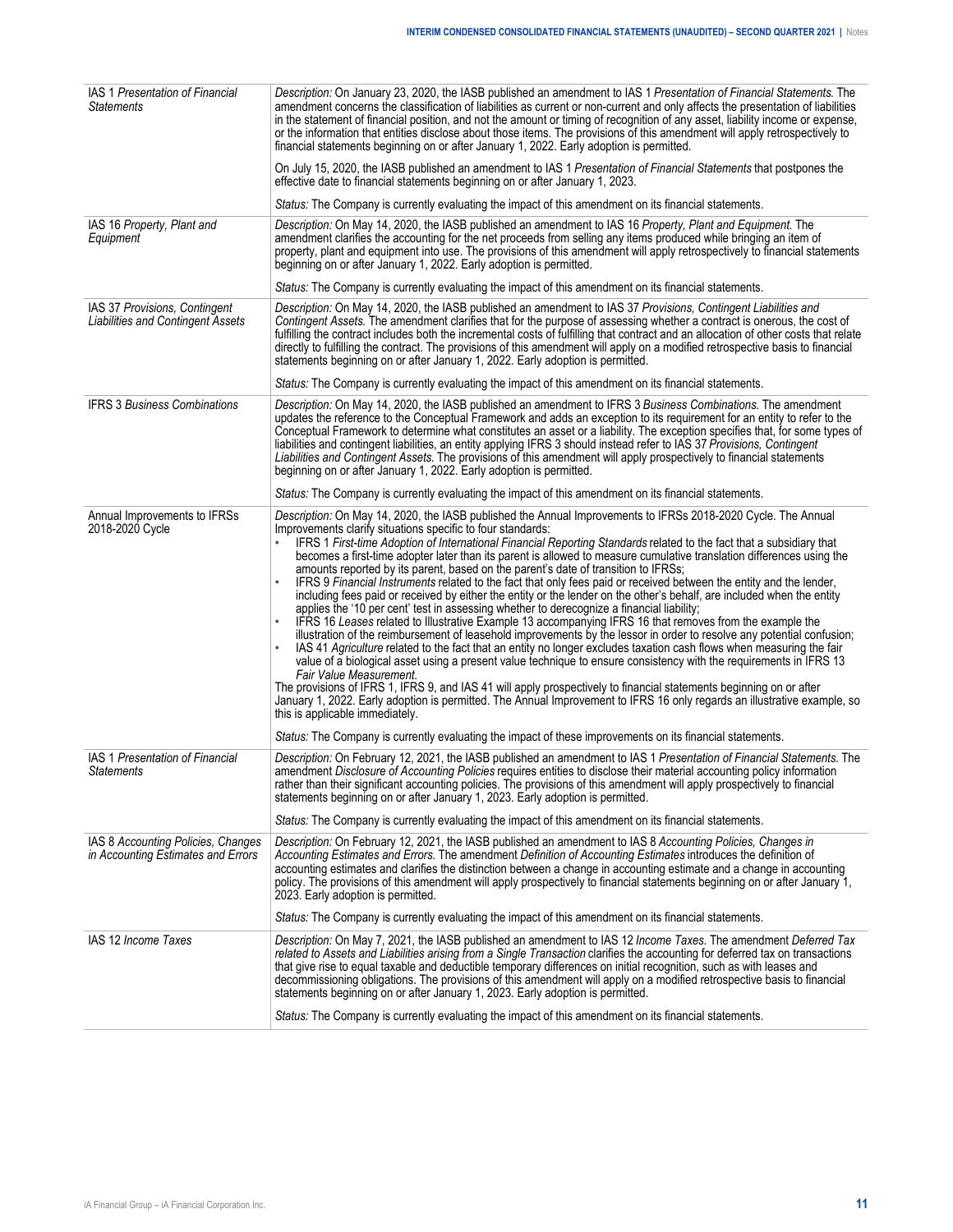#### <span id="page-11-0"></span>**Information on the Deferral of the Application of IFRS 9** *Financial Instruments*

The Company applies IFRS 4 *Insurance Contracts* in its operations. This standard was amended in 2016 to allow entities that apply IFRS 4 to defer the application of IFRS 9 *Financial Instruments* if total liabilities for insurance activities represent more than 90% of the entity's total liabilities. This calculation is made as of the closing date preceding April 1, 2016, the calculation date identified in the standard.

For this calculation, the Company primarily considered insurance contract liabilities, investment contract liabilities, liabilities related to segregated funds net assets and debentures as at December 31, 2015. Liabilities related to its insurance activities are greater than 90% of total liabilities.

The Company has decided to defer the application of IFRS 9 until IFRS 17 *Insurance Contracts* is adopted. IFRS 17 includes the measurement principles of these policies. If the Company had applied IFRS 9, this would not have had a significant impact on the classification of financial assets designated at fair value through profit or loss in accordance with IAS 39 *Financial Instruments: Recognition and Measurement* given the very close relationship between invested assets and insurance contract liabilities. For financial assets classified as loans and receivables, held to maturity or available for sale as at June 30, 2021, an amount of \$867 (\$948 as at December 31, 2020) would not have met the solely payments of principal and interest test in accordance with IFRS 9. In addition, for mortgages, the Company could not have used the low credit risk exemption in the calculation of expected credit losses.

#### **4 › Acquisition and Disposal of Businesses**

#### **Acquisition of Businesses**

On January 10, 2020, the Company announced that it acquired 100% of the shares of three Canadian companies specializing in vehicle warranties: WGI Service Plan Division Inc. and WGI Manufacturing Inc. (collectively "WGI") as well as Lubrico Warranty Inc. WGI wholesale manufactures and administrates chemical protection products for the automobile industry through independent dealers across Canada. As for Lubrico Warranty Inc., it sells car warranties through used vehicle dealerships across Canada (except in the province of Quebec). As at December 31, 2020, the allocation of the acquisition price process was completed for these acquisitions.

On May 22, 2020, the Company acquired 100% of the shares of IAS Parent Holdings, Inc. and its subsidiaries (collectively "IAS"). IAS is one of the largest independent providers of solutions in the U.S. vehicle warranty market. IAS provides a comprehensive portfolio of vehicle warranties and related software and services sold through one of the industry's broadest and most diverse distribution networks in the U.S. market. As at March 31, 2021, the allocation of the acquisition price process was completed for this acquisition, and the adjustments made in the final allocation did not have a significant impact on the Company's financial statements.

#### **Disposal of Business**

On June 1, 2020, the Company sold a subsidiary, iA Investment Counsel Inc., to CWB Financial Group. The sale reflects the Company's decision to focus on serving wealth management needs of high-net-worth Canadians exclusively through its expanding network of independent, entrepreneur-owned investment advisory practices.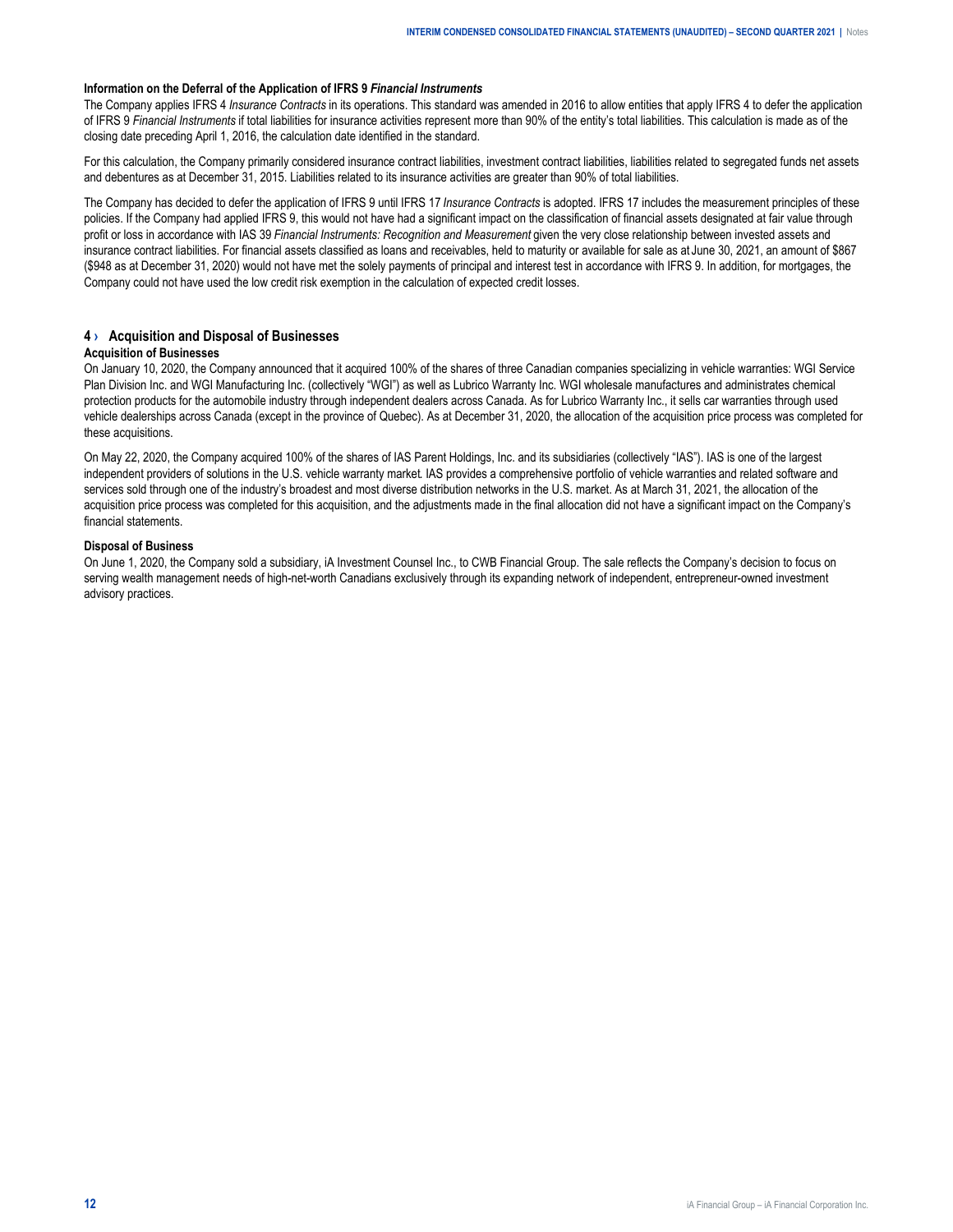# <span id="page-12-0"></span>**5 › Invested Assets and Investment Income**

**a) Carrying Value and Fair Value**

|                                         | As at June 30, 2021                        |    |                       |    |                            |    |                          |    |       |    |              |    |                   |  |
|-----------------------------------------|--------------------------------------------|----|-----------------------|----|----------------------------|----|--------------------------|----|-------|----|--------------|----|-------------------|--|
| (in millions of dollars)                | At fair value<br>through<br>profit or loss |    | Available<br>for sale |    | <b>Held to</b><br>maturity |    | Loans and<br>receivables |    | Other |    | <b>Total</b> |    | <b>Fair value</b> |  |
| Cash and short-term investments         | \$<br>421                                  | \$ |                       | \$ |                            | \$ | 899                      | \$ |       | \$ | 1,320        | \$ | 1,320             |  |
| <b>Bonds</b>                            |                                            |    |                       |    |                            |    |                          |    |       |    |              |    |                   |  |
| Governments                             | 12,035                                     |    | 1,999                 |    | 379                        |    | 110                      |    |       |    | 14,523       |    |                   |  |
| Municipalities                          | 1,212                                      |    | 293                   |    | —                          |    | 39                       |    |       |    | 1,544        |    |                   |  |
| Corporate and other                     | 10,912                                     |    | 2,306                 |    |                            |    | 2,536                    |    |       |    | 15,754       |    |                   |  |
|                                         | 24,159                                     |    | 4,598                 |    | 379                        |    | 2,685                    |    |       |    | 31,821       |    | 32,105            |  |
| <b>Stocks</b>                           |                                            |    |                       |    |                            |    |                          |    |       |    |              |    |                   |  |
| Common                                  | 1,965                                      |    | 61                    |    |                            |    | —                        |    |       |    | 2,026        |    |                   |  |
| Preferred                               | 233                                        |    | 513                   |    |                            |    |                          |    |       |    | 746          |    |                   |  |
| Stock indexes                           | 89                                         |    | 7                     |    | —                          |    | —                        |    |       |    | 96           |    |                   |  |
| Investment fund units                   | 708                                        |    | 8                     |    | —                          |    | —                        |    |       |    | 716          |    |                   |  |
|                                         | 2,995                                      |    | 589                   |    |                            |    |                          |    |       |    | 3,584        |    | 3,584             |  |
| Mortgages and other loans               |                                            |    |                       |    |                            |    |                          |    |       |    |              |    |                   |  |
| Insured mortgages                       |                                            |    |                       |    |                            |    |                          |    |       |    |              |    |                   |  |
| Multi-residential                       | —                                          |    | —                     |    | —                          |    | 1,367                    |    | —     |    | 1,367        |    |                   |  |
| Non-residential                         |                                            |    |                       |    |                            |    | 5                        |    |       |    | 5            |    |                   |  |
|                                         |                                            |    | -                     |    |                            |    | 1,372                    |    | —     |    | 1,372        |    |                   |  |
| Conventional mortgages                  |                                            |    |                       |    |                            |    |                          |    |       |    |              |    |                   |  |
| Multi-residential                       | 41                                         |    | —                     |    | —                          |    | 191                      |    | —     |    | 232          |    |                   |  |
| Non-residential                         | 30                                         |    |                       |    |                            |    | 256                      |    |       |    | 286          |    |                   |  |
|                                         | 71                                         |    |                       |    |                            |    | 447                      |    |       |    | 518          |    |                   |  |
| Other loans                             |                                            |    |                       |    | -                          |    | 1,002                    |    |       |    | 1,002        |    |                   |  |
|                                         | 71                                         |    | —                     |    | —                          |    | 2,821                    |    | —     |    | 2,892        |    | 2,983             |  |
| <b>Derivative financial instruments</b> | 761                                        |    | —                     |    |                            |    |                          |    |       |    | 761          |    | 761               |  |
| <b>Policy loans</b>                     |                                            |    |                       |    |                            |    | 974                      |    |       |    | 974          |    | 974               |  |
| Other invested assets                   |                                            |    | 104                   |    |                            |    | 4                        |    | 438   |    | 546          |    | 546               |  |
| <b>Investment properties</b>            |                                            |    | —                     |    | -                          |    |                          |    | 1,877 |    | 1,877        |    | 1,906             |  |
| <b>Total investments</b>                | \$<br>28,407                               | \$ | 5,291                 | \$ | 379                        | \$ | 7,383                    | \$ | 2,315 | \$ | 43,775       | \$ | 44,179            |  |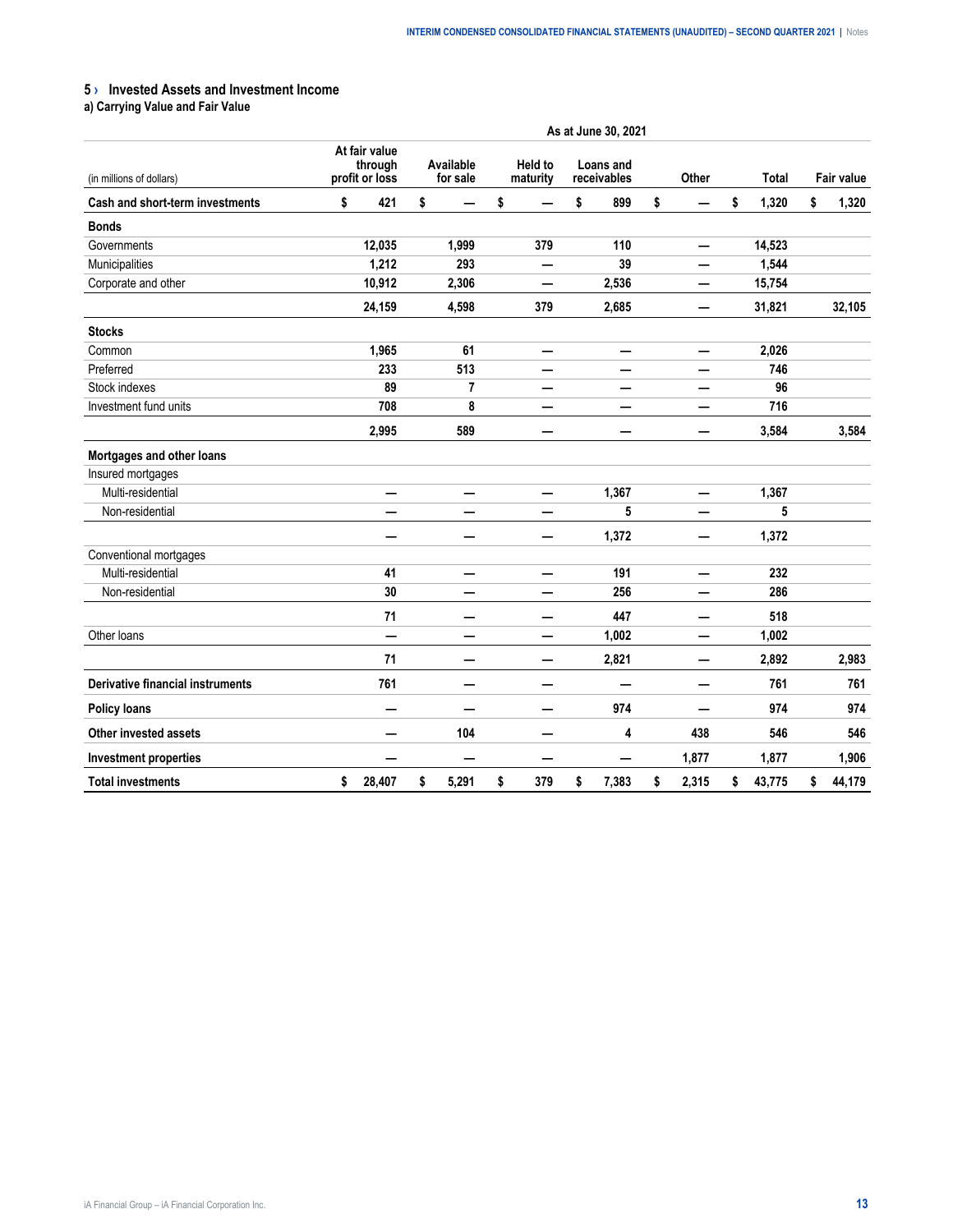|                                         | As at December 31, 2020 |                                            |    |                       |                          |    |                          |    |       |    |        |    |            |
|-----------------------------------------|-------------------------|--------------------------------------------|----|-----------------------|--------------------------|----|--------------------------|----|-------|----|--------|----|------------|
| (in millions of dollars)                |                         | At fair value<br>through<br>profit or loss |    | Available<br>for sale | Held to<br>maturity      |    | Loans and<br>receivables |    | Other |    | Total  |    | Fair value |
| Cash and short-term investments         | \$                      | 831                                        | \$ |                       | $-$ \$                   | \$ | 1,118                    | \$ |       | \$ | 1,949  | \$ | 1,949      |
| <b>Bonds</b>                            |                         |                                            |    |                       |                          |    |                          |    |       |    |        |    |            |
| Governments                             |                         | 12,729                                     |    | 1,855                 | 494                      |    | 117                      |    |       |    | 15,195 |    |            |
| Municipalities                          |                         | 1,306                                      |    | 205                   |                          |    | 40                       |    |       |    | 1,551  |    |            |
| Corporate and other                     |                         | 10,923                                     |    | 1,952                 |                          |    | 2,478                    |    |       |    | 15,353 |    |            |
|                                         |                         | 24,958                                     |    | 4,012                 | 494                      |    | 2,635                    |    |       |    | 32,099 |    | 32,501     |
| <b>Stocks</b>                           |                         |                                            |    |                       |                          |    |                          |    |       |    |        |    |            |
| Common                                  |                         | 1,774                                      |    | 50                    | —                        |    | $\qquad \qquad$          |    |       |    | 1,824  |    |            |
| Preferred                               |                         | 233                                        |    | 506                   | —                        |    | $\overline{\phantom{0}}$ |    |       |    | 739    |    |            |
| Stock indexes                           |                         | 61                                         |    | 7                     |                          |    |                          |    |       |    | 68     |    |            |
| Investment fund units                   |                         | 623                                        |    | 32                    | —                        |    | —                        |    | —     |    | 655    |    |            |
|                                         |                         | 2,691                                      |    | 595                   | —                        |    | —                        |    |       |    | 3,286  |    | 3,286      |
| Mortgages and other loans               |                         |                                            |    |                       |                          |    |                          |    |       |    |        |    |            |
| Insured mortgages                       |                         |                                            |    |                       |                          |    |                          |    |       |    |        |    |            |
| Multi-residential                       |                         | $\qquad \qquad$                            |    | —                     | —                        |    | 1,379                    |    | —     |    | 1,379  |    |            |
| Non-residential                         |                         |                                            |    |                       |                          |    | 5                        |    |       |    | 5      |    |            |
|                                         |                         |                                            |    | —                     | —                        |    | 1,384                    |    | —     |    | 1,384  |    |            |
| Conventional mortgages                  |                         |                                            |    |                       |                          |    |                          |    |       |    |        |    |            |
| Multi-residential                       |                         | 48                                         |    | —                     | $\overline{\phantom{0}}$ |    | 200                      |    | —     |    | 248    |    |            |
| Non-residential                         |                         | 33                                         |    |                       |                          |    | 226                      |    |       |    | 259    |    |            |
|                                         |                         | 81                                         |    |                       | —                        |    | 426                      |    |       |    | 507    |    |            |
| Other loans                             |                         | $\overline{\phantom{0}}$                   |    | —                     | —                        |    | 910                      |    |       |    | 910    |    |            |
|                                         |                         | 81                                         |    | —                     | $\overline{\phantom{0}}$ |    | 2,720                    |    | —     |    | 2,801  |    | 2,935      |
| <b>Derivative financial instruments</b> |                         | 1,652                                      |    |                       | -                        |    |                          |    |       |    | 1,652  |    | 1,652      |
| <b>Policy loans</b>                     |                         |                                            |    |                       | —                        |    | 881                      |    | ÷.    |    | 881    |    | 881        |
| Other invested assets                   |                         |                                            |    | 123                   | —                        |    | 4                        |    | 436   |    | 563    |    | 563        |
| <b>Investment properties</b>            |                         |                                            |    |                       |                          |    |                          |    | 1,916 |    | 1,916  |    | 1,943      |
| <b>Total investments</b>                | \$                      | 30,213                                     | \$ | 4,730                 | 494 \$                   | \$ | 7,358                    | \$ | 2,352 | \$ | 45,147 | \$ | 45,710     |

The majority of bonds and stocks, designated at fair value through profit or loss, are assets used by the Company to match insurance contract liabilities and investment contract liabilities. The change in the fair value of financial assets designated at fair value through profit or loss is therefore reflected in insurance contract liabilities and investment contract liabilities.

The *At fair value through profit or loss* category includes securities held for trading, mainly derivative financial instruments and short-term investments, as well as securities designated at fair value through profit or loss.

Other invested assets are made up of bonds and investment units which represent restricted investments, notes receivable and investments in associates and joint ventures. Bonds and fund units are classified as available for sale. Notes receivable are classified as loans and receivables. Investments in associates and joint ventures, accounted for using the equity method, are presented in the *Other* column.

#### **b) Investments in Associates and Joint Ventures**

The Company holds interests ranging from 25% to 50% as at June 30, 2021 and as at December 31, 2020. The carrying value of these investments as at June 30, 2021 is \$438 (\$436 as at December 31, 2020). The share of net income and comprehensive income for the six months ended June 30, 2021 amounts to \$9 (\$7 for the six months ended June 30, 2020).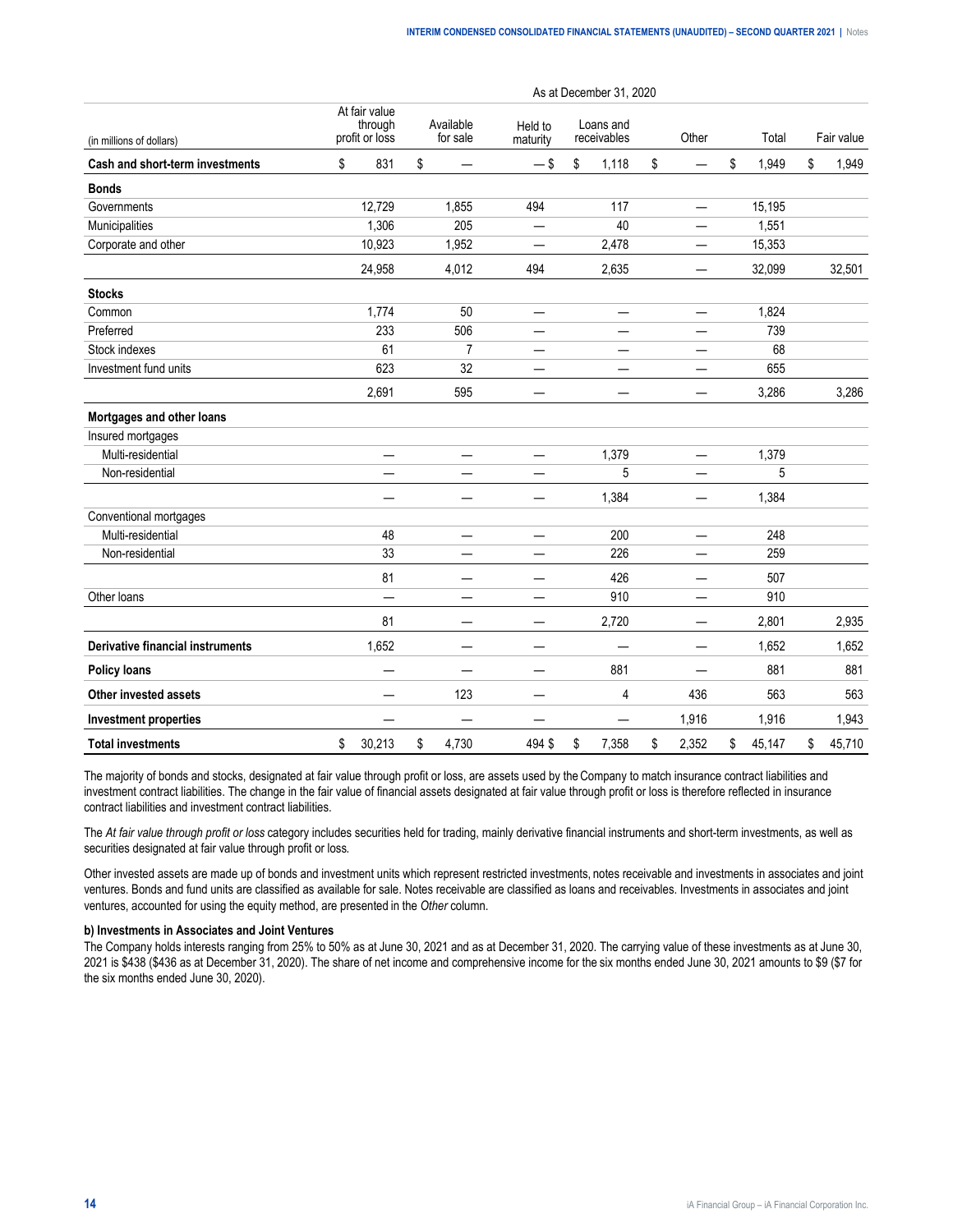#### <span id="page-14-0"></span>**c) Investment Income**

|                                      |    |       | <b>Quarters ended</b><br>June 30 |       |    | Six months ended<br>June 30 |             |
|--------------------------------------|----|-------|----------------------------------|-------|----|-----------------------------|-------------|
| (in millions of dollars)             |    | 2021  |                                  | 2020  |    | 2021                        | 2020        |
| Interest and other investment income |    |       |                                  |       |    |                             |             |
| Interest                             | \$ | 249   | \$                               | 244   | \$ | 502                         | \$<br>563   |
| <b>Dividends</b>                     |    | 28    |                                  | 24    |    | 74                          | 83          |
| Derivative financial instruments     |    | 3     |                                  |       |    | 6                           | (3)         |
| Rental income                        |    | 46    |                                  | 47    |    | 95                          | 106         |
| Gains (losses) realized              |    | 9     |                                  | 8     |    | 15                          | 22          |
| Variation in provisions for losses   |    | (2)   |                                  | (17)  |    | (12)                        | (37)        |
| Other                                |    | (2)   |                                  | 2     |    |                             | 17          |
|                                      |    | 331   |                                  | 308   |    | 681                         | 751         |
| Change in fair value of investments  |    |       |                                  |       |    |                             |             |
| Cash and short-term investments      |    |       |                                  |       |    |                             | 3           |
| <b>Bonds</b>                         |    | 914   |                                  | 2,284 |    | (1,883)                     | 2,175       |
| <b>Stocks</b>                        |    | 120   |                                  | 61    |    | 205                         | (138)       |
| Mortgages and other loans            |    | (1)   |                                  | (5)   |    | (3)                         | 6           |
| Derivative financial instruments     |    | 394   |                                  | 1,548 |    | (790)                       | 576         |
| Investment properties                |    | (11)  |                                  | (38)  |    | (13)                        | (71)        |
| Other                                |    | (17)  |                                  | (4)   |    | (17)                        | (4)         |
|                                      |    | 1,399 |                                  | 3,847 |    | (2,501)                     | 2,547       |
| <b>Total investment income</b>       | s  | 1,730 | \$                               | 4,155 | s  | (1,820)                     | \$<br>3,298 |

#### **6 › Fair Value of Financial Instruments and Investment Properties**

#### **a) Methods and Assumptions Used to Estimate Fair Values**

Fair value is the consideration that would be received to sell an asset or paid to transfer a liability in an orderly transaction between market participants at the measurement date. Management exercises its judgment to determine the data that will be used to measure the fair value of financial assets and liabilities, particularly for financial instruments classified as Level 3. Fair value of various categories of financial instruments and investment properties is determined as described below.

#### **Financial Assets**

*Short-Term Investments –* Carrying value of these investments represents the fair value due to their short-term maturity.

*Bonds –* Bonds are valued based on quoted price, observed on active markets for identical or similar assets. If prices are not available on active markets, fair value is estimated using current valuation methods, including a model based on discounting expected cash flows or other similar techniques. These methods take into account current data observable on the market for financial instruments that have similar risk profiles and comparable terms. The significant data used in these models include, but are not limited to, rate curves, credit risk, issuer spread, volatility and liquidity valuation, and other reference data published by the market. Management makes its best estimates when such data are not available.

*Stocks –* Stocks are valued based on quote price, observed on active markets. If the price is not available on the active markets, fair value is determined using equity valuation models, which analyze the fair value of the net asset, and other techniques that rely on comparisons with reference data, such as market indices. Investment fund units are evaluated at the net asset value published by the fund manager.

*Mortgages and Other Loans –* The fair value of mortgages and other loans is estimated by discounting the cash flows with the interest rates currently prevailing on the market for loans with substantially the same credit risk and terms.

*Derivative Financial Instruments* – Fair value of derivative financial instruments is determined according to the type of derivative financial instrument. Fair value of derivative financial instruments, such as futures contracts and options traded on the stock exchanges is determined in accordance with quoted prices on active markets. Derivative financial instruments that are traded over the counter are valued using valuation models such as actualized cash flow analysis and other valuation models used on the market. These valuations are based on observable data on the market, including interest rates, foreign exchange rates, financial indices, rate differentials, credit risk and volatility.

Among derivative financial instruments, certain other derivative contracts are subject to trading restrictions. In such situations, an illiquidity premium based on data that are not observable on the market is used to ascertain the fair value of these derivative financial instruments. While these data are not observable, they are based on assumptions deemed appropriate given the circumstances. Once the restricted trading period ends, the instruments are valued using standard valuation models based on data observable on the market, as described previously. The Company's use of non-observable data is limited to the trading restrictions period, and their effect on the fair value of derivative financial instruments does not represent a significant amount.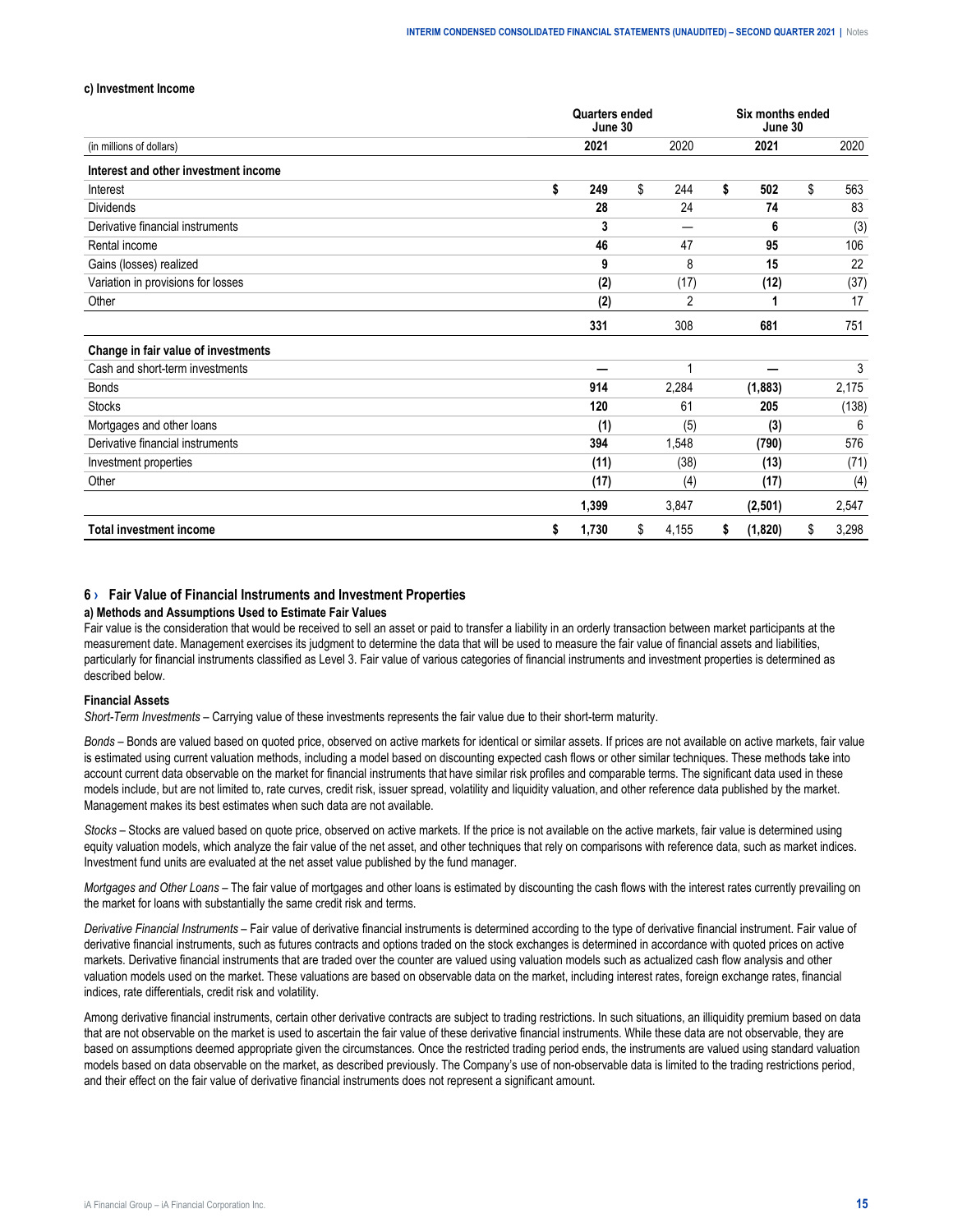*Policy Loans* – Policy loans are carried at amortized cost. They are guaranteed and may be reimbursed at any time. Their fair value approximates their carrying value due to their nature.

*Other Invested Assets –* The fair value of other invested assets is determined according to the type of invested assets. Fair value of notes receivable and investments in associates and joint ventures is approximately the same as the carrying value due to the nature of these elements. Bonds which are restricted investments are valued based on quoted price, observed on active markets for identical or similar assets. If prices are not available on active markets, fair value is estimated using current valuation methods, including a model based on discounting expected cash flows or other similar techniques. These methods take into account current data observable on the market for financial instruments that have similar risk profiles and comparable terms. The significant data used in these models include, but are not limited to, rate curves, credit risk, issuer spread, volatility and liquidity valuation, and other reference data published by the market. Management makes its best estimates when such data are not available. Investment fund units which are restricted investments are evaluated at the net asset value published by the fund manager.

*Other Assets –* The fair value of the other financial assets is approximately the same as the carrying value due to their short-term nature.

#### **Investment Properties**

The fair value of investment properties is determined using various recognized methods and standards of assessment in the real estate sector. Among these methods, the income approach is the most commonly used, as it is based on an investor's behaviour in relation to income expected to be generated by an investment property. Under this approach, discounting of the cash flows generated by an investment property is preferred as it measures the relationship between the market value and the reasonably discounted incomes over an investment horizon. Expected cash flows include contractual and projected income as well as the investment property's operating expenses. These cash flows reflect the interest, rental and occupancy rates established based on market studies, rental income expected from leases in effect and estimates of future cash inflows, including revenues projected for future leases, and estimates of future cash inflows made according to the current market circumstances. Future lease rates are estimated based on the location, current type and quality of the building, and market data and projections as of the date of the valuation. Fair values are usually compared to market information, including recent transactions for similar assets to verify their reasonableness. Highest and best use is one of the possible valuation methods. Highest and best use of a site is an integral part of the process to establish the fair value of an investment property. This use is the one that, at the time of the appraisal, provides the highest fair value for the investment property. As a result, this use is determined by considering possible physical use that is legally admissible, financially feasible and achievable in the short term based on demand, and must be tied to the likelihood of being achieved rather than to the simple possibility. Assessments are carried out by external independent appraisers on an annual basis or by qualified Company personnel quarterly.

#### **Financial Liabilities**

*Derivative Financial Instruments –* The fair value of derivative financial instruments recorded as financial liabilities is presented in Note 8 "Derivative Financial Instruments" and is equal to the carrying amounts reported in the negative fair value column. The fair value is determined according to the method and assumptions previously described in the "Financial Assets" section.

*Other Liabilities –* The fair value of other liabilities, except short-selling securities, securitization liabilities and mortgage debt, is approximately the same as the carrying value due to their short-term nature.

Short-selling securities, classified as held for trading, are measured using the observed market prices in active markets for identical or similar financial instruments. If quoted prices in active markets are not available, fair value is estimated using standard methods of assessment, such as a model based on discounted future cash flows or similar techniques. These methods take into account the current observable market data for financial instruments with a similar risk profile and comparable terms. The significant data used in these models include, but are not limited to, yield curves, credit risks, issuer spreads, volatility and liquidity valuation and other reference data published by the markets.

The fair value of securitization liabilities and mortgage debt is estimated by discounting cash flows with the interest rates currently prevailing on the market for new debts with substantially the same terms.

The fair value of the mortgage debt is \$74 (\$76 as at December 31, 2020). The mortgage debt is secured by an investment property with a carrying value of \$168 (\$174 as at December 31, 2020), bearing interest of 3.143% and maturing on May 1, 2022. The interest expense on the mortgage debt is \$1 (\$1 for the six months ended June 30, 2020).

*Debentures –* The fair value of debentures classified as financial liabilities at amortized cost is estimated using a valuation model that takes into account instruments on the market that have substantially the same conditions. This fair value can fluctuate due to interest rates and credit risks associated with these instruments.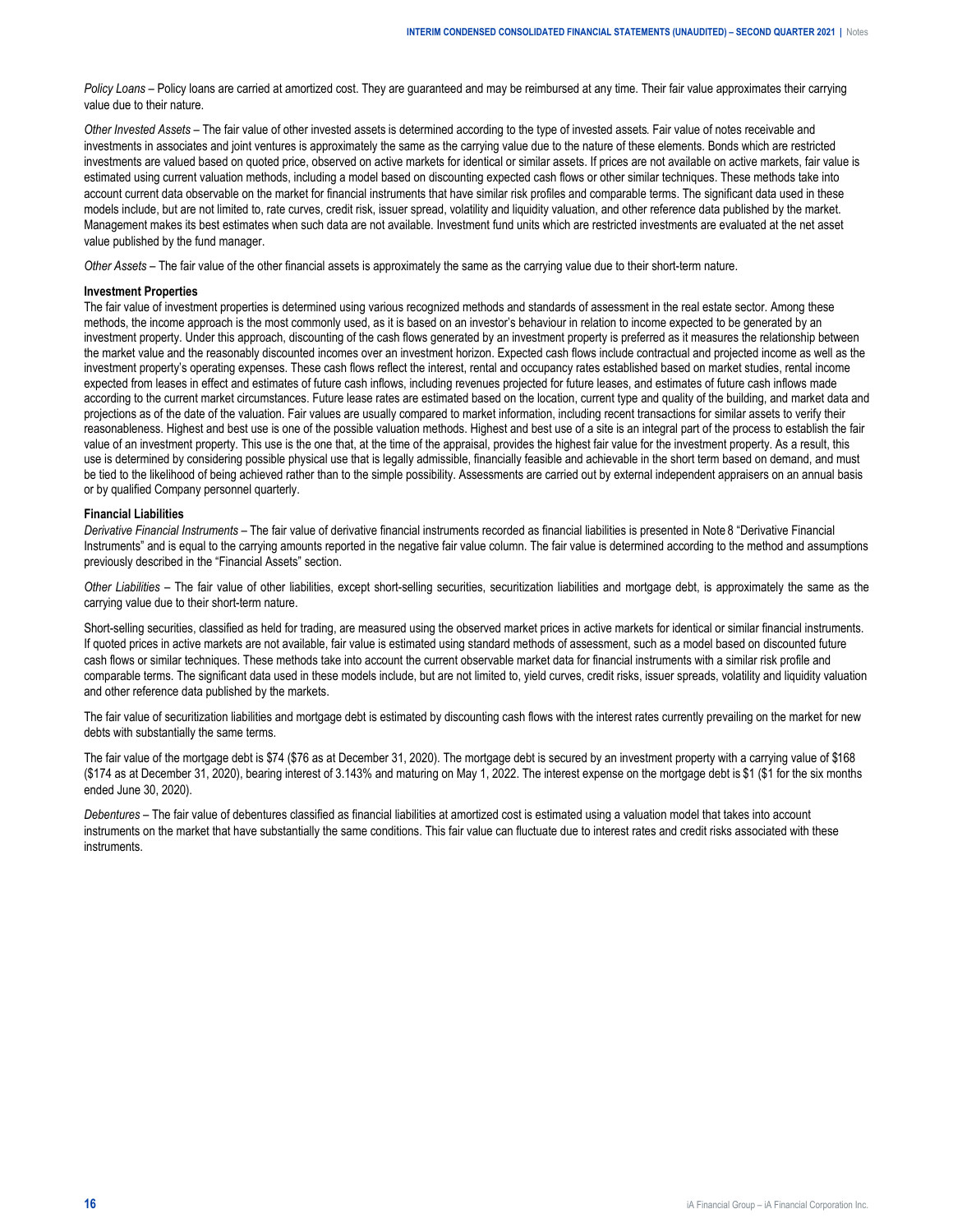#### **b) Hierarchy of the Fair Value**

Disclosures regarding financial instruments and investment properties must be presented as a hierarchy that categorizes the inputs to valuation models used to measure the fair value of financial assets and financial liabilities. The hierarchy gives the highest priority to readily available unadjusted quoted prices in active markets for identical assets or liabilities and lowest priority to unobserved inputs. The three levels of the hierarchy are described below:

- Level 1 Valuation based on quoted prices in active markets (unadjusted) for identical assets or liabilities. Stocks traded on the market, among other things, are classified in Level 1.
- Level 2 Valuation model based on inputs other than quoted prices included in Level 1 that are observable on the market for the asset or liability, either directly or indirectly. Most bonds, short-term investments and certain derivative financial instruments are classified in Level 2.
- Level 3 Valuation model based on valuation techniques that use largely unobservable market parameters and that reflect management's best estimates. Most private placements are classified in Level 3.

If a financial instrument classified as Level 1 subsequently ceases to be actively traded, it is reclassified into Level 2. If the measurement of its fair value requires the use of significant unobservable inputs, it is directly reclassified into Level 3.

#### **Assets**

|                                                                  |              | As at June 30, 2021 |                          |              |
|------------------------------------------------------------------|--------------|---------------------|--------------------------|--------------|
| (in millions of dollars)                                         | Level 1      | Level 2             | Level 3                  | Total        |
| Recurring fair value measurements                                |              |                     |                          |              |
| Cash and short-term investments                                  |              |                     |                          |              |
| Held for trading                                                 | \$           | \$<br>421           | \$                       | \$<br>421    |
| <b>Bonds</b>                                                     |              |                     |                          |              |
| Designated at fair value through profit or loss                  |              |                     |                          |              |
| Governments                                                      | 1,156        | 10,879              | —                        | 12,035       |
| Municipalities                                                   |              | 1,212               |                          | 1,212        |
| Corporate and other                                              |              | 10,719              | 193                      | 10,912       |
|                                                                  | 1,156        | 22,810              | 193                      | 24,159       |
| Available for sale                                               |              |                     |                          |              |
| Governments                                                      | 227          | 1,772               | —                        | 1,999        |
| Municipalities                                                   | —            | 293                 |                          | 293          |
| Corporate and other                                              |              | 2,306               | –                        | 2,306        |
|                                                                  | 227          | 4,371               |                          | 4,598        |
|                                                                  | 1,383        | 27,181              | 193                      | 28,757       |
| <b>Stocks</b>                                                    |              |                     |                          |              |
| Designated at fair value through profit or loss                  | 1,407        |                     | 1,588                    | 2,995        |
| Available for sale                                               | 198          | 340                 | 51                       | 589          |
|                                                                  | 1,605        | 340                 | 1,639                    | 3,584        |
| Mortgages and other loans                                        |              |                     |                          |              |
| Designated at fair value through profit or loss                  |              | 71                  | –                        | 71           |
| Derivative financial instruments                                 |              |                     |                          |              |
| Held for trading                                                 | 183          | 575                 | 3                        | 761          |
| Other invested assets                                            |              |                     |                          |              |
| Available for sale                                               | 16           | 88                  | $\overline{\phantom{0}}$ | 104          |
| <b>Investment properties</b>                                     |              | —                   | 1,877                    | 1,877        |
| General fund investments recognized at fair value                | 3,187        | 28,676              | 3,712                    | 35,575       |
| Segregated funds financial instruments and investment properties | 27,922       | 7,489               | 320                      | 35,731       |
| Total financial assets at fair value                             | 31,109<br>\$ | 36,165<br>\$        | \$<br>4,032              | 71,306<br>\$ |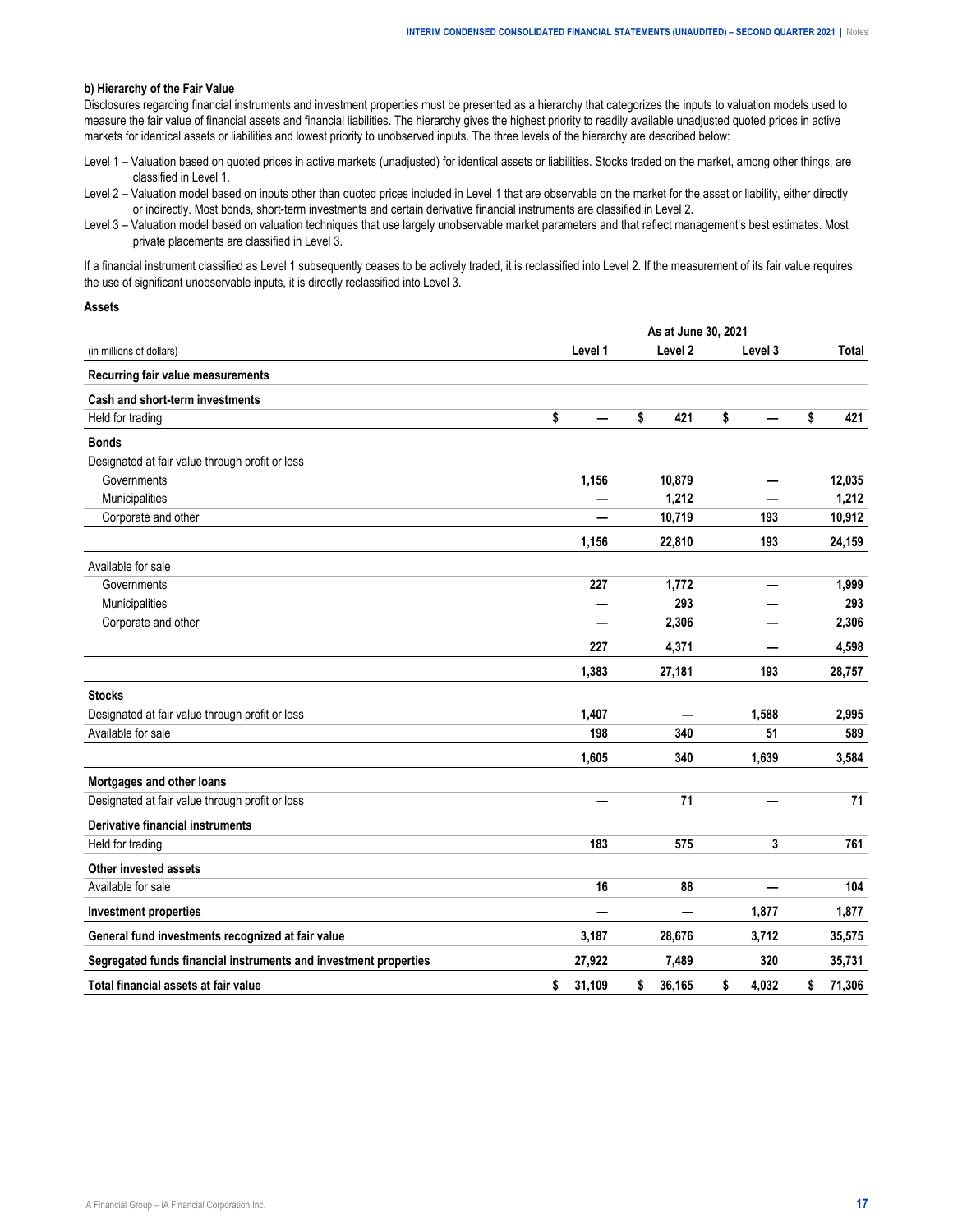|                                                                  |                          | As at December 31, 2020  |                          |              |
|------------------------------------------------------------------|--------------------------|--------------------------|--------------------------|--------------|
| (in millions of dollars)                                         | Level 1                  | Level 2                  | Level 3                  | Total        |
| Recurring fair value measurements                                |                          |                          |                          |              |
| Cash and short-term investments                                  |                          |                          |                          |              |
| Held for trading                                                 | \$                       | \$<br>831                | \$                       | \$<br>831    |
| <b>Bonds</b>                                                     |                          |                          |                          |              |
| Designated at fair value through profit or loss                  |                          |                          |                          |              |
| Governments                                                      | 420                      | 12,309                   | $\overline{\phantom{0}}$ | 12,729       |
| Municipalities                                                   | $\overline{\phantom{0}}$ | 1,306                    | $\overline{\phantom{0}}$ | 1,306        |
| Corporate and other                                              |                          | 10,783                   | 140                      | 10,923       |
|                                                                  | 420                      | 24,398                   | 140                      | 24,958       |
| Available for sale                                               |                          |                          |                          |              |
| Governments                                                      | 248                      | 1,607                    | $\overline{\phantom{0}}$ | 1,855        |
| Municipalities                                                   | —                        | 205                      |                          | 205          |
| Corporate and other                                              |                          | 1,952                    | —                        | 1,952        |
|                                                                  | 248                      | 3.764                    |                          | 4.012        |
|                                                                  | 668                      | 28,162                   | 140                      | 28,970       |
| <b>Stocks</b>                                                    |                          |                          |                          |              |
| Designated at fair value through profit or loss                  | 1,247                    | $\overline{\phantom{0}}$ | 1,444                    | 2,691        |
| Available for sale                                               | 187                      | 365                      | 43                       | 595          |
|                                                                  | 1,434                    | 365                      | 1,487                    | 3,286        |
| Mortgages and other loans                                        |                          |                          |                          |              |
| Designated at fair value through profit or loss                  |                          | 81                       |                          | 81           |
| Derivative financial instruments                                 |                          |                          |                          |              |
| Held for trading                                                 | 433                      | 1,216                    | 3                        | 1,652        |
| Other invested assets                                            |                          |                          |                          |              |
| Available for sale                                               | 76                       | 47                       |                          | 123          |
| <b>Investment properties</b>                                     | —                        | —                        | 1,916                    | 1,916        |
| General fund investments recognized at fair value                | 2,611                    | 30,702                   | 3,546                    | 36,859       |
| Segregated funds financial instruments and investment properties | 25,065                   | 7,365                    | 264                      | 32.694       |
| Total financial assets at fair value                             | \$<br>27,676             | \$<br>38,067             | \$<br>3,810              | \$<br>69,553 |

There were no transfers from Level 1 to Level 2 during the six months ended June 30, 2021 (\$564 for the year ended December 31, 2020). Transfers for the year ended December 31, 2020 were related to segregated funds financial instruments and resulted from the application of a fair value adjustment for events that took place after the market close but before the valuation date. There were no transfers from Level 2 to Level 1 during the six months ended June 30, 2021 (\$564 for the year ended December 31, 2020). Transfers for the year ended December 31, 2020 were related to segregated funds financial instruments.

Transfers from Level 2 to Level 3 during the six months ended June 30, 2021 amount to \$28 (\$10 for the year ended December 31, 2020). These transfers are from bonds designated at fair value through profit or loss. For some of these bonds the fair value is measured at the quoted market price obtained through brokers who estimate the fair value of these financial instruments. However, the price of these bonds has remained unchanged for more than 30 days which, according to the Company's internal policy, results in a transfer. For the remaining bonds, the fair value is now measured using unobservable inputs.

Transfers from Level 3 to Level 2 during the six months ended June 30, 2021 amount to \$2 (\$7 for the year ended December 31, 2020). These transfers are from bonds designated at fair value through profit or loss. The fair value of these bonds is measured at the quoted market price obtained through brokers who estimate the fair value of these financial instruments. As at June 30, 2021 and as at December 31, 2020, the value of these bonds is based on a price obtained less than 30 days prior.

There were no transfers from Level 3 to Level 1 during the six months ended June 30, 2021 (\$7 for the year ended December 31, 2020). Transfers for the year ended December 31, 2020 were related to segregated funds financial instruments. The fair value of the transferred financial instruments was previously determined using internal valuation models that required the use of assumptions, including one main assumption that was not observable in the market.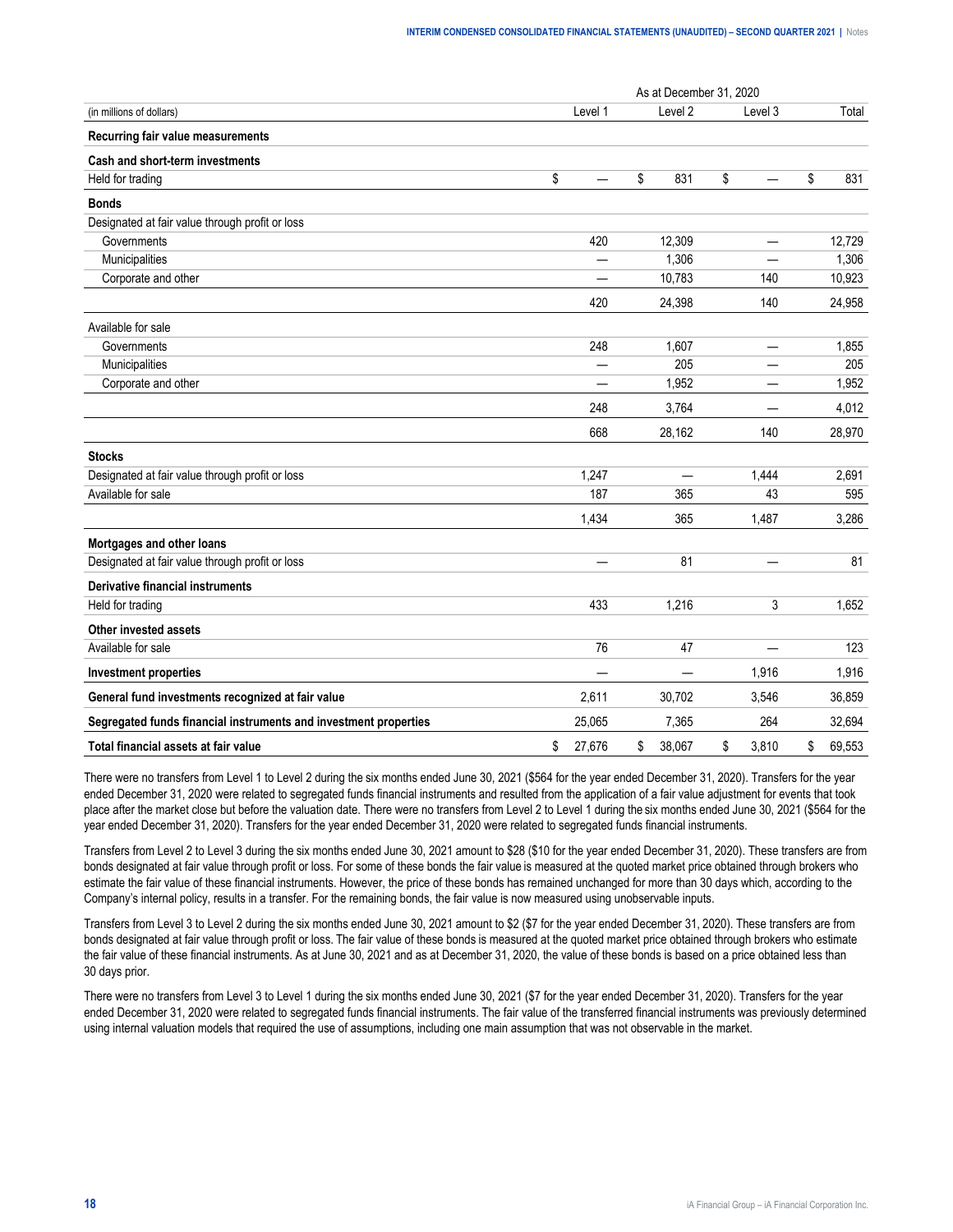The Company uses unobservable inputs in the valuation of bonds and stocks classified into Level 3. Regarding bonds, unobservable inputs mainly correspond to credit and liquidity risk premiums ranging from 1.09% to 2.63% as at June 30, 2021 (1.30% to 2.43% as at December 31, 2020). Stocks classified into Level 3 are mainly valuated from information available in the financial statements of companies using models based on discounting expected cash flows as well as the use of multiples.

The main unobservable inputs used in the valuation of the investment properties as at June 30, 2021 are the discount rate, which is between 5.25% and 8.00% (5.25% and 8.00% as at December 31, 2020) and the terminal capitalization rate, which is between 4.25% and 7.25% (4.25% and 7.25% as at December 31, 2020). The discount rate is based on market activity by type of building and the location and reflects the expected rate of return to be realized on investments over the next 10 years. The terminal capitalization rate is based on market activity by type of building and the location and reflects the expected rate of return to be realized on investments over the remaining life after the 10-year period. If all other factors remain constant, a decrease (increase) in the discount rate and terminal capitalization rate will lead to an increase (decrease) in fair value of investment properties.

Due to the unobservable nature of the main data used to measure bonds, stocks and investment properties classified in Level 3, the Company does not assess whether the application of other assumptions would have an impact on fair value. Also, the investment properties as well as the bonds and stocks classified as designated at fair value through profit or loss support the insurance contract liabilities. Consequently, changes in the fair value of these assets are offset by changes in the corresponding insurance contract liabilities under the Canadian Asset Liability Method (CALM). Even if the Company were to use possible alternative assumptions affecting fair value, this would not have a significant impact on the Financial Statements.

**Six months ended June 30, 2021**

The following table presents assets recognized at fair value evaluated according to Level 3 parameters:

| (in millions of dollars)                                               | <b>Balance as at</b><br>December 31,<br>2020 |   | Realized<br>and<br>unrealized<br>gains<br>(losses)<br>included in<br>net income | <b>Realized and</b><br>unrealized<br>gains (losses)<br>included<br>in other<br>comprehensive<br>income |    | <b>Purchases</b> |    | Sales and<br>settlements |    | <b>Transfers</b><br>into<br>(out of)<br>Level 3 |    | <b>Balance as at</b><br>June 30, 2021 | gains (losses)<br>investments | Total<br>unrealized<br>included<br>in net<br>income on<br>still held |
|------------------------------------------------------------------------|----------------------------------------------|---|---------------------------------------------------------------------------------|--------------------------------------------------------------------------------------------------------|----|------------------|----|--------------------------|----|-------------------------------------------------|----|---------------------------------------|-------------------------------|----------------------------------------------------------------------|
| <b>Bonds</b>                                                           |                                              |   |                                                                                 |                                                                                                        |    |                  |    |                          |    |                                                 |    |                                       |                               |                                                                      |
| Designated at fair value through<br>profit or loss                     | \$<br>140                                    | s | (7)                                                                             | \$                                                                                                     | \$ | 36               | \$ | (2)                      | \$ | 26                                              | \$ | 193                                   | \$                            | (8)                                                                  |
| <b>Stocks</b>                                                          |                                              |   |                                                                                 |                                                                                                        |    |                  |    |                          |    |                                                 |    |                                       |                               |                                                                      |
| Designated at fair value through<br>profit or loss                     | 1,444                                        |   | 47                                                                              |                                                                                                        |    | 150              |    | (53)                     |    |                                                 |    | 1,588                                 |                               | 65                                                                   |
| Available for sale                                                     | 43                                           |   | -                                                                               | 3                                                                                                      |    | 5                |    |                          |    |                                                 |    | 51                                    |                               |                                                                      |
| Derivative financial instruments                                       |                                              |   |                                                                                 |                                                                                                        |    |                  |    |                          |    |                                                 |    |                                       |                               |                                                                      |
| Held for trading                                                       | 3                                            |   | 1                                                                               |                                                                                                        |    |                  |    | (1)                      |    |                                                 |    | 3                                     |                               | 1                                                                    |
| Investment properties                                                  | 1,916                                        |   | (13)                                                                            |                                                                                                        |    | 6                |    | (32)                     |    |                                                 |    | 1,877                                 |                               | (13)                                                                 |
| <b>General fund investments</b><br>recognized at fair value            | 3,546                                        |   | 28                                                                              | 3                                                                                                      |    | 197              |    | (88)                     |    | 26                                              |    | 3,712                                 |                               | 45                                                                   |
| Segregated funds financial<br>instruments and investment<br>properties | 264                                          |   | 8                                                                               |                                                                                                        |    | 56               |    | (8)                      |    |                                                 |    | 320                                   |                               | 8                                                                    |
| <b>Total</b>                                                           | \$<br>3,810                                  | 5 | 36                                                                              | \$<br>3                                                                                                | \$ | 253              | \$ | (96)                     | \$ | 26                                              | \$ | 4,032                                 | \$                            | 53                                                                   |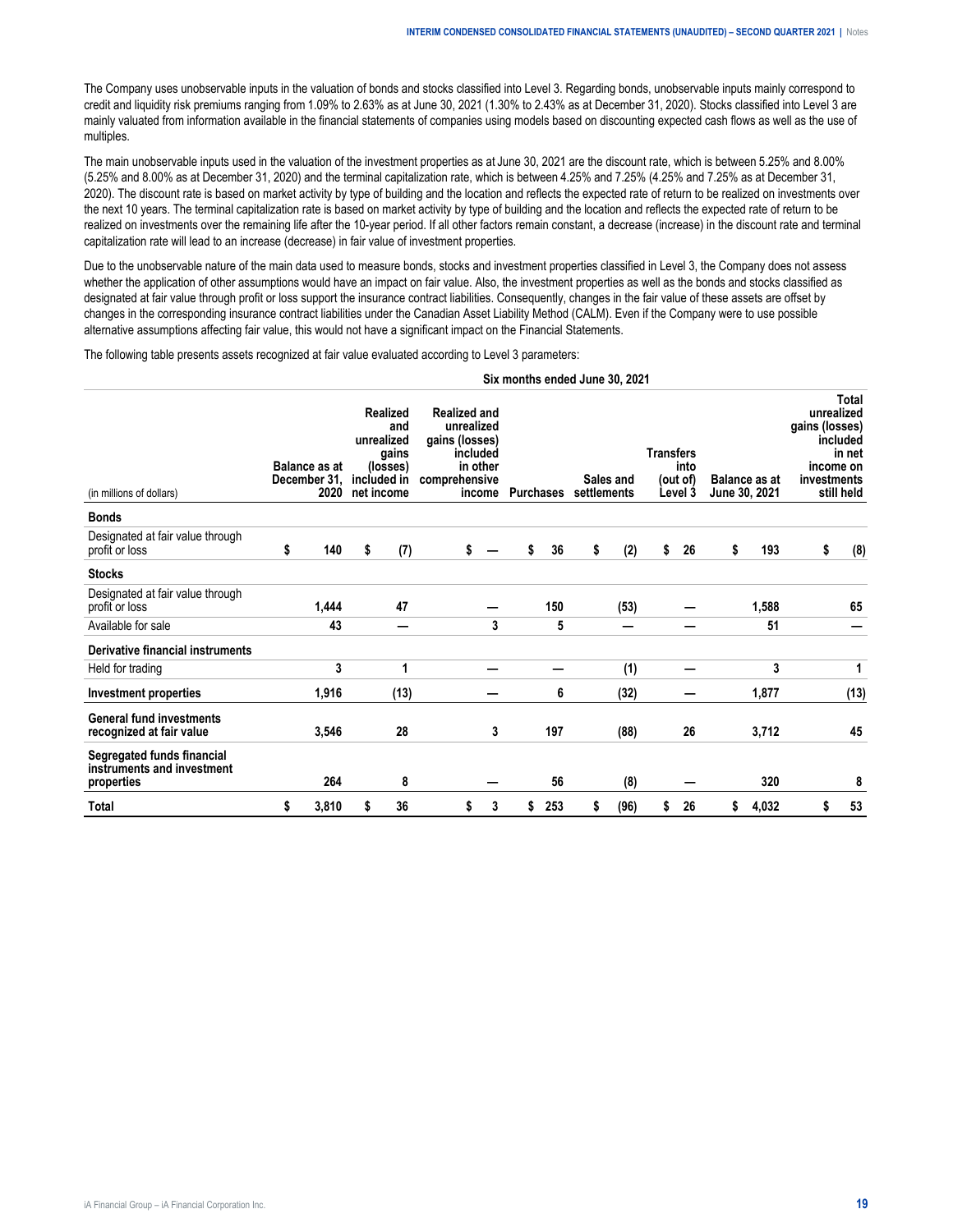| (in millions of dollars)                                               | Balance as at<br>December 31<br>2019 |    | Realized<br>and<br>unrealized<br>gains<br>(losses)<br>included in<br>net income | Realized and<br>unrealized<br>gains (losses)<br>included<br>in other<br>comprehensive<br>income |    | Purchases | Transfers<br>Sales and<br>settlements<br>Level 3 |    |     | Balance as at<br>December 31.<br>2020 | gains (losses)<br>investments | Total<br>unrealized<br>included<br>in net<br>income on<br>still held |
|------------------------------------------------------------------------|--------------------------------------|----|---------------------------------------------------------------------------------|-------------------------------------------------------------------------------------------------|----|-----------|--------------------------------------------------|----|-----|---------------------------------------|-------------------------------|----------------------------------------------------------------------|
| <b>Bonds</b>                                                           |                                      |    |                                                                                 |                                                                                                 |    |           |                                                  |    |     |                                       |                               |                                                                      |
| Designated at fair value through<br>profit or loss                     | \$<br>129                            | \$ | 11                                                                              | \$                                                                                              | \$ | 26        | \$<br>(29)                                       | \$ | 3   | \$<br>140                             | \$                            | 11                                                                   |
| Available for sale                                                     | 11                                   |    | –                                                                               |                                                                                                 |    |           | (11)                                             |    |     |                                       |                               |                                                                      |
| <b>Stocks</b>                                                          |                                      |    |                                                                                 |                                                                                                 |    |           |                                                  |    |     |                                       |                               |                                                                      |
| Designated at fair value through<br>profit or loss                     | 1,291                                |    | 48                                                                              |                                                                                                 |    | 199       | (94)                                             |    |     | 1,444                                 |                               | 49                                                                   |
| Available for sale                                                     | 31                                   |    | —                                                                               | $\overline{2}$                                                                                  |    | 11        | (1)                                              |    |     | 43                                    |                               |                                                                      |
| Derivative financial instruments                                       |                                      |    |                                                                                 |                                                                                                 |    |           |                                                  |    |     |                                       |                               |                                                                      |
| Held for trading                                                       |                                      |    | 3                                                                               |                                                                                                 |    |           |                                                  |    |     | 3                                     |                               | 3                                                                    |
| Investment properties                                                  | 2,077                                |    | (129)                                                                           |                                                                                                 |    | 28        | (60)                                             |    |     | 1,916                                 |                               | (129)                                                                |
| <b>General fund investments</b><br>recognized at fair value            | 3,539                                |    | (67)                                                                            | 2                                                                                               |    | 264       | (195)                                            |    | 3   | 3,546                                 |                               | (66)                                                                 |
| Segregated funds financial<br>instruments and investment<br>properties | 90                                   |    | 10                                                                              |                                                                                                 |    | 181       | (10)                                             |    | (7) | 264                                   |                               | 10                                                                   |
| <b>Total</b>                                                           | \$<br>3,629                          | \$ | (57)                                                                            | \$<br>2                                                                                         | \$ | 445       | \$<br>(205)                                      | \$ | (4) | \$<br>3,810                           | \$                            | (56)                                                                 |

Year ended December 31, 2020

For the six months ended June 30, 2021, an amount of \$6 (\$28 for the year ended December 31, 2020) presented in *Purchases* for investment properties corresponds to capitalizations to *Investment properties*. Also, *Sales and settlements* for investment properties do not include any transfers to fixed assets (none for the year ended December 31, 2020).

*Realized and unrealized gains (losses) included in net income* and *Total unrealized gains (losses) included in net income on financial instruments still held* are presented in the *Investment income* in the Income Statement, except the value of segregated funds assets, which is not presented in the Income Statement, but is included in the change in segregated funds net assets in Note 9 "Segregated Funds Net Assets". *Realized and unrealized gains (losses) included in other comprehensive income* are presented in Note 13 "Accumulated Other Comprehensive Income" in *Unrealized gains (losses).*

#### **Fair Value Disclosed in the Notes**

The Company classifies certain financial instruments as held to maturity or as loans and receivables. These financial instruments are measured at amortized cost and fair value is disclosed in the notes. The following table shows the hierarchy level of such fair values:

|                                                            | As at June 30, 2021 |         |   |         |    |         |   |       |  |  |  |  |
|------------------------------------------------------------|---------------------|---------|---|---------|----|---------|---|-------|--|--|--|--|
| (in millions of dollars)                                   |                     | Level 1 |   | Level 2 |    | Level 3 |   | Total |  |  |  |  |
| Classified as held to maturity                             |                     |         |   |         |    |         |   |       |  |  |  |  |
| <b>Bonds</b>                                               |                     |         |   |         |    |         |   |       |  |  |  |  |
| Governments                                                | \$                  |         | S | 379     | \$ |         |   | 379   |  |  |  |  |
| Total of assets classified as held to maturity             |                     |         |   | 379     |    |         |   | 379   |  |  |  |  |
| Classified as loans and receivables                        |                     |         |   |         |    |         |   |       |  |  |  |  |
| <b>Bonds</b>                                               |                     |         |   |         |    |         |   |       |  |  |  |  |
| Governments                                                |                     |         |   | 7       |    | 137     |   | 144   |  |  |  |  |
| Municipalities                                             |                     |         |   | 51      |    |         |   | 51    |  |  |  |  |
| Corporate and other                                        |                     |         |   | 188     |    | 2,586   |   | 2,774 |  |  |  |  |
|                                                            |                     |         |   | 246     |    | 2,723   |   | 2,969 |  |  |  |  |
| Mortgages and other loans                                  |                     |         |   | 2,912   |    |         |   | 2,912 |  |  |  |  |
| Total of assets classified as loans and receivables        |                     |         |   | 3,158   |    | 2,723   |   | 5,881 |  |  |  |  |
| Total of assets whose fair value is disclosed in the notes | \$                  |         | S | 3,537   | s. | 2,723   | s | 6,260 |  |  |  |  |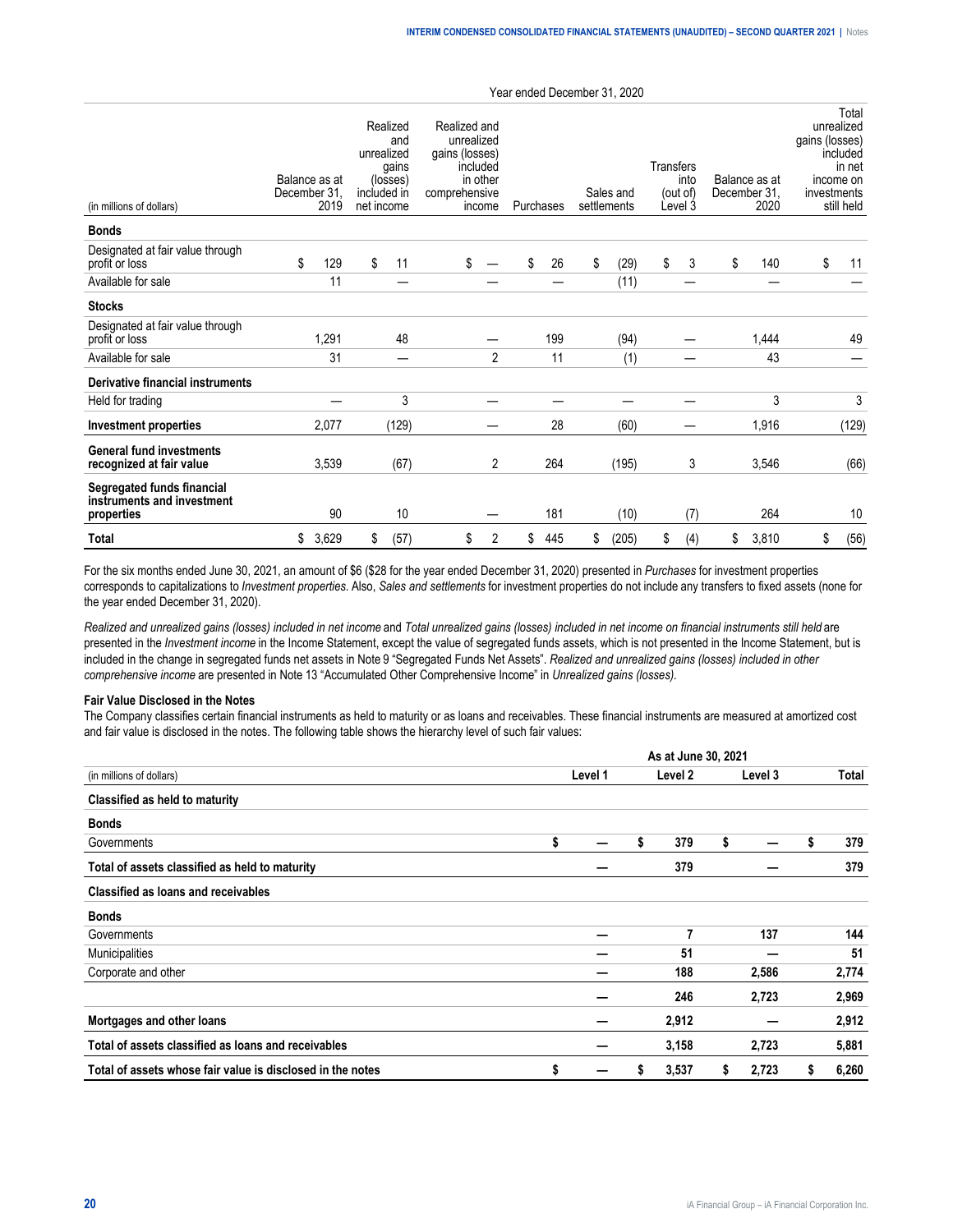|                                                            | As at December 31, 2020 |         |    |         |    |         |    |       |  |  |  |  |
|------------------------------------------------------------|-------------------------|---------|----|---------|----|---------|----|-------|--|--|--|--|
| (in millions of dollars)                                   |                         | Level 1 |    | Level 2 |    | Level 3 |    | Total |  |  |  |  |
| Classified as held to maturity                             |                         |         |    |         |    |         |    |       |  |  |  |  |
| <b>Bonds</b>                                               |                         |         |    |         |    |         |    |       |  |  |  |  |
| Governments                                                | \$                      |         | \$ | 497     | \$ |         | \$ | 497   |  |  |  |  |
| Total of assets classified as held to maturity             |                         |         |    | 497     |    |         |    | 497   |  |  |  |  |
| Classified as loans and receivables                        |                         |         |    |         |    |         |    |       |  |  |  |  |
| <b>Bonds</b>                                               |                         |         |    |         |    |         |    |       |  |  |  |  |
| Governments                                                |                         |         |    | 8       |    | 148     |    | 156   |  |  |  |  |
| Municipalities                                             |                         |         |    | 54      |    |         |    | 54    |  |  |  |  |
| Corporate and other                                        |                         |         |    | 187     |    | 2,637   |    | 2,824 |  |  |  |  |
|                                                            |                         |         |    | 249     |    | 2,785   |    | 3,034 |  |  |  |  |
| Mortgages and other loans                                  |                         |         |    | 2,854   |    |         |    | 2,854 |  |  |  |  |
| Total of assets classified as loans and receivables        |                         |         |    | 3,103   |    | 2,785   |    | 5,888 |  |  |  |  |
| Total of assets whose fair value is disclosed in the notes | \$                      |         | S  | 3,600   | \$ | 2,785   | \$ | 6,385 |  |  |  |  |

## **Financial Liabilities**

The following table presents financial liabilities measured at fair value on a recurring basis and those whose fair value is disclosed in a note by hierarchy level:

|                                                     | As at June 30, 2021 |         |    |                         |    |         |    |              |  |  |  |
|-----------------------------------------------------|---------------------|---------|----|-------------------------|----|---------|----|--------------|--|--|--|
| (in millions of dollars)                            |                     | Level 1 |    | Level <sub>2</sub>      |    | Level 3 |    | <b>Total</b> |  |  |  |
| Recurring fair value measurements                   |                     |         |    |                         |    |         |    |              |  |  |  |
| <b>Other liabilities</b>                            |                     |         |    |                         |    |         |    |              |  |  |  |
| Held for trading                                    | \$                  | 659     | \$ | 186                     | \$ |         | \$ | 845          |  |  |  |
| <b>Derivative financial instruments</b>             |                     |         |    |                         |    |         |    |              |  |  |  |
| Held for trading                                    |                     | 57      |    | 517                     |    | 36      |    | 610          |  |  |  |
| Total of liabilities classified as held for trading |                     | 716     |    | 703                     |    | 36      |    | 1,455        |  |  |  |
| <b>Classified at amortized cost</b>                 |                     |         |    |                         |    |         |    |              |  |  |  |
| <b>Other liabilities</b>                            |                     |         |    |                         |    |         |    |              |  |  |  |
| Securitization liabilities                          |                     | —       |    | 921                     |    |         |    | 921          |  |  |  |
| Mortgage debt                                       |                     |         |    | 74                      |    |         |    | 74           |  |  |  |
| <b>Debentures</b>                                   |                     |         |    | 1,503                   |    |         |    | 1,503        |  |  |  |
| Total of liabilities classified at amortized cost   | \$                  |         | \$ | 2,498                   | \$ |         | \$ | 2,498        |  |  |  |
|                                                     |                     |         |    | As at December 31, 2020 |    |         |    |              |  |  |  |
| (in millions of dollars)                            |                     | Level 1 |    | Level <sub>2</sub>      |    | Level 3 |    | Total        |  |  |  |
| Recurring fair value measurements                   |                     |         |    |                         |    |         |    |              |  |  |  |
| <b>Other liabilities</b>                            |                     |         |    |                         |    |         |    |              |  |  |  |
| Held for trading                                    | \$                  | 65      | \$ | 208                     | \$ |         | \$ | 273          |  |  |  |
| Derivative financial instruments                    |                     |         |    |                         |    |         |    |              |  |  |  |
| Held for trading                                    |                     | 220     |    | 310                     |    | 39      |    | 569          |  |  |  |
| Total of liabilities classified as held for trading |                     | 285     |    | 518                     |    | 39      |    | 842          |  |  |  |
| <b>Classified at amortized cost</b>                 |                     |         |    |                         |    |         |    |              |  |  |  |
| <b>Other liabilities</b>                            |                     |         |    |                         |    |         |    |              |  |  |  |
| Securitization liabilities                          |                     | —       |    | 1,009                   |    |         |    | 1,009        |  |  |  |
| Mortgage debt                                       |                     |         |    | 76                      |    |         |    | 76           |  |  |  |
| <b>Debentures</b>                                   |                     |         |    | 1,528                   |    |         |    | 1,528        |  |  |  |
| Total of liabilities classified at amortized cost   | \$                  |         | \$ | 2,613                   | \$ |         | \$ | 2,613        |  |  |  |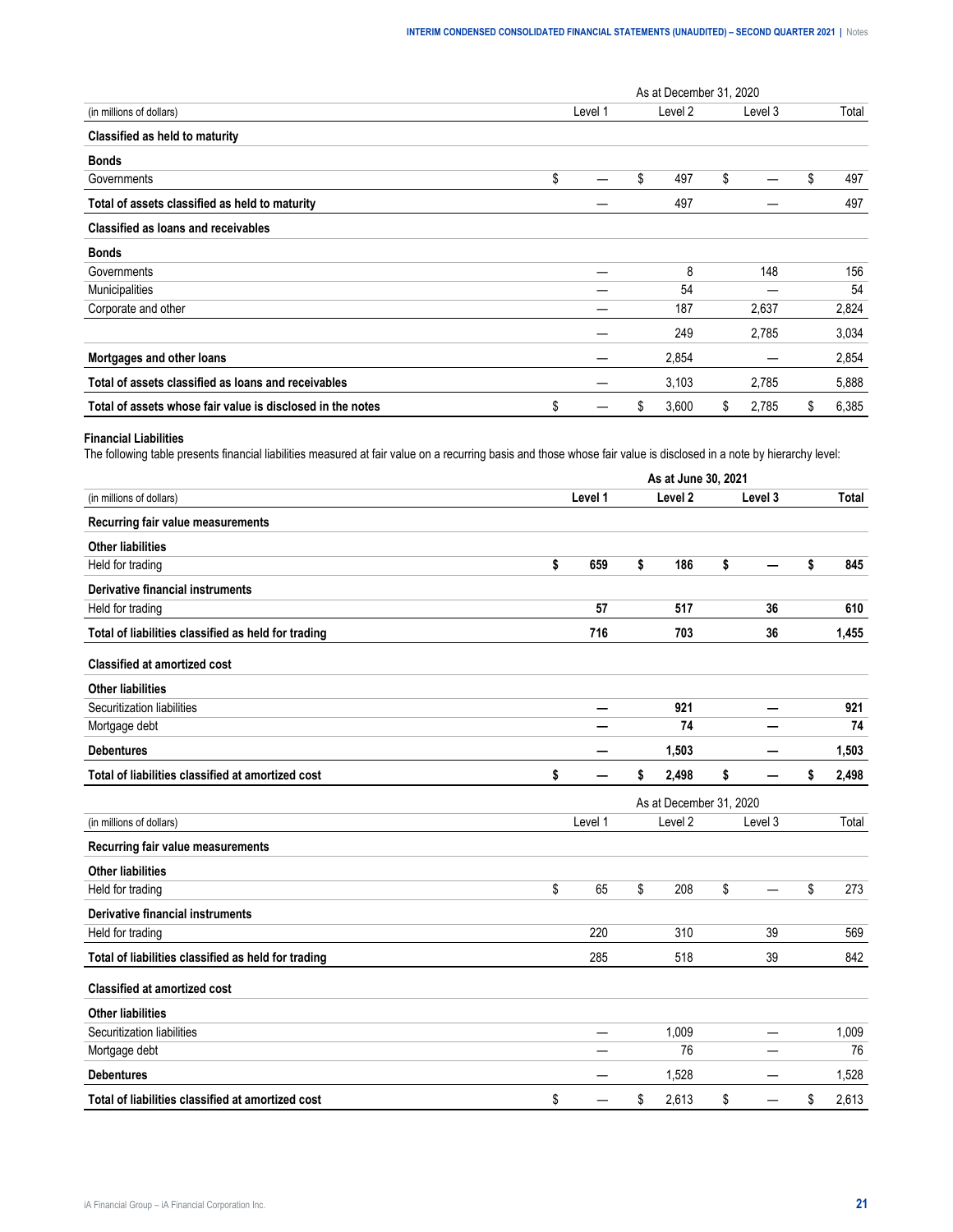#### <span id="page-21-0"></span>**7 › Management of Risks Associated with Financial Instruments**

#### **a) Impairment of Financial Assets Classified as Available for Sale**

During the six months ended June 30, 2021 and the year ended December 31, 2020, the Company did not reclassify any unrealized losses of stocks classified as available for sale from *Other comprehensive income* to *Investment income* in the Income Statement.

Since the financial assets designated at fair value through profit or loss are matched, variations of fair value, other than those related to credit risk, are directly reflected in the *Increase (decrease) in insurance contract liabilities*, which prevents a disparity of the treatment in the net income. Only variations in the fair value related to credit events regarding cash flows would have an impact on the Company's net income.

The unrealized gains and losses on financial assets classified as available for sale and included in the *Accumulated other comprehensive income* are the following:

|                          |   | As at June 30, 2021 |   |                             |   |                            |            |       | As at December 31, 2020 |      |                     |     |  |  |
|--------------------------|---|---------------------|---|-----------------------------|---|----------------------------|------------|-------|-------------------------|------|---------------------|-----|--|--|
| (in millions of dollars) |   | <b>Fair value</b>   |   | <b>Unrealized</b><br>losses |   | <b>Unrealized</b><br>gains | Fair value |       | Unrealized<br>losses    |      | Unrealized<br>gains |     |  |  |
| <b>Bonds</b>             |   |                     |   |                             |   |                            |            |       |                         |      |                     |     |  |  |
| Governments              | S | 1.999               | S | (18)                        | s | 57                         | S          | 1.855 | S                       | (1)  | S                   | 81  |  |  |
| Municipalities           |   | 293                 |   | (1)                         |   |                            |            | 205   |                         |      |                     | 10  |  |  |
| Corporate and other      |   | 2,306               |   | (13)                        |   | 54                         |            | 1,952 |                         |      |                     | 88  |  |  |
|                          |   | 4.598               |   | (32)                        |   | 118                        |            | 4,012 |                         | (1)  |                     | 179 |  |  |
| <b>Stocks</b>            |   | 589                 |   | (2)                         |   | 37                         |            | 595   |                         | (10) |                     | 18  |  |  |
| Other invested assets    |   | 104                 |   |                             |   | 2                          |            | 123   |                         |      |                     | 4   |  |  |
| <b>Total</b>             | S | 5,291               | S | (34)                        | ъ | 157                        | \$         | 4.730 | S                       | (11) | S                   | 201 |  |  |

#### **b) Credit Risk**

Credit risk corresponds to the possibility that the Company will sustain a financial loss if a counterparty or a debtor does not meet its commitments.

#### **b) i) Credit Quality Indicators Bonds by Investment Grade**

| ons of dollars'     | <b>June 30.</b> | 2021   | December 3 | ۱s at<br>2020 |
|---------------------|-----------------|--------|------------|---------------|
| AAA                 |                 |        |            | .916          |
| AA                  |                 |        |            | .176          |
| $\overline{A}$      |                 |        |            | .459          |
| <b>BBB</b>          |                 |        |            | 5.231         |
| <b>BB</b> and lower |                 |        |            | 317           |
|                     |                 | 31 821 |            |               |

The Company prepares an assessment of the quality of the investment if the evaluation is not available from a credit rating agency. Bonds that have been internally evaluated represent an amount of \$2,142 as at June 30, 2021 (\$2,116 as at December 31, 2020).

#### **Mortgages and Other Loans**

| bilars                 | June 1 | As at<br>2021<br>30. | December | As at<br>2020          |
|------------------------|--------|----------------------|----------|------------------------|
| aaqes                  |        | 1.372                |          | .384                   |
| Conventional mortgages |        | 518                  |          | ---------------<br>507 |
| <sup>.</sup> Ioans     |        | 1.002                |          | 910                    |
| I otal                 |        | 2.892                |          | .801                   |

The credit quality of mortgages and other loans is assessed internally, on a regular basis, when the review of the portfolio is made.

#### **b) ii) Past Due or Impaired Financial Assets**

#### **Past Due Bonds, Mortgages and Other Loans**

Bonds, mortgages and other loans are considered in arrears when the counterparty has not made a payment at a contractual date. Any loan on which contractual payments are in arrears for 90 days or more in the case of mortgages and 120 days or more in the case of other loans and which is not subject to a measure deployed by the Company to support its clients or in foreclosure is assumed to be impaired. Any loan in default which is not insured and fully guaranteed is generally impaired.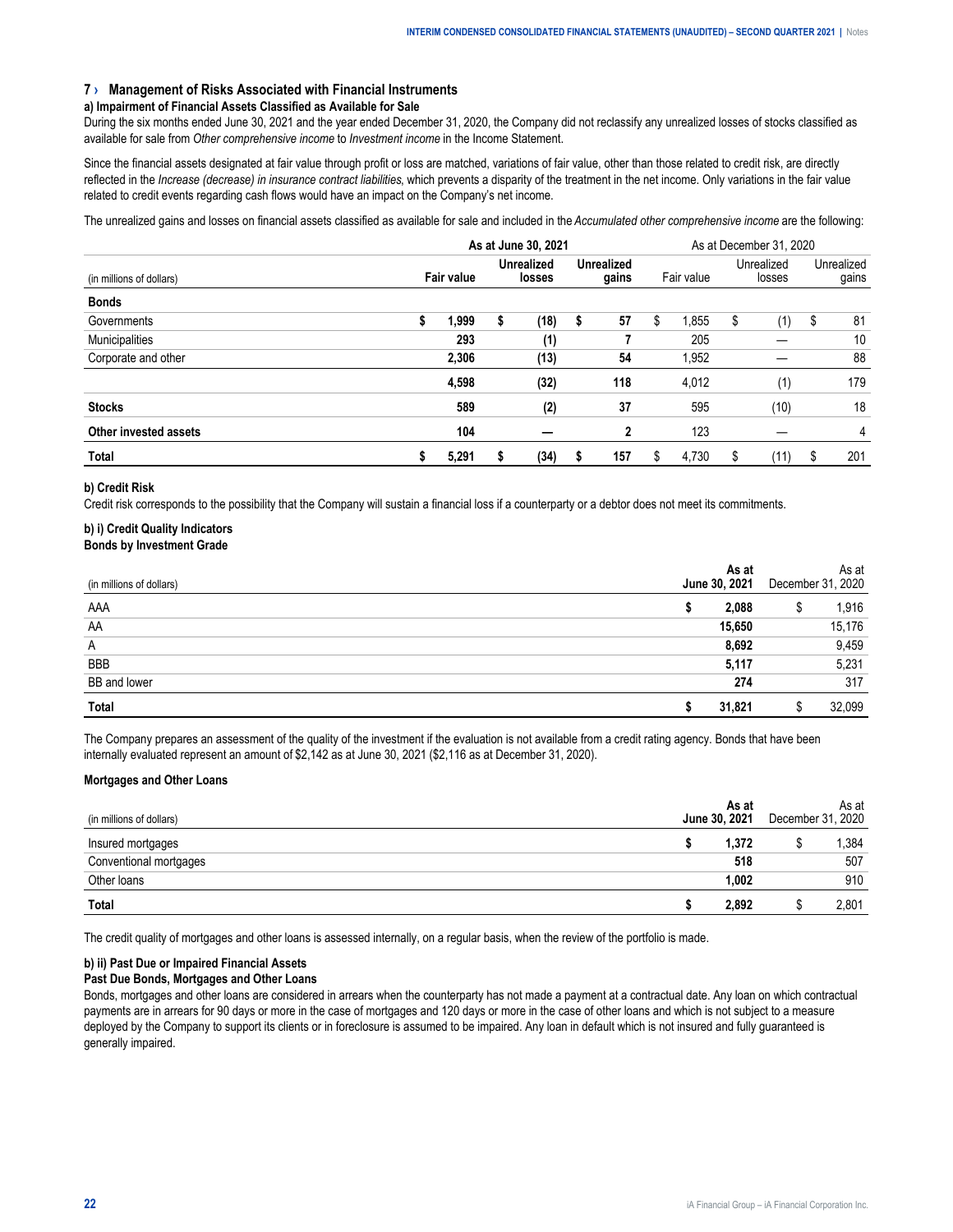|                                  |    |                                                   |    |                                                        | As at June 30, 2021 |                                                            |                    |       |   |       |  |
|----------------------------------|----|---------------------------------------------------|----|--------------------------------------------------------|---------------------|------------------------------------------------------------|--------------------|-------|---|-------|--|
| (in millions of dollars)         |    | <b>Bonds classified</b><br>as held to<br>maturity |    | <b>Bonds classified</b><br>as loans and<br>receivables |                     | <b>Mortgages</b><br>classified as loans<br>and receivables | <b>Other loans</b> |       |   | Total |  |
| <b>Gross values</b>              |    |                                                   |    |                                                        |                     |                                                            |                    |       |   |       |  |
| Not past due and not impaired    | \$ | 379                                               | s. | 2,668                                                  | \$                  | 1,819                                                      | \$                 | 996   | ъ | 5,862 |  |
| Past due and not impaired        |    |                                                   |    |                                                        |                     |                                                            |                    |       |   |       |  |
| 30 - 89 days in arrears          |    |                                                   |    |                                                        |                     |                                                            |                    | 25    |   | 25    |  |
| 90 - 119 days in arrears         |    |                                                   |    |                                                        |                     |                                                            |                    | 4     |   | 4     |  |
| 120 days or more in arrears      |    |                                                   |    |                                                        |                     |                                                            |                    |       |   |       |  |
| Impaired                         |    |                                                   |    | 23                                                     |                     |                                                            |                    |       |   | 23    |  |
| Total of gross values            | \$ | 379                                               | \$ | 2,691                                                  | \$                  | 1,819                                                      | 5                  | 1,026 | ж | 5,915 |  |
| Specific provisions for losses   |    |                                                   |    | 6                                                      |                     |                                                            |                    |       |   | 6     |  |
|                                  |    | 379                                               |    | 2,685                                                  |                     | 1,819                                                      |                    | 1,026 |   | 5,909 |  |
| Collective provisions for losses |    |                                                   |    |                                                        |                     |                                                            |                    | 24    |   | 24    |  |
| <b>Total of net values</b>       | S  | 379                                               | 5  | 2,685                                                  | s.                  | 1,819                                                      |                    | 1,002 |   | 5,885 |  |

|                                  | As at December 31, 2020                    |     |                                                 |       |                                                     |       |             |     |    |       |  |  |
|----------------------------------|--------------------------------------------|-----|-------------------------------------------------|-------|-----------------------------------------------------|-------|-------------|-----|----|-------|--|--|
| (in millions of dollars)         | Bonds classified<br>as held to<br>maturity |     | Bonds classified<br>as loans and<br>receivables |       | Mortgages<br>classified as loans<br>and receivables |       | Other loans |     |    | Total |  |  |
| <b>Gross values</b>              |                                            |     |                                                 |       |                                                     |       |             |     |    |       |  |  |
| Not past due and not impaired    | \$                                         | 494 | S.                                              | 2,604 | S                                                   | 1,786 | S           | 903 | S  | 5,787 |  |  |
| Past due and not impaired        |                                            |     |                                                 |       |                                                     |       |             |     |    |       |  |  |
| 30 - 89 days in arrears          |                                            |     |                                                 |       |                                                     | 24    |             | 29  |    | 53    |  |  |
| 90 - 119 days in arrears         |                                            |     |                                                 |       |                                                     |       |             | 4   |    | 4     |  |  |
| 120 days or more in arrears      |                                            |     |                                                 |       |                                                     |       |             |     |    |       |  |  |
| Impaired                         |                                            |     |                                                 | 45    |                                                     |       |             |     |    | 45    |  |  |
| Total of gross values            | \$                                         | 494 | \$                                              | 2,649 | \$                                                  | 1.810 | \$          | 937 | \$ | 5,890 |  |  |
| Specific provisions for losses   |                                            |     |                                                 | 14    |                                                     |       |             |     |    | 14    |  |  |
|                                  |                                            | 494 |                                                 | 2,635 |                                                     | 1.810 |             | 937 |    | 5,876 |  |  |
| Collective provisions for losses |                                            |     |                                                 |       |                                                     |       |             | 27  |    | 27    |  |  |
| Total of net values              | \$                                         | 494 | \$                                              | 2,635 | \$                                                  | 1,810 | Æ           | 910 | S  | 5,849 |  |  |

## **Foreclosed Properties**

During the six months ended June 30, 2021, the Company did not take possession of any properties it held as collateral on mortgages (less than \$1 for the year ended December 31, 2020). Foreclosed properties that the Company still held at the end of the period are presented as real estate held for resale in *Other Assets.*

# **Specific Provisions for Losses**

| <b>Balance at end</b>                       |                            |                   | 14                                             |
|---------------------------------------------|----------------------------|-------------------|------------------------------------------------|
| Variation in specific provisions for losses | 18                         |                   |                                                |
| Balance at beginning                        | 14                         |                   | 10                                             |
|                                             | classified<br>as Ioans and |                   | Bonds classified<br>as loans and<br>eceivables |
|                                             | As at<br>June 30, 2021     | December 31, 2020 | As at                                          |

During the six months ended June 30, 2021, the specific provisions for losses did not vary for bonds classified as held to maturity, mortgages classified as loans and receivables and other loans (nor for the year ended December 31, 2020).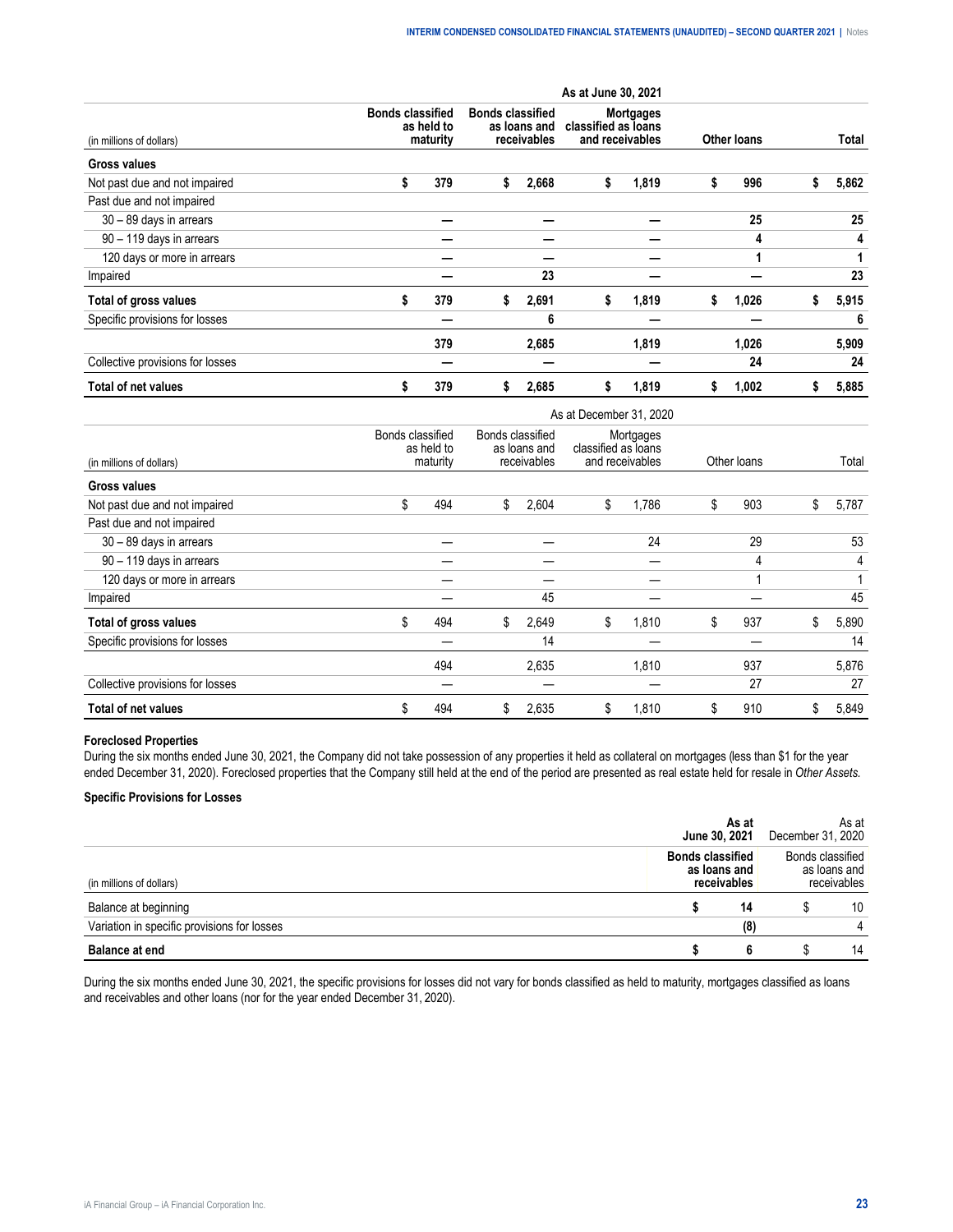## <span id="page-23-0"></span>**8 › Derivative Financial Instruments**

The Company is an end user of derivative financial instruments in the normal course of managing exposure to fluctuations in interest rates, currency exchange rates and fair values of invested assets. Derivative financial instruments are financial contracts whose value is derived from underlying interest rates, exchange rates, other financial instruments or indexes.

The notional amount represents the amount to which a rate or price is applied to determine the cash flows to be exchanged periodically and does not represent direct credit exposure. Maximum credit risk is the estimated cost of replacing derivative financial instruments that have a positive value should the counterparty default. The maximum credit risk of derivative financial instruments as at June 30, 2021 is \$755 (\$1,648 as at December 31, 2020). The Company's exposure at the end of each reporting period is limited to the risk that a counterparty does not honour the terms of a derivative financial instrument.

|                            | As at June 30, 2021 |                        |              |             |                 |                 |  |  |  |  |  |
|----------------------------|---------------------|------------------------|--------------|-------------|-----------------|-----------------|--|--|--|--|--|
|                            |                     | <b>Notional amount</b> |              |             |                 |                 |  |  |  |  |  |
| (in millions of dollars)   | Less than 1 year    | 1 to 5 years           | Over 5 years | Total       | <b>Positive</b> | <b>Negative</b> |  |  |  |  |  |
| <b>Equity contracts</b>    |                     |                        |              |             |                 |                 |  |  |  |  |  |
| Swap contracts             | \$<br>1,069         | \$<br>14               | \$<br>75     | \$<br>1,158 | \$<br>40        | \$<br>(3)       |  |  |  |  |  |
| Futures contracts          | 541                 |                        |              | 541         | 3               | (3)             |  |  |  |  |  |
| Options                    | 5,061               |                        |              | 5,061       | 189             | (57)            |  |  |  |  |  |
| <b>Currency contracts</b>  |                     |                        |              |             |                 |                 |  |  |  |  |  |
| Swap contracts             | 527                 | 340                    | 3,834        | 4,701       | 80              | (183)           |  |  |  |  |  |
| Forward contracts          | 5,366               | 580                    |              | 5,946       | 98              | (38)            |  |  |  |  |  |
| Interest rate contracts    |                     |                        |              |             |                 |                 |  |  |  |  |  |
| Swap contracts             | 1,506               | 2,346                  | 3,677        | 7,529       | 231             | (188)           |  |  |  |  |  |
| Forward contracts          | 1,453               | 1,706                  |              | 3,159       | 117             | (102)           |  |  |  |  |  |
| Other derivative contracts | 2                   |                        | 300          | 309         | 3               | (36)            |  |  |  |  |  |
| Total                      | 15,525<br>\$        | 4,993<br>\$            | 7,886<br>\$  | \$28,404    | 761<br>S        | (610)<br>5      |  |  |  |  |  |

As at December 31, 2020

|                              |                  | Notional amount | Fair value   |             |             |             |  |
|------------------------------|------------------|-----------------|--------------|-------------|-------------|-------------|--|
| (in millions of dollars)     | Less than 1 year | 1 to 5 years    | Over 5 years | Total       | Positive    | Negative    |  |
| <b>Equity contracts</b>      |                  |                 |              |             |             |             |  |
| Swap contracts               | \$<br>735        | \$<br>460       | \$<br>87     | \$<br>1,282 | \$<br>35    | \$<br>(3)   |  |
| Futures contracts            | 660              |                 |              | 660         | ٠           | (8)         |  |
| Options                      | 7,632            |                 |              | 7,632       | 439         | (215)       |  |
| <b>Currency contracts</b>    |                  |                 |              |             |             |             |  |
| Swap contracts               | 510              | 367             | 3,345        | 4,222       | 136         | (137)       |  |
| Forward contracts            | 4,476            | 536             |              | 5,012       | 129         | (18)        |  |
| Interest rate contracts      |                  |                 |              |             |             |             |  |
| Swap contracts               | 1,093            | 3,169           | 4,845        | 9,107       | 538         | (148)       |  |
| Forward contracts            | 1,597            | 2,456           |              | 4,053       | 371         | (1)         |  |
| <b>Credit risk contracts</b> |                  |                 |              |             |             |             |  |
| Swap contracts               |                  | 2               |              | 2           |             |             |  |
| Other derivative contracts   | 3                | 5               | 340          | 348         | 3           | (39)        |  |
| Total                        | 16,706<br>\$     | \$<br>6,995     | \$<br>8,617  | \$32,318    | \$<br>1,652 | \$<br>(569) |  |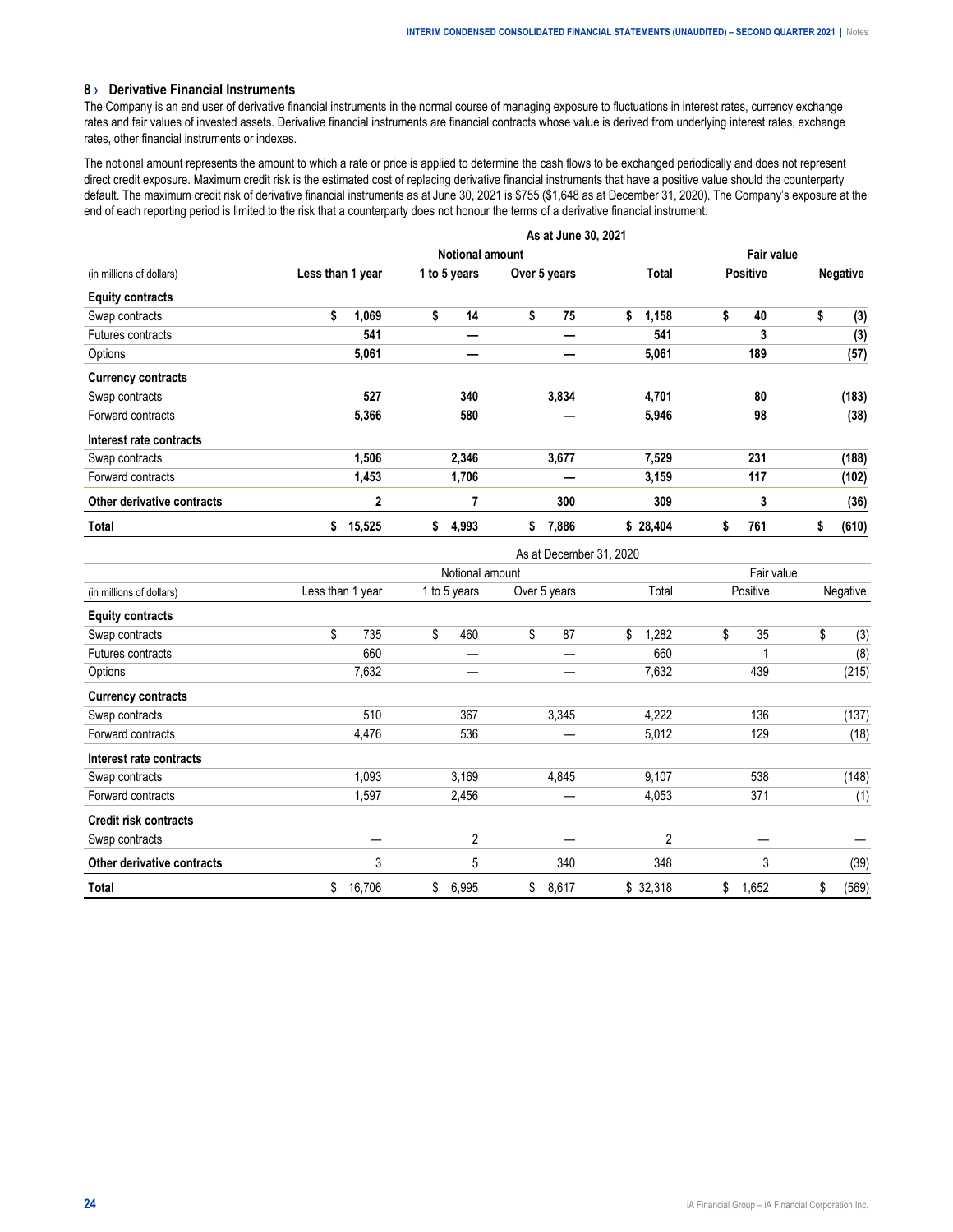|                                                                     | As at June 30, 2021    |  |                 |  |                 |  |  |  |  |
|---------------------------------------------------------------------|------------------------|--|-----------------|--|-----------------|--|--|--|--|
|                                                                     | <b>Notional amount</b> |  | Fair value      |  |                 |  |  |  |  |
| (in millions of dollars)                                            |                        |  | <b>Positive</b> |  | <b>Negative</b> |  |  |  |  |
| Derivative financial instruments not designated as hedge accounting | \$25.869               |  | 703             |  | (596)           |  |  |  |  |
| Net investment hedge                                                | 1.575                  |  | 46              |  | (5)             |  |  |  |  |
| Fair value hedges                                                   |                        |  |                 |  |                 |  |  |  |  |
| Interest risk                                                       | 799                    |  | b               |  | (9)             |  |  |  |  |
| Currency risk                                                       | 39                     |  |                 |  |                 |  |  |  |  |
| Cash flow hedges                                                    |                        |  |                 |  |                 |  |  |  |  |
| Currency risk                                                       | 122                    |  |                 |  |                 |  |  |  |  |
| Total of derivative financial instruments                           | 28.404                 |  | 761             |  | (610)           |  |  |  |  |

|                                                                     | As at December 31, 2020 |            |          |  |  |  |  |  |  |
|---------------------------------------------------------------------|-------------------------|------------|----------|--|--|--|--|--|--|
|                                                                     | Notional amount         | Fair value |          |  |  |  |  |  |  |
| (in millions of dollars)                                            |                         | Positive   | Negative |  |  |  |  |  |  |
| Derivative financial instruments not designated as hedge accounting | \$29.733                | 1.580<br>S | (540)    |  |  |  |  |  |  |
| Net investment hedge                                                | 1.555                   | 56         |          |  |  |  |  |  |  |
| Fair value hedges                                                   |                         |            |          |  |  |  |  |  |  |
| Interest risk                                                       | 860                     | 10         | (28)     |  |  |  |  |  |  |
| Currency risk                                                       | 30                      |            |          |  |  |  |  |  |  |
| Cash flow hedges                                                    |                         |            |          |  |  |  |  |  |  |
| Currency risk                                                       | 140                     |            | (1)      |  |  |  |  |  |  |
| Total of derivative financial instruments                           | \$32,318                | .652       | (569)    |  |  |  |  |  |  |

#### **Embedded Derivative Financial Instruments**

The Company owns perpetual preferred shares with call options that give the issuer the right to redeem the shares at a predetermined price. Accounting standards require that the value of the call options be measured separately from the preferred shares. The value of the call options for embedded derivative financial instruments is determined using a valuation that relies predominantly on the volatility, quoted price on markets and characteristics of the underlying preferred shares. Embedded derivative financial instruments are presented as *Other derivative contracts*.

#### **Net Investment Hedge**

Forward contracts, designated as hedges of net investments in foreign operations with a functional currency other than the functional currency of the Company, have maturities of less than 1 year as at June 30, 2021 (less than 1 year as at December 31, 2020). The effective portion of changes in fair value is recorded in *Other comprehensive income*, as is the foreign currency translation of the net investment in a foreign operation. For the six months ended June 30, 2021 and 2020, the Company did not recognize any ineffectiveness.

#### **Fair Value Hedges**

#### *Interest rate risk hedging*

The Company entered into a hedging relationship in order to reduce its exposure to interest rate risk related to financial assets classified as available for sale. The Company entered into interest rate swap contracts with maturities ranging from less than 1 year to 14 years as at June 30, 2021 (from 1 year to 14 years as at December 31, 2020).

The Company entered into a hedging relationship in order to reduce its exposure to interest rate risk on financial liabilities classified as financial liabilities at amortized cost. The Company entered into interest rate swap contracts with maturities of less than 1 year to 7 years as at June 30, 2021 (less than 1 year to 8 years as at December 31, 2020).

For the six months ended June 30, 2021, the Company has recognized a gain of \$15 on the hedging instruments (loss of \$27 for the six months ended June 30, 2020) and a loss of \$17 on the hedged items (gain of \$28 for the six months ended June 30, 2020). For the six months ended June 30, 2021, the Company has recognized an ineffectiveness of \$2 (\$1 for the six months ended June 30, 2020).

#### *Currency rate risk hedging*

The Company entered into a fair value hedge to manage its exposure to changes in currency rate risk related to financial assets classified as available for sale. The Company entered into forward contracts with maturities of less than 1 year as at June 30, 2021 (less than 2 years as at December 31, 2020). For the six months ended June 30, 2021 and 2020, the Company did not recognize any ineffectiveness.

#### **Cash Flow Hedges**

The Company entered into a cash flow hedging relationship in order to manage its exposure to changes in currency rate risk on financial assets denominated in foreign currency. The Company entered into swap contracts that have maturities from less than 1 year to 8 years as at June 30, 2021 (from 2 years to 9 years as at December 31, 2020). For the six months ended June 30, 2021 and 2020, the Company did not recognize any ineffectiveness.

During the six months ended June 30, 2020, the Company ended a cash flow hedging relationship which was entered into in 2019 in order to manage its exposure to changes in currency rate risk on forecasted transactions. The Company was using forward contracts that had maturities of less than 1 year. For the six months ended June 30, 2020, the Company did not recognize any ineffectiveness.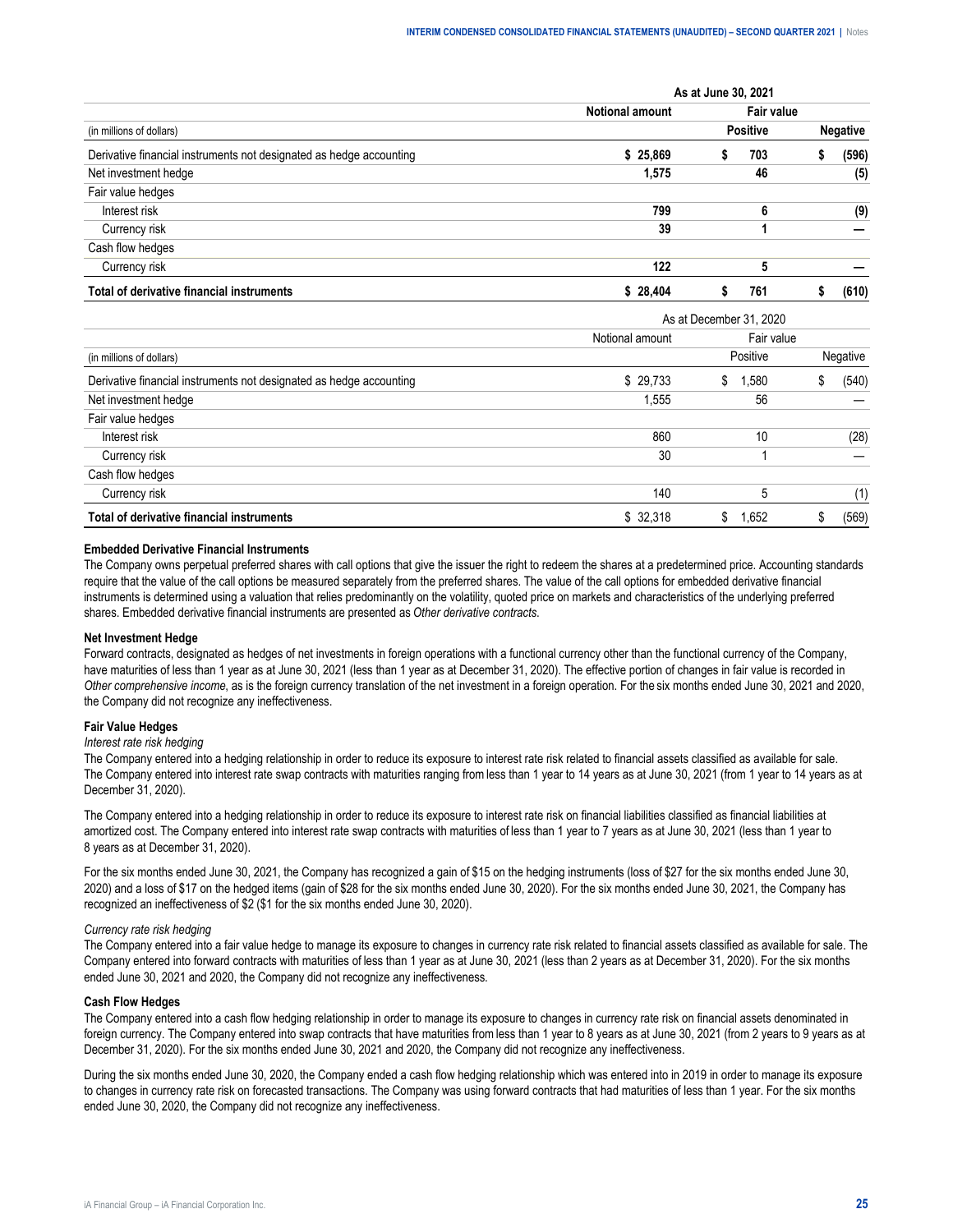# <span id="page-25-0"></span>**9 › Segregated Funds Net Assets**

| (in millions of dollars)              | As at        | As at<br>June 30, 2021 December 31, 2020 |
|---------------------------------------|--------------|------------------------------------------|
| <b>Assets</b>                         |              |                                          |
| Cash and short-term investments       | \$<br>1,597  | \$<br>1,077                              |
| Bonds                                 | 6,189        | 6,481                                    |
| Stocks and investment funds           | 28,037       | 25,207                                   |
| Mortgages                             | 31           | 27                                       |
| Investment properties                 | 15           | 16                                       |
| Derivative financial instruments      |              | 26                                       |
| Other assets                          | 542          | 155                                      |
|                                       | 36,411       | 32,989                                   |
| Liabilities                           |              |                                          |
| Accounts payable and accrued expenses | 542          | 185                                      |
| Derivative financial instruments      | 32           |                                          |
|                                       | 574          | 185                                      |
| <b>Net assets</b>                     | 35,837<br>\$ | 32,804<br>\$                             |

The following table presents the change in segregated funds net assets:

|                                       | <b>Quarters ended</b><br>June 30 | Six months ended<br>June 30 |              |   |        |    |        |
|---------------------------------------|----------------------------------|-----------------------------|--------------|---|--------|----|--------|
| (in millions of dollars)              |                                  | 2021                        | 2020         |   | 2021   |    | 2020   |
| Balance at beginning                  | 33,437<br>S                      |                             | \$<br>25,460 | 5 | 32,804 | \$ | 27,868 |
| Add:                                  |                                  |                             |              |   |        |    |        |
| Amounts received from policyholders   |                                  | 1,951                       | 1,046        |   | 4,064  |    | 2,824  |
| Interest and dividends                |                                  | 105                         | 155          |   | 212    |    | 279    |
| Net realized gains                    |                                  | 361                         | 137          |   | 738    |    | 213    |
| Net increase (decrease) in fair value |                                  | 1,251                       | 2,370        |   | 1,191  |    | (804)  |
|                                       | 37,105                           |                             | 29,168       |   | 39,009 |    | 30,380 |
| Less:                                 |                                  |                             |              |   |        |    |        |
| Amounts withdrawn by policyholders    |                                  | 1,108                       | 539          |   | 2,862  |    | 1,625  |
| Operating expenses                    |                                  | 160                         | 124          |   | 310    |    | 250    |
|                                       |                                  | 1,268                       | 663          |   | 3,172  |    | 1,875  |
| <b>Balance at end</b>                 | 35,837<br>S                      |                             | \$<br>28,505 | S | 35,837 | \$ | 28,505 |

# **10 › Debentures**

On February 21, 2020, the Company issued subordinated debentures in the amount of \$400 maturing February 21, 2030, bearing interest of 2.40%, payable semiannually from August 21, 2020 to February 21, 2025, and variable interest equal to the three-month Canadian Dollar Offered Rate (CDOR), plus 0.71%, payable quarterly, commencing May 21, 2025 until February 21, 2030. These subordinated debentures are redeemable by the Company starting February 21, 2025, in whole or in part, subject to prior approval by the Autorité des marchés financiers (AMF). The carrying value of the debentures includes transaction costs and an issuance discount which are amortized for a total of \$2.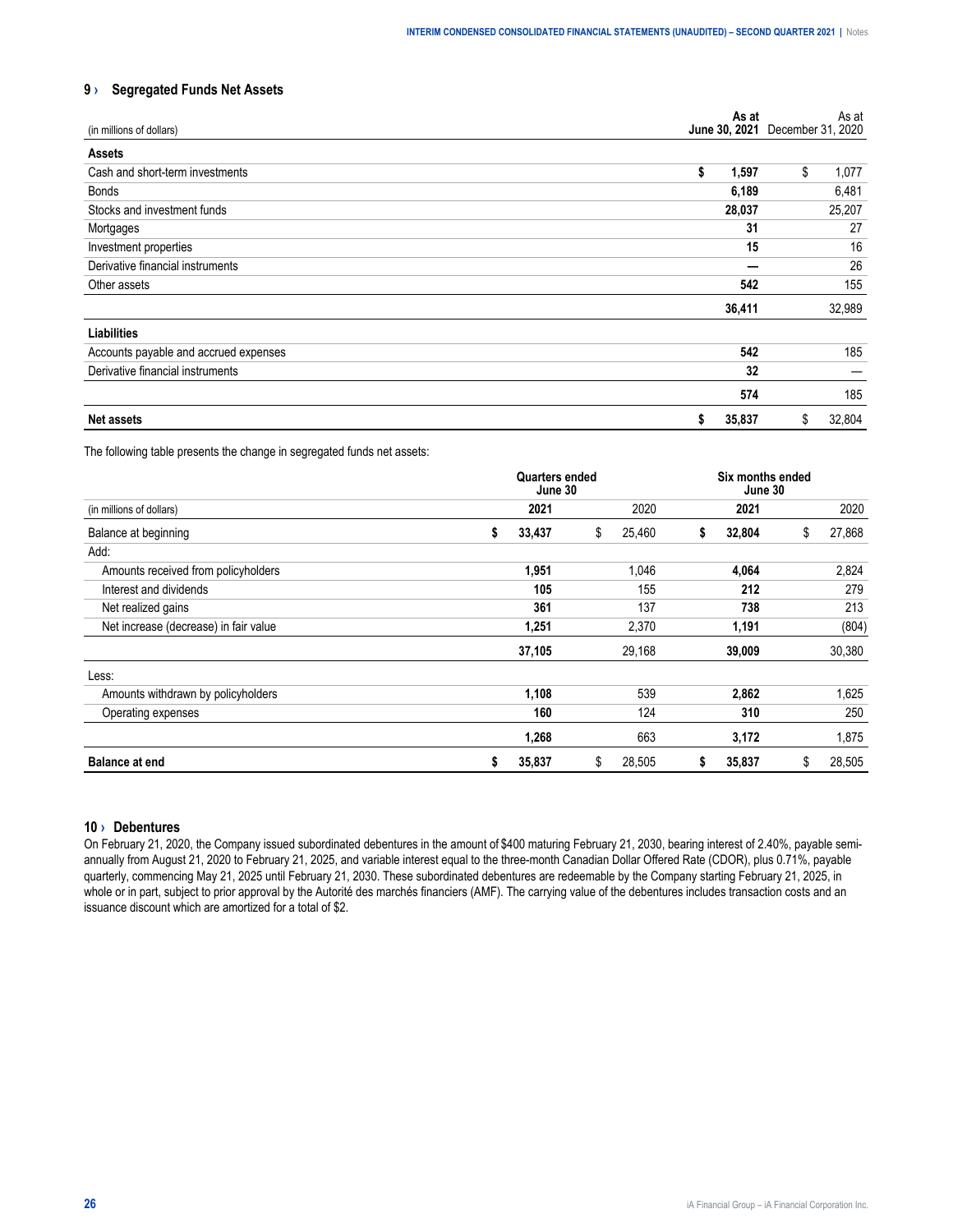#### <span id="page-26-0"></span>**11 › Share Capital**

The share capital issued by the Company is as follows:

|                                                      |                                | As at June 30, 2021 |     |                                    |        |     |  |
|------------------------------------------------------|--------------------------------|---------------------|-----|------------------------------------|--------|-----|--|
| (in millions of dollars, unless otherwise indicated) | Number of shares<br>thousands' |                     |     | Number of shares<br>(in thousands) | Amount |     |  |
| <b>Common shares</b>                                 |                                |                     |     |                                    |        |     |  |
| Balance at beginning                                 | 107.064                        |                     |     | 106 966                            |        | 666 |  |
| Shares issued on exercise of stock options           | 399                            |                     |     | 185                                |        |     |  |
| Shares redeemed.                                     | ---                            |                     | --- |                                    |        |     |  |
| <b>Balance at end</b>                                | 107.463                        |                     |     | 107.064                            |        |     |  |

# **Stock Option Plan**

As at June 30, 2021, the number of outstanding stock options (in thousands) was 1,876 (1,965 as at December 31, 2020). For the six months ended June 30, 2021, the Company granted (in thousands) 310 stock options exercisable at \$58.55 (285 stock options exercisable at \$73.93 for the year ended December 31, 2020).

#### **Normal Course Issuer Bid Redemption**

During the year ended December 31, 2019, with the approval of the Toronto Stock Exchange, the Board of Directors renewed the Normal Course Issuer Bid redemption and authorized the Company to purchase, in the normal course of its activities, from November 12, 2019 to November 11, 2020, up to 5,335,397 common shares, representing approximately 5% of its 106,707,949 common shares issued and outstanding as at November 1, 2019. For the six months ended June 30, 2020, a total of 86,872 common shares were purchased and cancelled for a net cash amount of \$4, of which \$1 was recorded against share capital and \$3 against retained earnings. On March 13, 2020, redemptions were suspended in accordance with instructions from regulatory authorities. As at June 30, 2021, no Normal Course Issuer Bid redemption was in effect.

## **Dividends**

|                                                         | Quarters ended June 30 |       |    |           |          |       | ่ months ended June 30 |                   |  |      |  |               |  |      |                        |
|---------------------------------------------------------|------------------------|-------|----|-----------|----------|-------|------------------------|-------------------|--|------|--|---------------|--|------|------------------------|
|                                                         | $202^{\circ}$          |       |    |           | 2020<br> |       |                        | $202^{\circ}$     |  |      |  | 2020          |  |      |                        |
| lions of dollars, unless otherwise indicated)<br>(in mi |                        | iotal | In | Per share |          | ⊺otal |                        | ∵snare<br>dollars |  | otal |  | ' snare       |  | ⊺ota | share<br>dollars<br>١n |
|                                                         |                        | 52    |    |           |          | 52    |                        | ).49              |  | 104  |  | $0.9^{\circ}$ |  | 104  | 0.97                   |

#### **Dividends Declared and Not Recognized on Common Shares**

A dividend of 0.485 dollars per share was approved by the Board of Directors of the Company on July 29, 2021. This dividend was not recorded as a liability in these Financial Statements. This dividend will be paid on September 15, 2021 to the shareholders of record as of August 20, 2021, date on which it will be recognized in the equity of the Company.

#### **Dividend Reinvestment and Share Purchase Plan**

The Company offers a Dividend Reinvestment and Share Purchase Plan to its common shareholders. Dividends on common shares are deducted from equity in the period in which they were authorized. The common shares issued under the plan will be purchased on the secondary market.

## **12 › Preferred Shares Issued by a Subsidiary**

Preferred shares issued by iA Insurance, a subsidiary of the Company, are the following:

|                                                      | As at June 30, 2021                |  |       | As at December 31, 2020         |  |  |        |
|------------------------------------------------------|------------------------------------|--|-------|---------------------------------|--|--|--------|
| (in millions of dollars, unless otherwise indicated) | Number of shares<br>(in thousands) |  | mount | Number of shares<br>⊧thousands) |  |  | Amount |
| Preferred shares, Class A, issued by iA Insurance    |                                    |  |       |                                 |  |  |        |
| Balance at beginning and at end                      | 21.000                             |  | 525   | 21.000                          |  |  | 525    |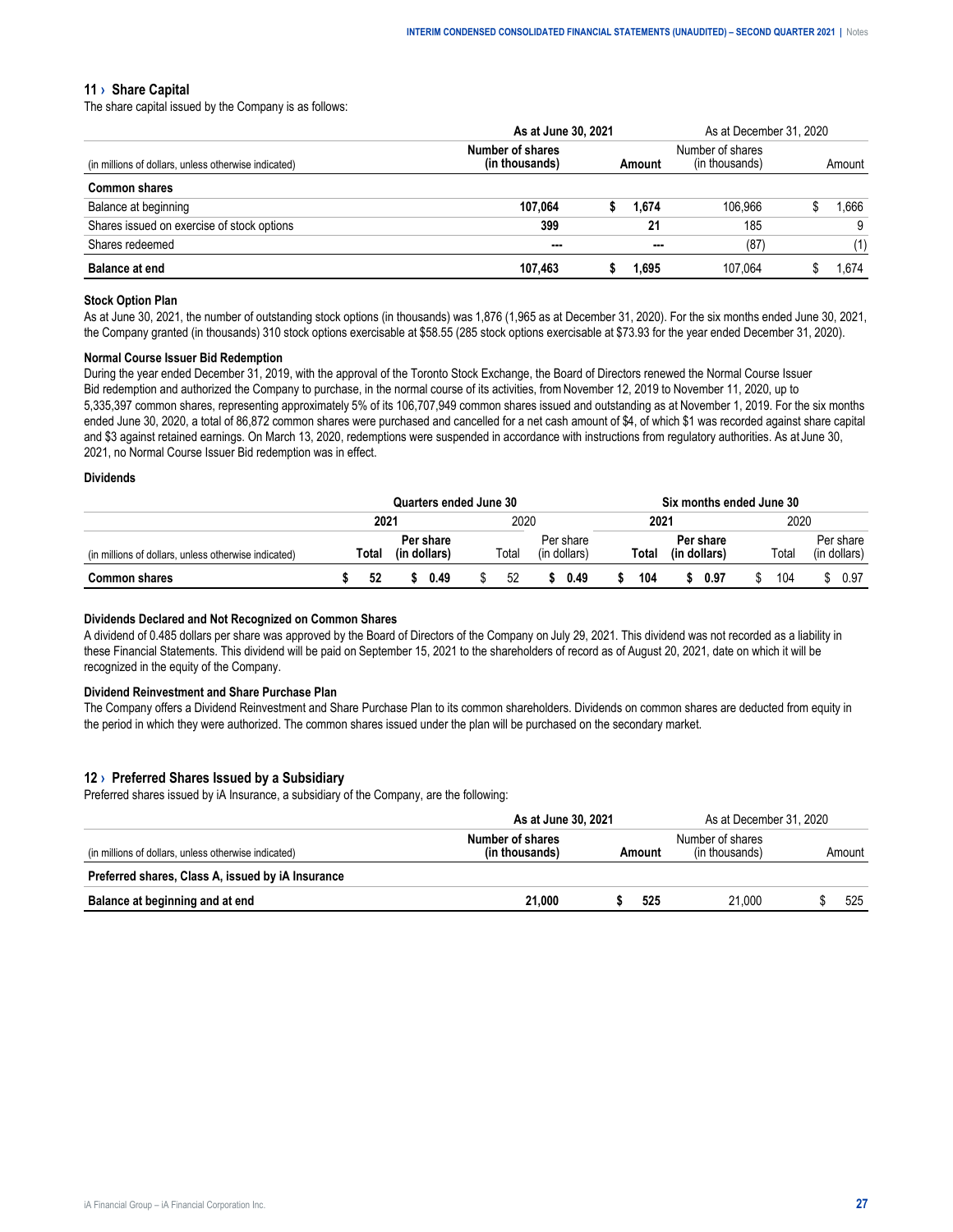# <span id="page-27-0"></span>**Dividends**

|                                                      |       | Quarters ended June 30    |       |                           |       | Six months ended June 30  |       |                           |
|------------------------------------------------------|-------|---------------------------|-------|---------------------------|-------|---------------------------|-------|---------------------------|
|                                                      | 2021  |                           | 2020  |                           | 2021  |                           | 2020  |                           |
| (in millions of dollars, unless otherwise indicated) | Total | Per share<br>(in dollars) | Total | Per share<br>(in dollars) | Total | Per share<br>(in dollars) | Total | Per share<br>(in dollars) |
| Preferred shares, issued by iA Insurance             |       |                           |       |                           |       |                           |       |                           |
| Class $A -$ Series B                                 |       | 0.29                      |       | 0.29                      |       | 0.58                      |       | 0.58                      |
| Class A - Series G                                   |       | 0.23                      |       | 0.23                      |       | 0.47                      |       | 0.47                      |
| Class A - Series I                                   |       | 0.30                      |       | 0.30                      |       | 0.60                      |       | 0.60                      |
| Total                                                |       |                           |       |                           |       |                           |       |                           |

# **13 › Accumulated Other Comprehensive Income**

| (in millions of dollars)                  | <b>Bonds</b> | <b>Stocks</b> | invested | Other<br>assets          | translation | Currency | Hedging                    | <b>Total</b> |
|-------------------------------------------|--------------|---------------|----------|--------------------------|-------------|----------|----------------------------|--------------|
| Balance as at December 31, 2020           | \$<br>136    | \$<br>6       | \$       |                          | \$          | (30)     | \$<br>(29)                 | \$<br>83     |
| Unrealized gains (losses)                 | (72)         | 27            |          | (1)                      |             |          | —                          | (46)         |
| Income taxes on unrealized gains (losses) | 17           | (7)           |          | —                        |             | —        | —                          | 10           |
| Other                                     | —            | —             |          | —                        |             | (62)     | 43                         | (19)         |
| Income taxes on other                     |              | —             |          | —                        |             | —        | (6)                        | (6)          |
|                                           | (55)         | 20            |          | (1)                      |             | (62)     | 37                         | (61)         |
| Realized losses (gains)                   | (19)         | -             |          | —                        |             |          | —                          | (19)         |
| Income taxes on realized losses (gains)   | 5            |               |          |                          |             |          |                            | 5            |
|                                           | (14)         | —             |          | —                        |             | —        | $\qquad \qquad \  \  \, -$ | (14)         |
| Balance as at June 30, 2021               | 67           | 26            |          | (1)                      |             | (92)     | 8                          | 8            |
| Balance as at December 31, 2019           | 73           | (8)           |          | ÷.                       |             | 73       | (82)                       | 56           |
| Unrealized gains (losses)                 | 118          | 15            |          | $\overline{\phantom{0}}$ |             |          |                            | 133          |
| Income taxes on unrealized gains (losses) | (31)         | (3)           |          |                          |             |          |                            | (34)         |
| Other                                     |              |               |          | $\overline{\phantom{0}}$ |             | (103)    | 63                         | (40)         |
| Income taxes on other                     |              |               |          |                          |             |          | (10)                       | (10)         |
|                                           | 87           | 12            |          |                          |             | (103)    | 53                         | 49           |
| Realized losses (gains)                   | (32)         | 2             |          | —                        |             |          |                            | (30)         |
| Income taxes on realized losses (gains)   | 8            | —             |          | -                        |             |          |                            | 8            |
|                                           | (24)         | 2             |          |                          |             |          |                            | (22)         |
| Balance as at December 31, 2020           | 136          | 6             |          | —                        |             | (30)     | (29)                       | 83           |
| Balance as at December 31, 2019           | 73           | (8)           |          |                          |             | 73       | (82)                       | 56           |
| Unrealized gains (losses)                 | 79           | (43)          |          |                          |             |          | $\overline{\phantom{0}}$   | 36           |
| Income taxes on unrealized gains (losses) | (20)         | 11            |          |                          |             |          | $\overline{\phantom{0}}$   | (9)          |
| Other                                     | —            |               |          |                          |             | 72       | (24)                       | 48           |
| Income taxes on other                     |              |               |          |                          |             |          | 4                          | 4            |
|                                           | 59           | (32)          |          | —                        |             | 72       | (20)                       | 79           |
| Realized losses (gains)                   | (17)         | (1)           |          |                          |             |          |                            | (18)         |
| Income taxes on realized losses (gains)   | 4            |               |          |                          |             |          |                            | 4            |
|                                           | (13)         | (1)           |          |                          |             |          |                            | (14)         |
| Balance as at June 30, 2020               | \$<br>119    | \$<br>(41)    | \$       |                          | \$          | 145      | \$<br>(102)                | \$<br>121    |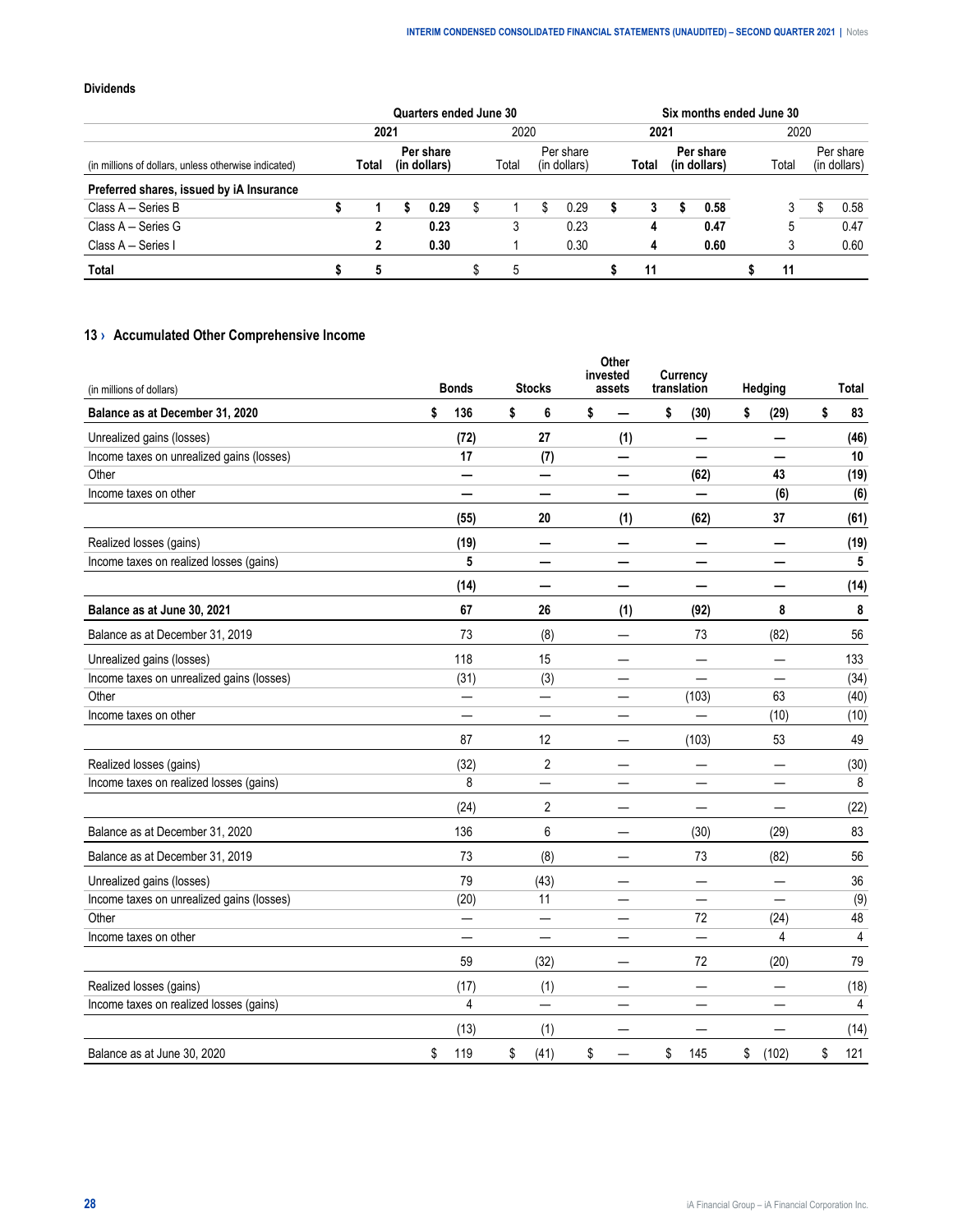#### <span id="page-28-0"></span>**14 › Capital Management**

#### **Regulatory Requirements and Solvency Ratio**

The Company is committed to respecting certain requirements of the guideline on capital adequacy requirements for life insurers (CARLI).

According to CARLI, many items are included in the solvency ratio:

The available capital represents the total Tier 1 and Tier 2 capital, less other deductions prescribed by the AMF.

Tier 1 capital contains more permanent equity items and is primarily composed of equity attributable to common shareholders and preferred shares. Goodwill and other intangible assets are deducted from this category.

Tier 2 capital is primarily composed of subordinated debentures.

The surplus allowance is the value of specific provisions for adverse deviations included in insurance contract liabilities.

The eligible deposits are amounts related to unregistered reinsurance agreements, which are deposited in guarantee instruments.

The base solvency buffer is determined according to five risk categories, namely credit risk, market risk, insurance risk, segregated funds guarantee risk and operational risk. These risk components are calculated using various methods and consider the risks associated to asset and liability elements that are on and off the Statement of Financial Position. The base solvency buffer represents the sum of risk components minus some credits (for example, between-risk diversification and adjustable products) multiplied by a scalar of 1.05.

The CARLI total ratio is calculated by dividing the sum of the available capital, the surplus allowance and the eligible deposits by the base solvency buffer.

According to the AMF guideline, the Company must set a target level of available capital that exceeds the minimum requirements. The guideline also stipulates that most of the available capital must be Tier 1, which absorbs the losses related to current operations.

The Company manages its capital on a consolidated basis. As at June 30, 2021, the Company maintains a ratio that satisfies the regulatory requirements.

| (in millions of dollars, unless otherwise indicated) | June 30, 2021 |
|------------------------------------------------------|---------------|
|------------------------------------------------------|---------------|

| Tier                     |                         |     |
|--------------------------|-------------------------|-----|
| Tier 2 Capital           |                         | 822 |
| ce and eliqible deposits |                         | 189 |
|                          |                         |     |
|                          | ----------------------- |     |
|                          |                         | 30% |

As at December 31, 2020, the solvency ratio was 130% and the Company maintained a ratio that satisfied the regulatory requirements.

# **15 › General Expenses**

# **Impairment of Goodwill**

As at March 31, 2020, as a result of the COVID-19 pandemic described in Note 2, the Company reviewed the financial projections of PPI Management Inc. Further to this review, an impairment test was performed with respect to PPI Management Inc.'s operations included in the Individual Insurance sector cash-generating units (CGU). This led the Company to recognize an impairment of goodwill of \$24. This amount was recognized in the Income Statement in *General expenses*. The recoverable amount of the CGU is determined by the higher of value in use and fair value less costs of sale which, as of March 31, 2020, was the value in use, determined using cash flow projections before tax based on future financial projections approved by management covering a five-year period.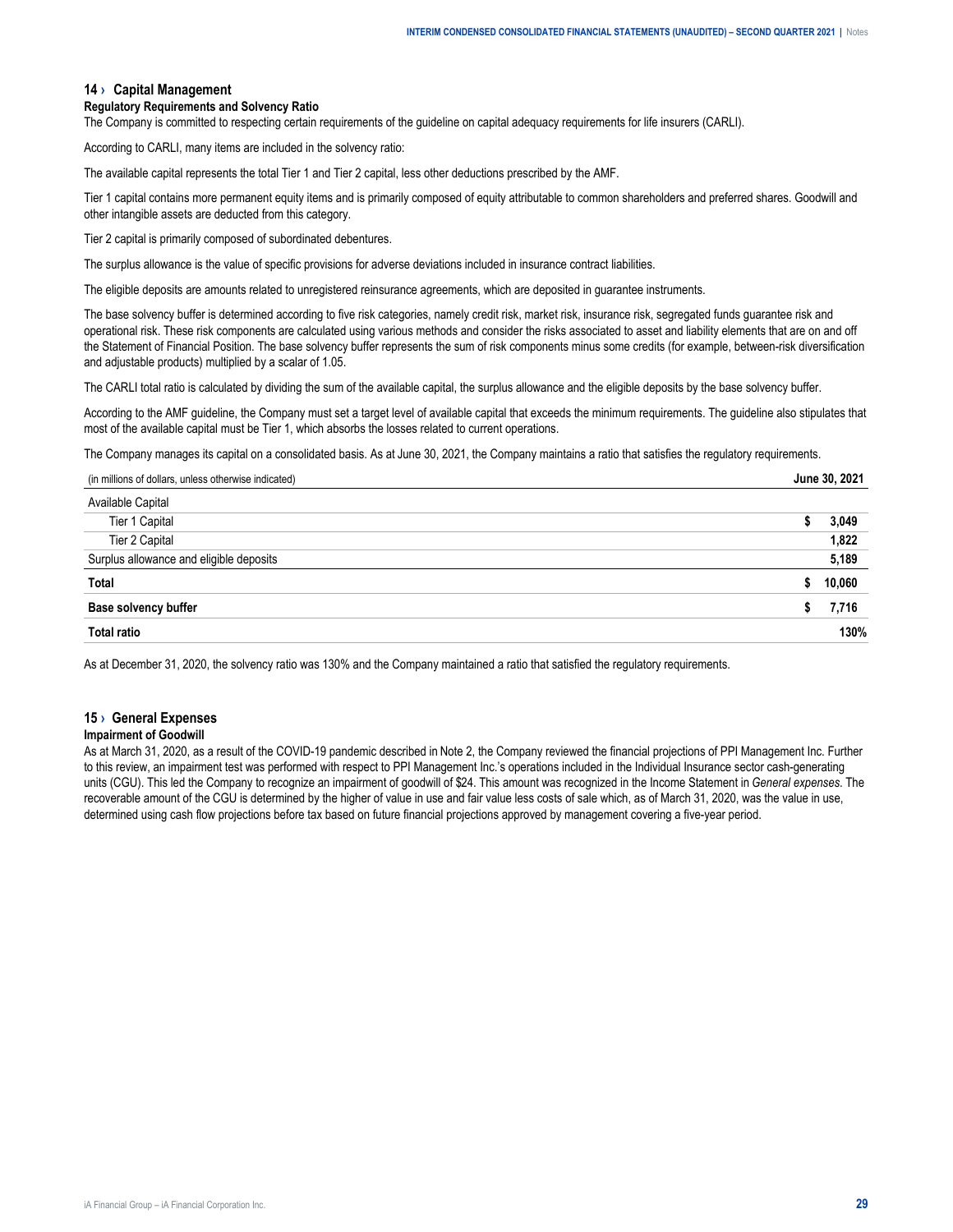#### <span id="page-29-0"></span>**16 › Income Taxes**

The effective income tax rate differs from the Canadian statutory tax rate due to the following items:

|                                                                                              |         |         | Quarters ended June 30 |         |          |       | Six months ended June 30 |       |
|----------------------------------------------------------------------------------------------|---------|---------|------------------------|---------|----------|-------|--------------------------|-------|
| (in millions of dollars, unless otherwise indicated)                                         | 2021    |         | 2020                   |         | 2021     |       | 2020                     |       |
| Income before income taxes                                                                   | 304     |         | 247<br>\$              |         | 537      |       | 291<br>\$                |       |
| Income tax expense at Canadian statutory tax rate                                            | 81      | 26 %    | 66                     | 27%     | 142      | 26 %  | 78                       | 27%   |
| Increase (decrease) in income taxes due to:                                                  |         |         |                        |         |          |       |                          |       |
| Differences in tax rates on income not subject to tax in Canada                              | (2)     | (1)%    |                        | $-$ %   | (3)      | (1)%  | (1)                      | $-$ % |
| Tax-exempt investment income                                                                 | (16)    | $(5)\%$ | (8)                    | (3)%    | (23)     | (4)%  | (29)                     | (10)% |
| Non-deductible (non-taxable) portion of the change in fair value<br>of investment properties | (1)     | $-$ %   | 3                      | $1\%$   |          | $-$ % |                          | 2%    |
| Adjustments of previous years                                                                |         | 3%      | (10)                   | $(4)\%$ |          | 2%    | (11)                     | (4)%  |
| Variation in tax rates                                                                       | (1)     | $-$ %   |                        | $-$ %   |          | $-$ % | (1)                      | $-$ % |
| Other                                                                                        |         | $-$ %   |                        | $-$ %   | 3        | 1%    |                          | 2%    |
| Income tax expense (recovery) and effective income tax rate                                  | 69<br>s | 23 %    | 52<br>S                | 21%     | 128<br>S | 24 %  | 50<br>S.                 | 17 %  |

#### **17 › Segmented Information**

The Company operates and manages its activities according to five main reportable operating segments, which reflect its company structure for decision making. Management makes judgments in the aggregation of business units into the Company's operating segments. Its products and services are offered to retail customers, businesses and groups. The Company primarily operates in Canada and the United States. The main products and services offered by each segment are the following:

*Individual Insurance* – Life, health, disability and mortgage insurance products.

*Individual Wealth Management* – Individual products and services for savings plans, retirement funds and segregated funds, in addition to securities brokerage, trust operations and mutual funds.

*Group Insurance* – Life, health, accidental death and dismemberment, dental care and short and long-term disability insurance products for employee plans; creditor insurance, replacement insurance, replacement warranties, extended warranties and other ancillary products for dealer services; and specialized products for special markets.

*Group Savings and Retirement* – Group products and services for savings plans, retirement funds and segregated funds.

*US Operations* – Miscellaneous insurance products sold in the United States such as life insurance products and extended warranties relating to dealer services.

*Other* – Auto and home insurance products, services supporting the activities that have no link with key segments such as asset management and financing, Company capital and some adjustments related to consolidation.

The Company makes judgments and uses assumptions and methodologies to allocate general expenses that are not directly attributable to a business segment. The allocation of other activities is mainly performed according to a formula based on equity and is uniformly applied to each operating segment.

The other assets and other liabilities, except mainly for derivative financial instruments, are classified in their entirety in the *Other* column since they are used for the operational support of the Company's activities.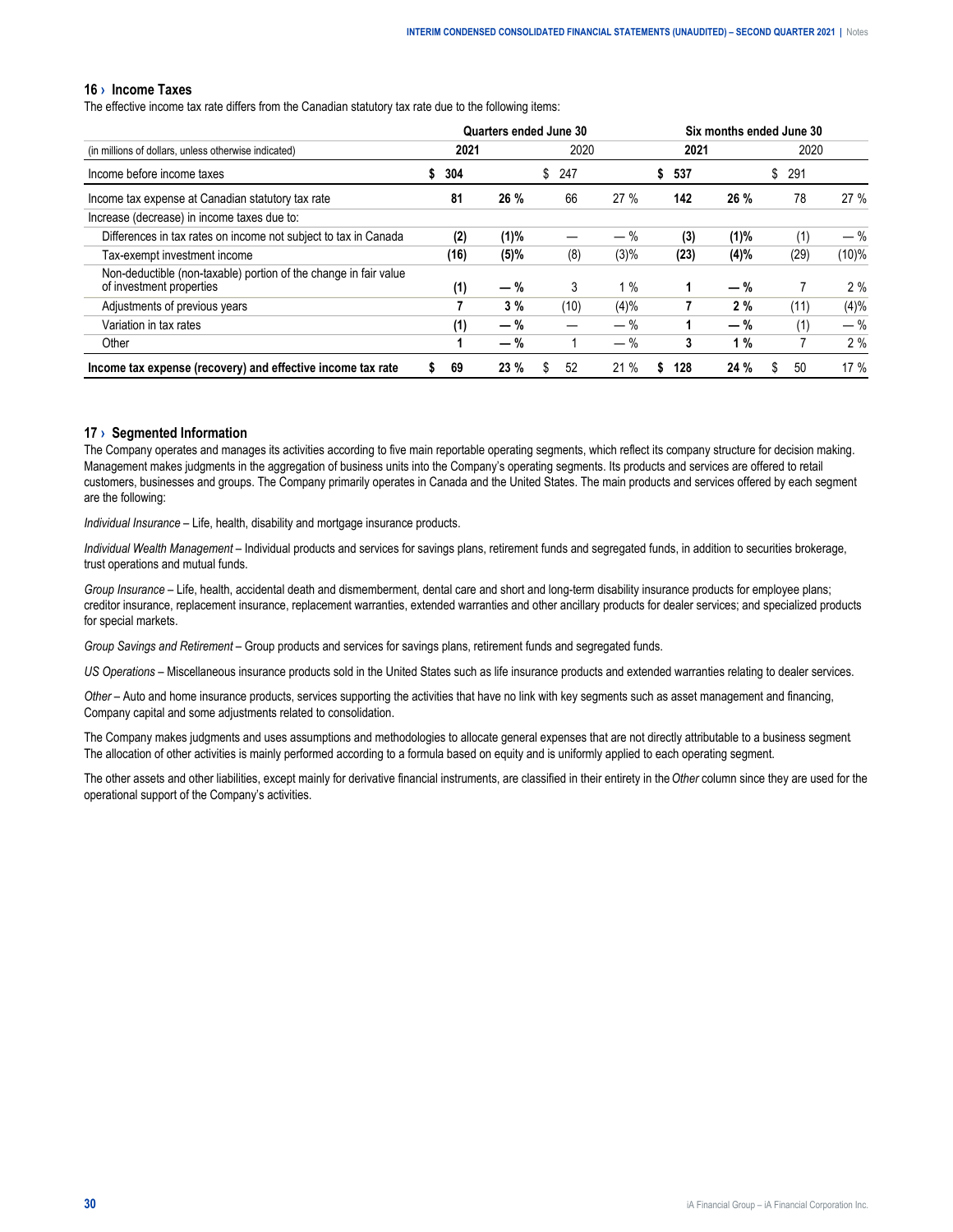# **Segmented Income Statements**

|                                                                  |              |            |                      |                | Quarter ended June 30, 2021         |                                |              |             |
|------------------------------------------------------------------|--------------|------------|----------------------|----------------|-------------------------------------|--------------------------------|--------------|-------------|
|                                                                  |              | Individual |                      | Group          |                                     |                                |              |             |
| (in millions of dollars)                                         | Insurance    |            | Wealth<br>Management | Insurance      | <b>Savings</b><br>and<br>Retirement | <b>US</b><br><b>Operations</b> | Other        | Total       |
| <b>Revenues</b>                                                  |              |            |                      |                |                                     |                                |              |             |
| Net premiums                                                     | \$<br>445    | \$         | 1,266                | \$<br>429      | \$<br>668                           | \$<br>195                      | \$<br>101    | \$<br>3,104 |
| Investment income                                                | 1,413        |            | 30                   | 55             | 111                                 | 80                             | 41           | 1,730       |
| Other revenues                                                   | 33           |            | 434                  | 19             | 27                                  | 59                             | (62)         | 510         |
|                                                                  | 1,891        |            | 1,730                | 503            | 806                                 | 334                            | 80           | 5,344       |
| <b>Operating expenses</b>                                        |              |            |                      |                |                                     |                                |              |             |
| Gross benefits and claims on contracts                           | 206          |            | 594                  | 299            | 367                                 | 154                            | 13           | 1,633       |
| Ceded benefits and claims on contracts                           | (71)         |            |                      | (13)           | (6)                                 | (102)                          | 27           | (165)       |
| Net transfer to segregated funds                                 |              |            | 672                  |                | 173                                 |                                |              | 845         |
| Increase (decrease) in insurance contract liabilities            | 1,441        |            | 3                    | 9              | 235                                 | 101                            | —            | 1,789       |
| Increase (decrease) in investment contract liabilities           |              |            |                      | $\overline{7}$ |                                     |                                |              | 7           |
| Decrease (increase) in reinsurance assets                        | (50)         |            | –                    |                | —                                   | (22)                           | —            | (72)        |
| Commissions, general and other expenses                          | 252          |            | 380                  | 151            | 32                                  | 167                            | $\mathbf{2}$ | 984         |
| Financing charges                                                | $\mathbf{2}$ |            | 1                    | 9              | -                                   | —                              | 7            | 19          |
|                                                                  | 1,780        |            | 1,650                | 462            | 801                                 | 298                            | 49           | 5,040       |
| Income before income taxes and allocation of other<br>activities | 111          |            | 80                   | 41             | 5                                   | 36                             | 31           | 304         |
| Allocation of other activities                                   | 27           |            | 4                    | —              | 4                                   | (4)                            | (31)         |             |
| Income before income taxes                                       | 138          |            | 84                   | 41             | 9                                   | 32                             |              | 304         |
| Income taxes                                                     | 24           |            | 23                   | 15             | 2                                   | 5                              | -            | 69          |
| Net income                                                       | 114          |            | 61                   | 26             | 7                                   | 27                             |              | 235         |
| Net income attributed to participating policyholders             | (1)          |            |                      | —              |                                     | —                              |              | (1)         |
| Net income attributed to shareholders                            | \$<br>115    | \$         | 61                   | \$<br>26       | \$<br>7                             | \$<br>27                       | \$           | \$<br>236   |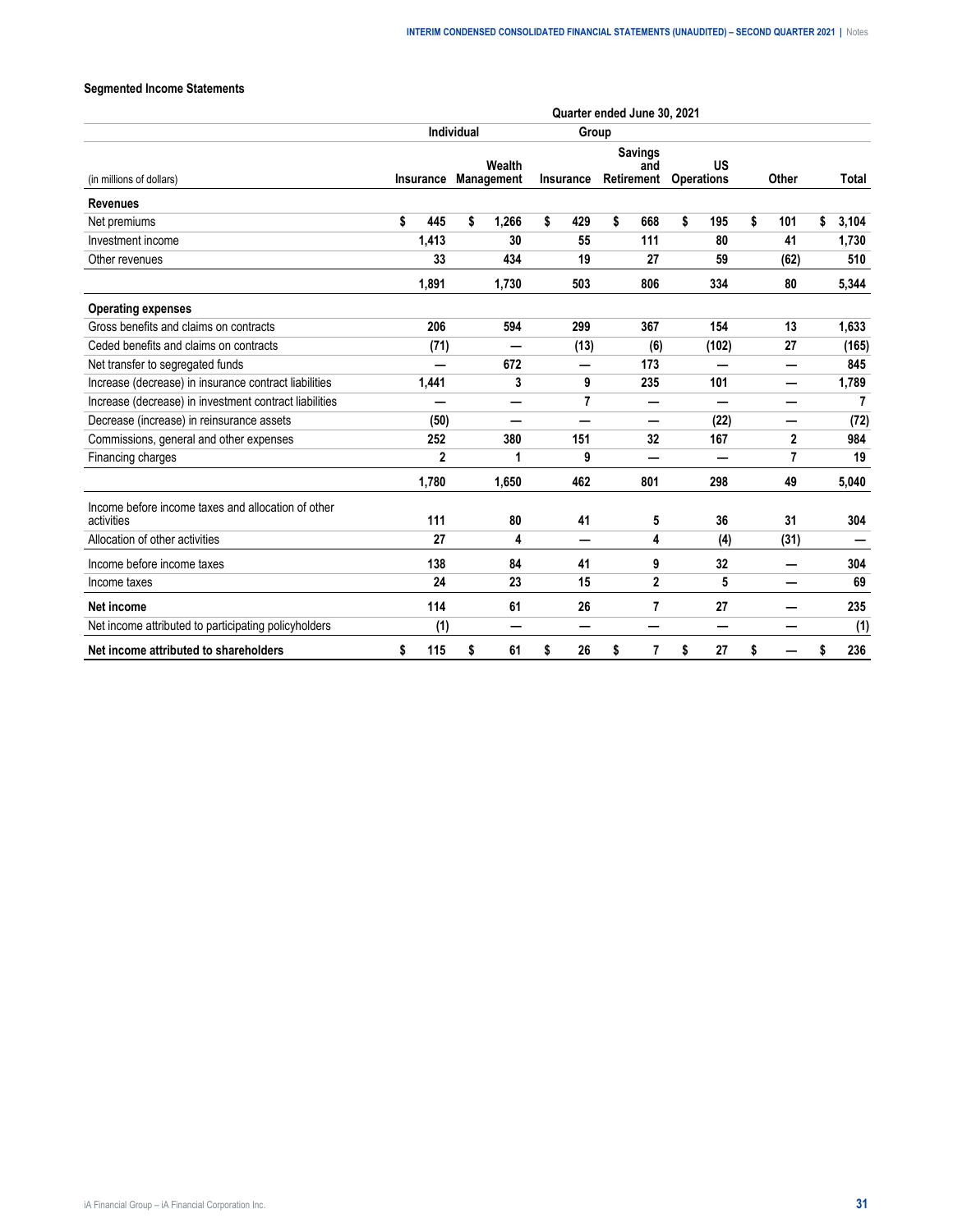|                                                                  |           |            |                      |                | Quarter ended June 30, 2020  |                  |          |                |
|------------------------------------------------------------------|-----------|------------|----------------------|----------------|------------------------------|------------------|----------|----------------|
|                                                                  |           | Individual |                      | Group          |                              |                  |          |                |
| (in millions of dollars)                                         | Insurance |            | Wealth<br>Management | Insurance      | Savings<br>and<br>Retirement | US<br>Operations | Other    | Total          |
| <b>Revenues</b>                                                  |           |            |                      |                |                              |                  |          |                |
| Net premiums                                                     | \$<br>394 | \$         | 774                  | \$<br>366      | \$<br>354                    | \$<br>150        | \$<br>75 | \$<br>2,113    |
| Investment income                                                | 3,727     |            | (72)                 | 91             | 277                          | 92               | 40       | 4,155          |
| Other revenues                                                   | 28        |            | 370                  | 9              | 25                           | 35               | (51)     | 416            |
|                                                                  | 4,149     |            | 1,072                | 466            | 656                          | 277              | 64       | 6,684          |
| <b>Operating expenses</b>                                        |           |            |                      |                |                              |                  |          |                |
| Gross benefits and claims on contracts                           | 198       |            | 339                  | 279            | 272                          | 132              | —        | 1,220          |
| Ceded benefits and claims on contracts                           | (64)      |            |                      | (18)           | (7)                          | (77)             | 29       | (137)          |
| Net transfer to segregated funds                                 |           |            | 423                  | —              | 101                          |                  | —        | 524            |
| Increase (decrease) in insurance contract liabilities            | 3,732     |            | (72)                 | 22             | 254                          | 81               | 1        | 4,018          |
| Increase (decrease) in investment contract liabilities           |           |            |                      | 21             |                              | —                |          | 21             |
| Decrease (increase) in reinsurance assets                        | (27)      |            |                      | 1              | 1                            | $\overline{7}$   | (1)      | (19)           |
| Commissions, general and other expenses                          | 204       |            | 320                  | 121            | 26                           | 129              | (9)      | 791            |
| Financing charges                                                | 3         |            |                      | 8              |                              |                  | 7        | 19             |
|                                                                  | 4,046     |            | 1,011                | 434            | 647                          | 272              | 27       | 6,437          |
| Income before income taxes and allocation of other<br>activities | 103       |            | 61                   | 32             | 9                            | 5                | 37       | 247            |
| Allocation of other activities                                   | 27        |            | 4                    |                | 1                            | 5                | (37)     |                |
| Income before income taxes                                       | 130       |            | 65                   | 32             | 10                           | 10               |          | 247            |
| Income taxes                                                     | 22        |            | 28                   | $\overline{2}$ | (2)                          | 2                |          | 52             |
| Net income                                                       | 108       |            | 37                   | 30             | 12                           | 8                |          | 195            |
| Net income attributed to participating policyholders             | 7         |            |                      | -              |                              |                  |          | $\overline{7}$ |
| Net income attributed to shareholders                            | \$<br>101 | \$         | 37                   | \$<br>30       | \$<br>12                     | \$<br>8          | \$       | \$<br>188      |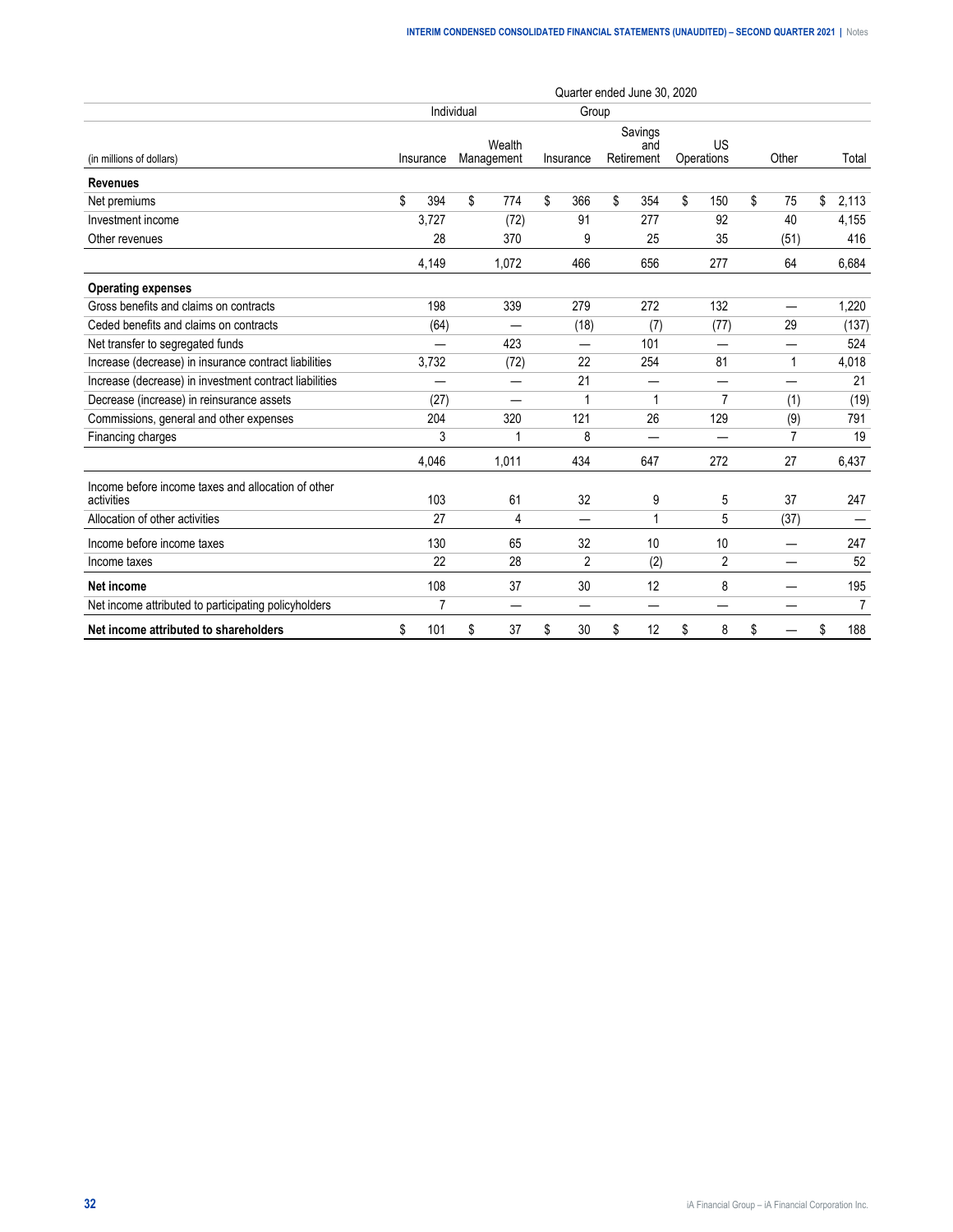|                                                                  |           |            |                          |                  | Six months ended June 30, 2021      |                         |              |             |
|------------------------------------------------------------------|-----------|------------|--------------------------|------------------|-------------------------------------|-------------------------|--------------|-------------|
|                                                                  |           | Individual |                          | Group            |                                     |                         |              |             |
| (in millions of dollars)                                         | Insurance |            | Wealth<br>Management     | <b>Insurance</b> | <b>Savings</b><br>and<br>Retirement | US<br><b>Operations</b> | Other        | Total       |
| <b>Revenues</b>                                                  |           |            |                          |                  |                                     |                         |              |             |
| Net premiums                                                     | \$<br>864 | \$         | 2,872                    | \$<br>828        | \$<br>1,328                         | \$<br>394               | \$<br>193    | \$<br>6,479 |
| Investment income                                                | (1,643)   |            | (155)                    | 38               | (97)                                | (39)                    | 76           | (1,820)     |
| Other revenues                                                   | 62        |            | 848                      | 36               | 57                                  | 126                     | (113)        | 1,016       |
|                                                                  | (717)     |            | 3,565                    | 902              | 1,288                               | 481                     | 156          | 5,675       |
| <b>Operating expenses</b>                                        |           |            |                          |                  |                                     |                         |              |             |
| Gross benefits and claims on contracts                           | 450       |            | 1,221                    | 602              | 1,655                               | 305                     | 24           | 4,257       |
| Ceded benefits and claims on contracts                           | (159)     |            |                          | (24)             | (12)                                | (199)                   | 54           | (340)       |
| Net transfer to segregated funds                                 |           |            | 1,647                    |                  | (391)                               |                         | —            | 1,256       |
| Increase (decrease) in insurance contract liabilities            | (1,624)   |            | (226)                    | (34)             | (49)                                | (99)                    | $\mathbf{1}$ | (2,031)     |
| Increase (decrease) in investment contract liabilities           |           |            |                          | (7)              | –                                   | —                       |              | (7)         |
| Decrease (increase) in reinsurance assets                        | (73)      |            | $\overline{\phantom{0}}$ | 1                | 3                                   | 52                      | (1)          | (18)        |
| Commissions, general and other expenses                          | 486       |            | 780                      | 291              | 67                                  | 355                     | 5            | 1,984       |
| Financing charges                                                | 3         |            | 1                        | 17               |                                     | 1                       | 15           | 37          |
|                                                                  | (917)     |            | 3,423                    | 846              | 1,273                               | 415                     | 98           | 5,138       |
| Income before income taxes and allocation of other<br>activities | 200       |            | 142                      | 56               | 15                                  | 66                      | 58           | 537         |
| Allocation of other activities                                   | 48        |            | 11                       | $\mathbf{2}$     | 5                                   | (8)                     | (58)         |             |
| Income before income taxes                                       | 248       |            | 153                      | 58               | 20                                  | 58                      |              | 537         |
| Income taxes                                                     | 54        |            | 40                       | 18               | 5                                   | 11                      |              | 128         |
| Net income                                                       | 194       |            | 113                      | 40               | 15                                  | 47                      |              | 409         |
| Net income attributed to participating policyholders             | (6)       |            |                          | -                |                                     | -                       |              | (6)         |
| Net income attributed to shareholders                            | \$<br>200 | \$         | 113                      | \$<br>40         | \$<br>15                            | \$<br>47                | \$           | \$<br>415   |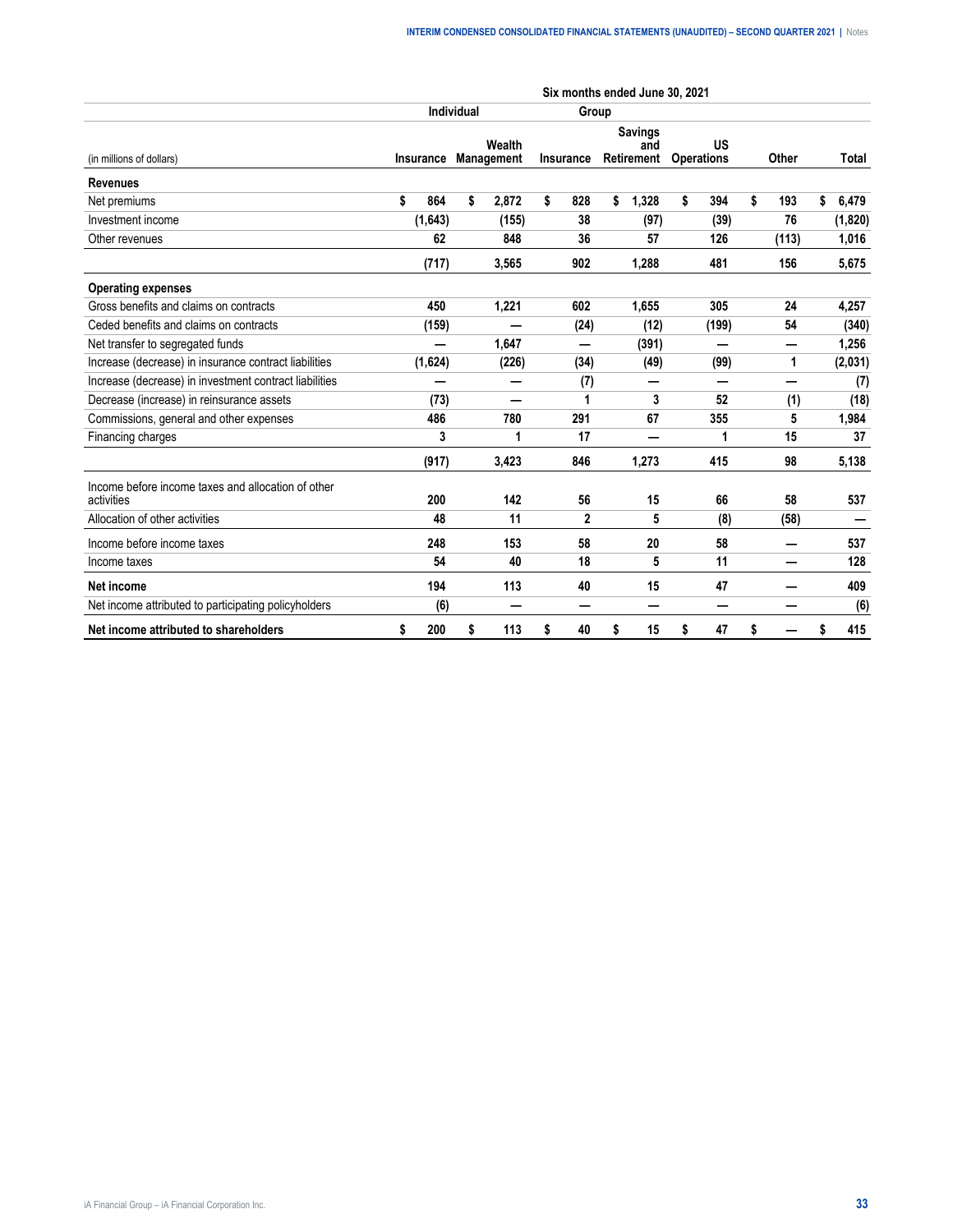|                                                                  |           |            |                      |           | Six months ended June 30, 2020 |                  |           |             |
|------------------------------------------------------------------|-----------|------------|----------------------|-----------|--------------------------------|------------------|-----------|-------------|
|                                                                  |           | Individual |                      | Group     |                                |                  |           |             |
| (in millions of dollars)                                         | Insurance |            | Wealth<br>Management | Insurance | Savings<br>and<br>Retirement   | US<br>Operations | Other     | Total       |
| <b>Revenues</b>                                                  |           |            |                      |           |                                |                  |           |             |
| Net premiums                                                     | \$<br>791 | \$         | 1,852                | \$<br>790 | \$<br>987                      | \$<br>288        | \$<br>160 | \$<br>4,868 |
| Investment income                                                | 2,481     |            | 255                  | 107       | 229                            | 146              | 80        | 3,298       |
| Other revenues                                                   | 57        |            | 746                  | 30        | 52                             | 67               | (96)      | 856         |
|                                                                  | 3,329     |            | 2,853                | 927       | 1,268                          | 501              | 144       | 9,022       |
| <b>Operating expenses</b>                                        |           |            |                      |           |                                |                  |           |             |
| Gross benefits and claims on contracts                           | 427       |            | 896                  | 574       | 658                            | 257              | 21        | 2,833       |
| Ceded benefits and claims on contracts                           | (127)     |            |                      | (31)      | (13)                           | (151)            | 51        | (271)       |
| Net transfer to segregated funds                                 |           |            | 848                  |           | 364                            |                  |           | 1,212       |
| Increase (decrease) in insurance contract liabilities            | 2,497     |            | 404                  | 32        | 186                            | 196              | 1         | 3,316       |
| Increase (decrease) in investment contract liabilities           |           |            |                      | 22        |                                |                  |           | 22          |
| Decrease (increase) in reinsurance assets                        | (39)      |            |                      | 4         | $\overline{2}$                 | (60)             | (1)       | (94)        |
| Commissions, general and other expenses                          | 448       |            | 671                  | 272       | 54                             | 242              | (10)      | 1,677       |
| Financing charges                                                | 8         |            | 1                    | 16        |                                | —                | 11        | 36          |
|                                                                  | 3,214     |            | 2,820                | 889       | 1,251                          | 484              | 73        | 8,731       |
| Income before income taxes and allocation of other<br>activities | 115       |            | 33                   | 38        | 17                             | 17               | 71        | 291         |
| Allocation of other activities                                   | 52        |            | 6                    | 1         | 2                              | 10               | (71)      |             |
| Income before income taxes                                       | 167       |            | 39                   | 39        | 19                             | 27               |           | 291         |
| Income taxes                                                     | 19        |            | 25                   | 1         | (1)                            | 6                |           | 50          |
| <b>Net income</b>                                                | 148       |            | 14                   | 38        | 20                             | 21               |           | 241         |
| Net income attributed to participating policyholders             | 8         |            |                      |           |                                | —                |           | 8           |
| Net income attributed to shareholders                            | \$<br>140 | \$         | 14                   | \$<br>38  | \$<br>20                       | \$<br>21         | \$        | \$<br>233   |

# **Segmented Premiums**

|                              |           |       |                   |                      |   | Quarter ended June 30, 2021 |    |                                     |                         |   |       |   |       |
|------------------------------|-----------|-------|-------------------|----------------------|---|-----------------------------|----|-------------------------------------|-------------------------|---|-------|---|-------|
|                              |           |       | <b>Individual</b> |                      |   | Group                       |    |                                     |                         |   |       |   |       |
| (in millions of dollars)     | Insurance |       |                   | Wealth<br>Management |   | Insurance                   |    | <b>Savings</b><br>and<br>Retirement | US<br><b>Operations</b> |   | Other |   | Total |
| Gross premiums               |           |       |                   |                      |   |                             |    |                                     |                         |   |       |   |       |
| Invested in general fund     | \$        | 553   |                   | 220                  | S | 458                         | \$ | 212                                 | 367                     | S | 41    |   | 1,851 |
| Invested in segregated funds |           |       |                   | 1,046                |   |                             |    | 463                                 |                         |   |       |   | 1,509 |
|                              |           | 553   |                   | 1,266                |   | 458                         |    | 675                                 | 367                     |   | 41    |   | 3,360 |
| <b>Premiums ceded</b>        |           |       |                   |                      |   |                             |    |                                     |                         |   |       |   |       |
| Invested in general fund     |           | (108) |                   |                      |   | (29)                        |    | (7)                                 | (172)                   |   | 60    |   | (256) |
| Net premiums                 |           | 445   |                   | 1,266                |   | 429                         | S  | 668                                 | 195                     |   | 101   | S | 3,104 |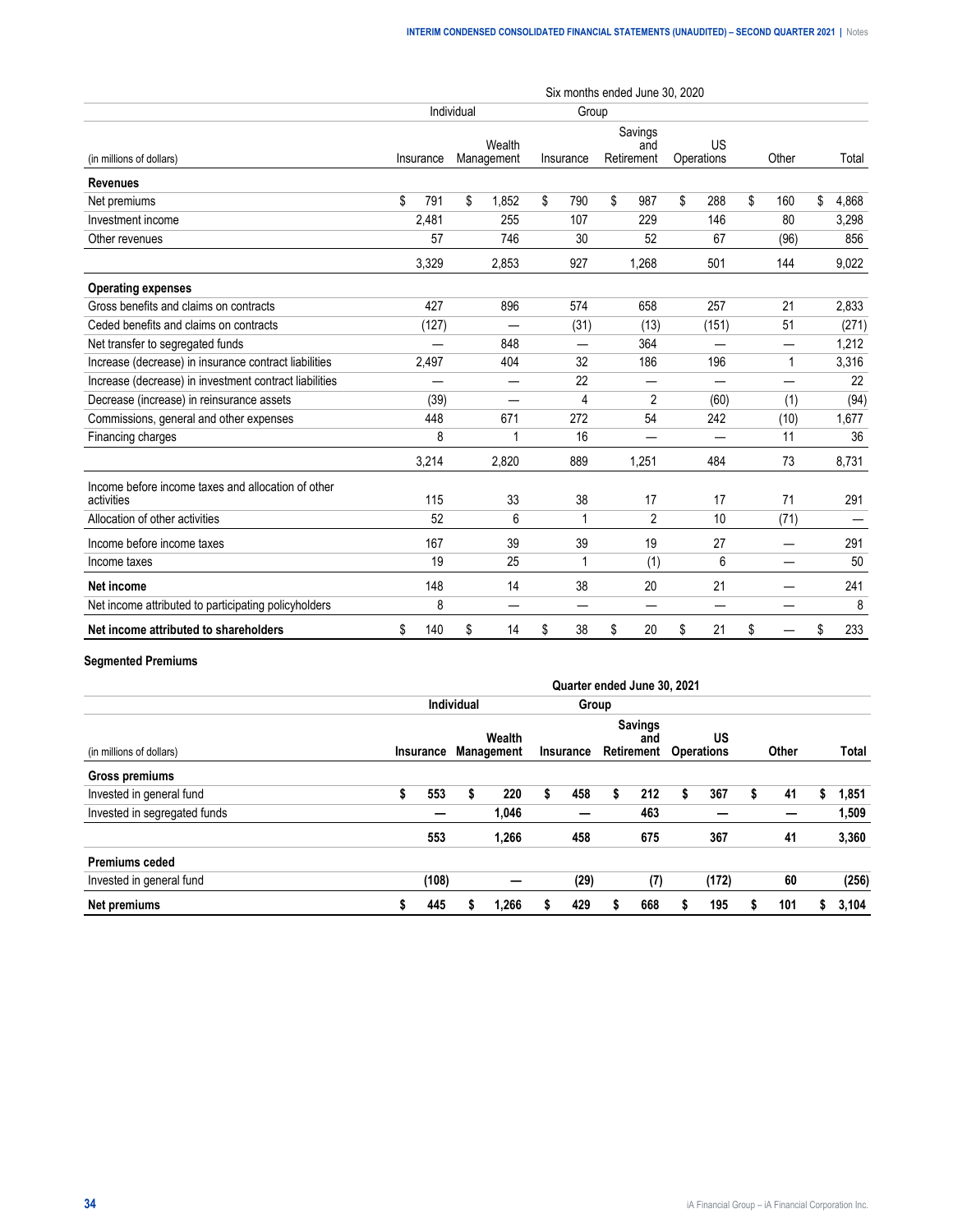|                              |    |           |            |                      |    |           |    | Quarter ended June 30, 2020  |   |                  |          |    |       |
|------------------------------|----|-----------|------------|----------------------|----|-----------|----|------------------------------|---|------------------|----------|----|-------|
|                              |    |           | Individual |                      |    | Group     |    |                              |   |                  |          |    |       |
| (in millions of dollars)     |    | Insurance |            | Wealth<br>Management |    | Insurance |    | Savings<br>and<br>Retirement |   | US<br>Operations | Other    |    | Total |
| Gross premiums               |    |           |            |                      |    |           |    |                              |   |                  |          |    |       |
| Invested in general fund     | S  | 493       | S          | 174                  | \$ | 397       | \$ | 72                           | S | 280              | \$<br>14 | S  | .430  |
| Invested in segregated funds |    |           |            | 600                  |    |           |    | 289                          |   |                  |          |    | 889   |
|                              |    | 493       |            | 774                  |    | 397       |    | 361                          |   | 280              | 14       |    | 2,319 |
| <b>Premiums ceded</b>        |    |           |            |                      |    |           |    |                              |   |                  |          |    |       |
| Invested in general fund     |    | (99)      |            |                      |    | (31)      |    | (7)                          |   | (130)            | 61       |    | (206) |
| Net premiums                 | \$ | 394       | S          | 774                  | S  | 366       | S  | 354                          | S | 150              | 75       | S. | 2,113 |

|                              |             |            |                             |           | Six months ended June 30, 2021             |    |                                |           |             |
|------------------------------|-------------|------------|-----------------------------|-----------|--------------------------------------------|----|--------------------------------|-----------|-------------|
|                              |             | Individual |                             | Group     |                                            |    |                                |           |             |
| (in millions of dollars)     | Insurance   |            | Wealth<br><b>Management</b> | Insurance | <b>Savings</b><br>and<br><b>Retirement</b> |    | <b>US</b><br><b>Operations</b> | Other     | Total       |
| Gross premiums               |             |            |                             |           |                                            |    |                                |           |             |
| Invested in general fund     | \$<br>1,071 | \$         | 449                         | \$<br>883 | \$<br>251                                  | \$ | 736                            | \$<br>76  | \$<br>3,466 |
| Invested in segregated funds |             |            | 2,423                       | —         | 1,090                                      |    | –                              |           | 3,513       |
|                              | 1,071       |            | 2,872                       | 883       | 1,341                                      |    | 736                            | 76        | 6,979       |
| <b>Premiums ceded</b>        |             |            |                             |           |                                            |    |                                |           |             |
| Invested in general fund     | (207)       |            |                             | (55)      | (13)                                       |    | (342)                          | 117       | (500)       |
| Net premiums                 | \$<br>864   | \$         | 2,872                       | \$<br>828 | \$<br>1,328                                | S  | 394                            | \$<br>193 | \$<br>6,479 |
|                              |             |            |                             |           | Six months ended June 30, 2020             |    |                                |           |             |
|                              |             | Individual |                             | Group     |                                            |    |                                |           |             |
| (in millions of dollars)     | Insurance   |            | Wealth<br>Management        | Insurance | Savings<br>and<br>Retirement               |    | US<br>Operations               | Other     | Total       |
| Gross premiums               |             |            |                             |           |                                            |    |                                |           |             |
| Invested in general fund     | \$<br>980   | \$         | 380                         | \$<br>856 | \$<br>120                                  | \$ | 537                            | \$<br>43  | \$<br>2,916 |
| Invested in segregated funds |             |            | 1,472                       |           | 881                                        |    |                                |           | 2,353       |
|                              | 980         |            | 1,852                       | 856       | 1,001                                      |    | 537                            | 43        | 5,269       |
| <b>Premiums ceded</b>        |             |            |                             |           |                                            |    |                                |           |             |
| Invested in general fund     | (189)       |            | —                           | (66)      | (14)                                       |    | (249)                          | 117       | (401)       |
| Net premiums                 | \$<br>791   | \$         | 1,852                       | \$<br>790 | \$<br>987                                  | \$ | 288                            | \$<br>160 | \$<br>4,868 |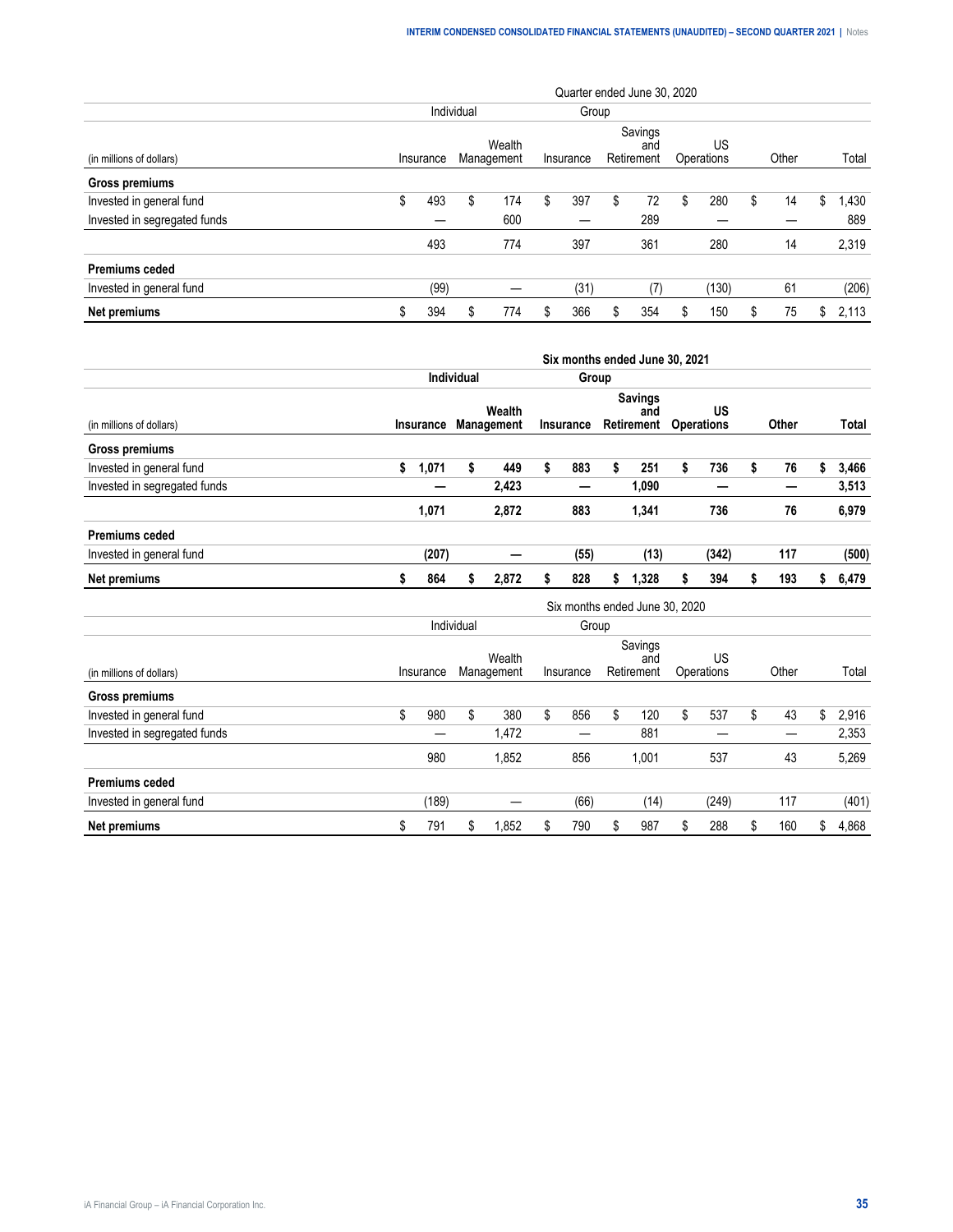# <span id="page-35-0"></span>**Segmented Assets and Liabilities**

|                                                                       | As at June 30, 2021 |               |                          |    |                          |                                     |    |                                |    |          |           |
|-----------------------------------------------------------------------|---------------------|---------------|--------------------------|----|--------------------------|-------------------------------------|----|--------------------------------|----|----------|-----------|
|                                                                       |                     | Individual    |                          |    | Group                    |                                     |    |                                |    |          |           |
| (in millions of dollars)                                              | Insurance           |               | Wealth<br>Management     |    | Insurance                | <b>Savings</b><br>and<br>Retirement |    | <b>US</b><br><b>Operations</b> |    | Other    | Total     |
| Assets                                                                |                     |               |                          |    |                          |                                     |    |                                |    |          |           |
| Invested assets                                                       | \$24,923            | \$            | 2,001                    | \$ | 1,975                    | 4,823<br>\$                         | \$ | 1,380                          | \$ | 8,673    | \$43,775  |
| Segregated funds net assets                                           |                     |               | 22,021                   |    | —                        | 13,816                              |    |                                |    |          | 35,837    |
| Reinsurance assets                                                    | 39                  |               |                          |    | 223                      | 126                                 |    | 1,815                          |    | (146)    | 2,057     |
| Other                                                                 | 111                 |               | 1.094                    |    | —                        |                                     |    | 109                            |    | 6.014    | 7,328     |
| <b>Total assets</b>                                                   | \$25,073            | \$            | 25,116                   | \$ | 2,198                    | \$18,765                            | \$ | 3,304                          |    | \$14,541 | \$88,997  |
| Liabilities                                                           |                     |               |                          |    |                          |                                     |    |                                |    |          |           |
| Insurance contract liabilities and<br>investment contract liabilities | \$24,028            | \$            | 2,023                    | \$ | 2,238                    | \$<br>4,982                         | \$ | 1,842                          | \$ | (107)    | \$35,006  |
| Liabilities related to segregated funds net assets                    |                     |               | 22,021                   |    | —                        | 13,816                              |    |                                |    |          | 35,837    |
| Other                                                                 | 490                 |               | 54                       |    | 3                        | 7                                   |    |                                |    | 10,695   | 11,249    |
| <b>Total liabilities</b>                                              | \$24,518            | $\mathsf{\$}$ | 24,098                   | \$ | 2,241                    | \$18,805                            | \$ | 1,842                          |    | \$10,588 | \$82,092  |
|                                                                       |                     |               |                          |    |                          | As at December 31, 2020             |    |                                |    |          |           |
|                                                                       |                     | Individual    |                          |    | Group                    |                                     |    |                                |    |          |           |
|                                                                       |                     |               |                          |    |                          | Savings                             |    |                                |    |          |           |
| (in millions of dollars)                                              | Insurance           |               | Wealth<br>Management     |    | Insurance                | and<br>Retirement                   |    | <b>US</b><br>Operations        |    | Other    | Total     |
| <b>Assets</b>                                                         |                     |               |                          |    |                          |                                     |    |                                |    |          |           |
| Invested assets                                                       | \$25,922            | \$            | 2.145                    | \$ | 1,969                    | \$<br>4,949                         | \$ | 1,347                          | \$ | 8,815    | \$45,147  |
| Segregated funds net assets                                           |                     |               | 19,240                   |    | $\overline{\phantom{0}}$ | 13,564                              |    |                                |    |          | 32,804    |
| Reinsurance assets                                                    | (36)                |               | $\overline{\phantom{a}}$ |    | 222                      | 130                                 |    | 1,805                          |    | (140)    | 1,981     |
| Other                                                                 | 109                 |               | 1,096                    |    |                          |                                     |    | 74                             |    | 5,255    | 6,534     |
| <b>Total assets</b>                                                   | \$25,995            | \$            | 22.481                   | \$ | 2,191                    | \$18.643                            | \$ | 3.226                          |    | \$13.930 | \$ 86.466 |
| Liabilities                                                           |                     |               |                          |    |                          |                                     |    |                                |    |          |           |
| Insurance contract liabilities and<br>investment contract liabilities | \$25,661            | \$            | 2,246                    | \$ | 2,272                    | \$<br>5,030                         | \$ | 2,003                          | \$ | (110)    | \$37,102  |
| Liabilities related to segregated funds net assets                    |                     |               | 19,240                   |    | —                        | 13,564                              |    |                                |    | —        | 32,804    |
| Other                                                                 | 441                 |               | 47                       |    | 3                        | 8                                   |    | —                              |    | 9,548    | 10,047    |
| <b>Total liabilities</b>                                              | \$26.102            | \$            | 21.533                   | \$ | 2.275                    | \$18.602                            | \$ | 2,003                          | \$ | 9.438    | \$79,953  |

# **18 › Earnings Per Common Share**

#### **Basic Earnings Per Share**

Basic earnings per share are calculated by dividing the net income attributed to common shareholders by the weighted average number of outstanding common shares during the period.

|                                                                      |  | Juarters ended<br>June 30 |  |      |  |      | Six months ended<br>June 30 |      |  |  |  |
|----------------------------------------------------------------------|--|---------------------------|--|------|--|------|-----------------------------|------|--|--|--|
| (in millions of dollars, unless otherwise indicated)                 |  | $202^{\circ}$             |  | 2020 |  | 2021 |                             | 2020 |  |  |  |
| Net income attributed to common shareholders                         |  | 231                       |  | 183  |  | 404  |                             | 222  |  |  |  |
| Weighted average number of outstanding shares (in millions of units) |  |                           |  |      |  |      |                             | 107  |  |  |  |
| Basic earnings per share (in dollars)                                |  | 2.16                      |  | 1.71 |  | 3.77 |                             | 2.07 |  |  |  |

#### **Diluted Earnings Per Share**

Diluted earnings per share are calculated by adjusting the weighted average number of outstanding common shares to take into account the conversion of all potentially dilutive common shares.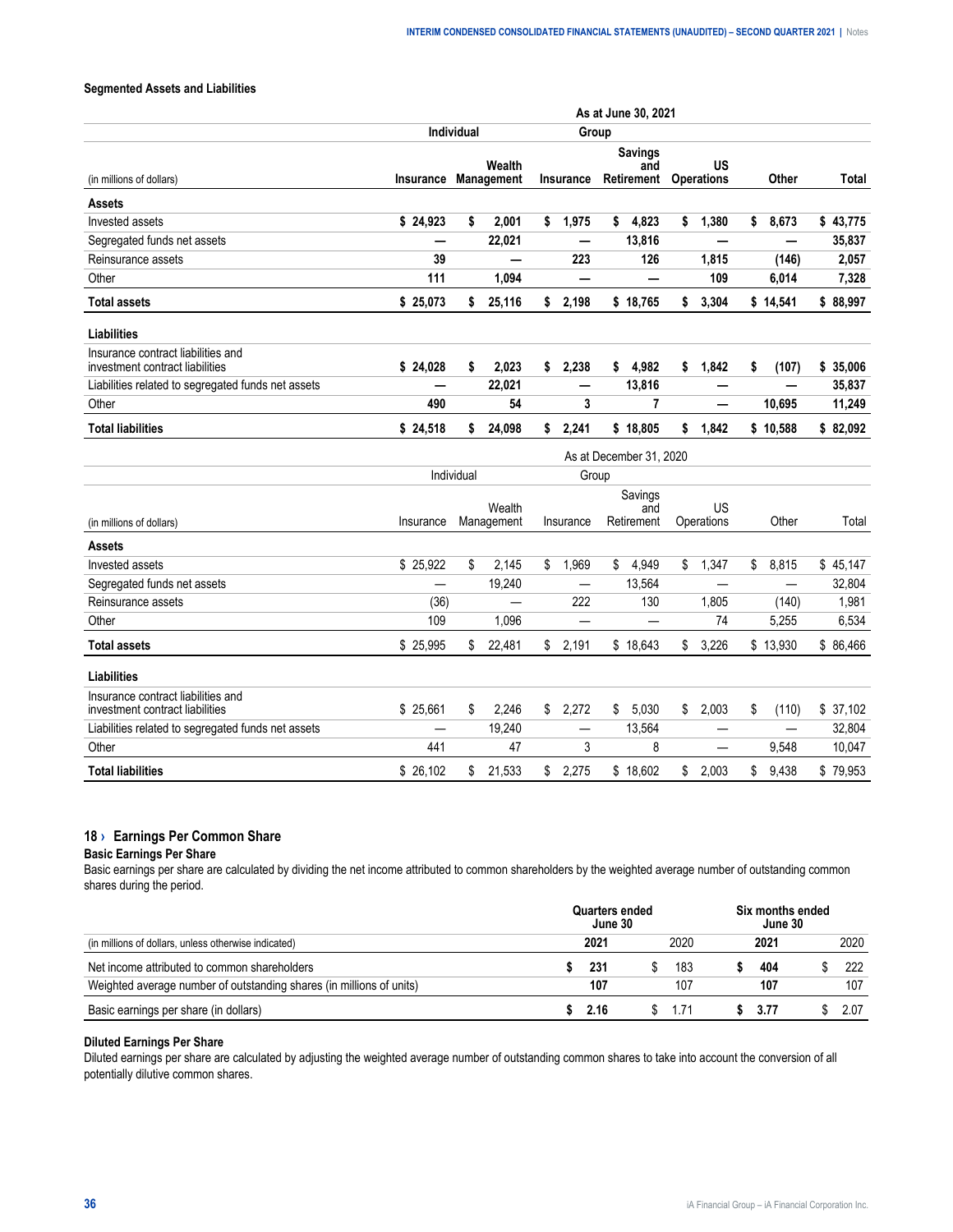<span id="page-36-0"></span>The dilutive effect of stock options considers the number of shares presumed issued without consideration, calculated as the difference between the number of shares deemed to have been issued (by assuming the outstanding stock option grants are exercised) and the number of shares that would have been issued at the average market price for the year (the number of shares that would have been issued using the issuance proceeds, using the average market price of the Company's common shares for the period). For the quarter and for the six months ended June 30, 2021, an average of 41,832 and 51,399 antidilutive stock options respectively (555,361 options for the quarter and 315,584 options for the six months ended June 30, 2020) were excluded from the calculation.

| (in millions of dollars, unless otherwise indicated)                                    | Quarters ended<br>June 30 | Six months ended<br>June 30 |  |      |  |      |
|-----------------------------------------------------------------------------------------|---------------------------|-----------------------------|--|------|--|------|
|                                                                                         | 2021                      | 2020                        |  | 2021 |  | 2020 |
| Net income attributed to common shareholders                                            | 231                       | 183                         |  | 404  |  | 222  |
| Weighted average number of outstanding shares (in millions of units)                    | 107                       | 107                         |  | 107  |  | 107  |
| Add: dilutive effect of stock options granted and outstanding (in millions of units)    |                           |                             |  |      |  |      |
| Weighted average number of outstanding shares on a diluted basis (in millions of units) | 108                       | 107                         |  | 108  |  | 107  |
| Diluted earnings per share (in dollars)                                                 | 2.15                      | 1.71                        |  | 3.76 |  | 2.07 |

There was no transaction on common shares that could affect these calculations after the closing date and before the date of authorization for issue of these Financial Statements.

#### **19 › Post-Employment Benefits**

The Company maintains a funded defined benefit plan and a number of unfunded plans that provide pension benefits and defined contribution plans.

The Company also provides other post-retirement benefits. These include additional health care benefits, life insurance and dental benefits. The Company also provides post-employment benefits such as salary continuation for short-term disabilities.

#### **Amounts Recognized in Net Income and Other Comprehensive Income**

|                                                                                                          | Quarters ended June 30 |      |             |     |               |       |             |   |  |  |
|----------------------------------------------------------------------------------------------------------|------------------------|------|-------------|-----|---------------|-------|-------------|---|--|--|
|                                                                                                          |                        | 2021 |             |     | 2020          |       |             |   |  |  |
| (in millions of dollars)                                                                                 | Pension plans          |      | Other plans |     | Pension plans |       | Other plans |   |  |  |
| Current service cost                                                                                     |                        | 17   |             |     |               | 15    |             |   |  |  |
| Net interest                                                                                             |                        |      |             |     |               |       |             |   |  |  |
| Administrative expense                                                                                   |                        |      |             |     |               |       |             |   |  |  |
| Components of the cost of defined benefits recognized in the net income                                  |                        | 21   |             |     |               | 18    |             |   |  |  |
| Remeasurement of net liabilities (assets) as defined benefits <sup>1</sup>                               |                        |      |             |     |               |       |             |   |  |  |
| Rate of return on assets (excluding amounts included in the net interest above)                          |                        | (79) |             |     |               | (181) |             |   |  |  |
| Actuarial losses (gains) on financial assumption changes                                                 |                        | 26   |             | (1) |               | 347   |             | 3 |  |  |
| Losses (gains) on components of the cost of defined benefits recognized in other<br>comprehensive income |                        | (53) |             | (1) |               | 166   |             |   |  |  |
| Total of defined benefit cost components                                                                 |                        | (32) |             |     |               | 184   |             | 5 |  |  |

<sup>1</sup> Changes in financial assumptions and assumptions on rate of return on assets, which represent market-based assumptions, are reviewed on a quarterly basis. All other assumptions are reviewed on an annual basis.